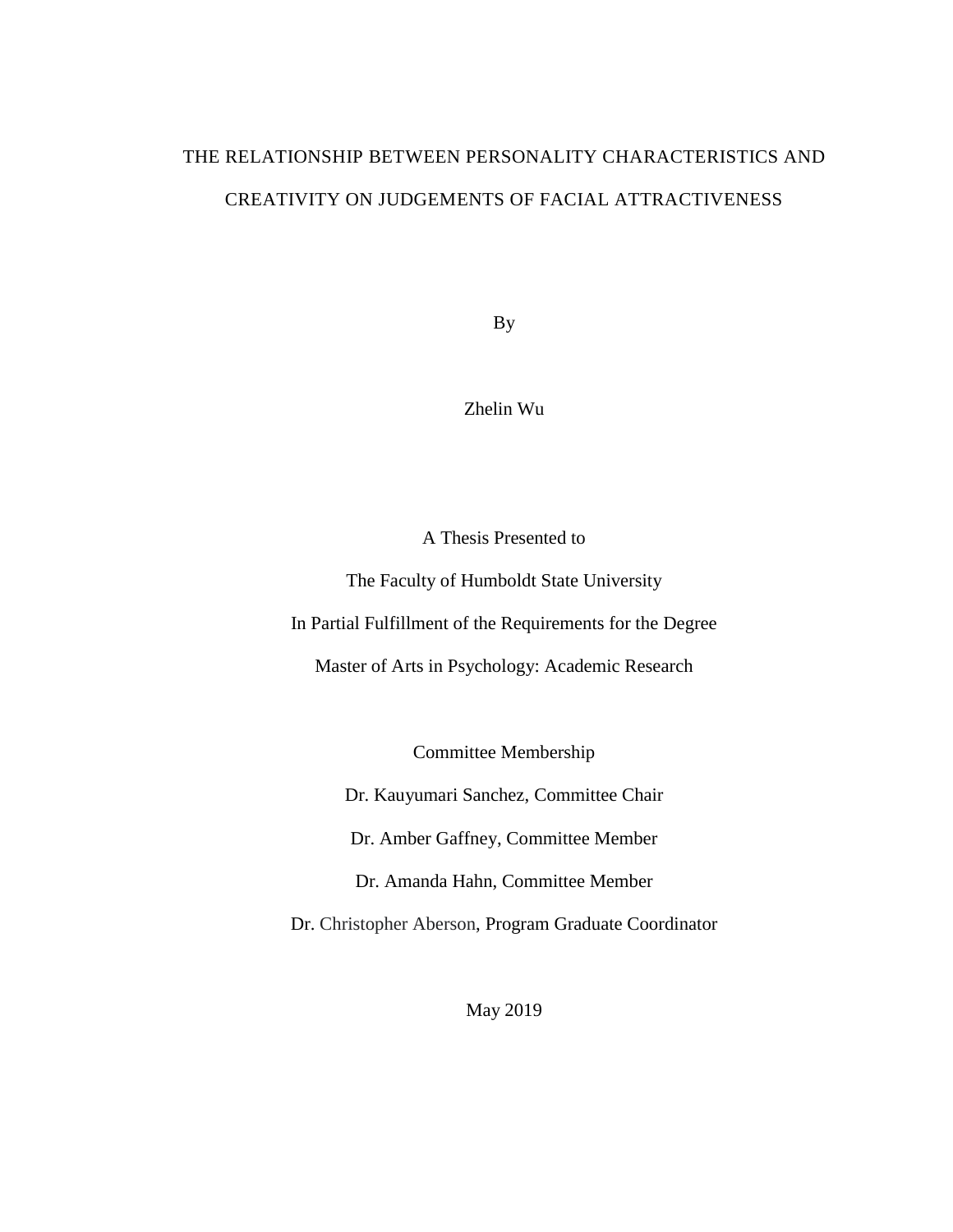#### **Abstract**

# <span id="page-1-0"></span>THE RELATIONSHIP BETWEEN PERSONALITY CHARACTERISTICS AND CREATIVITY ON JUDGEMENTS OF FACIAL ATTRACTIVENESS

#### Zhelin Wu

People may or may not realize that when they meet a physically attractive person, they are more likely to evaluate him or her as a smart and positive person compared to a less attractive person in the absence of other features besides physical attractiveness. This attractive halo effect has influenced multiple areas that include the job market, dating, and academic success. However, it is possible for other factors, such as one's creativity and personality to affect one's judged attractiveness level. The purpose of this study is to investigate the impact of facial attractiveness, creativity, and warm-cold personality characteristics when judging female attractiveness. This research expands on Watkin's (2017) where he found that with attractive females, their creative abilities didn't affect the score of their overall attractiveness, but with less attractive females, their highly creative abilities were detrimental to their overall attractiveness from raters' perspective.

In addition, warm-cold personality might affect the perception of people's attractiveness. Past research suggested that people with warm personality characteristics might be rated higher on attractiveness than people with cold personality characteristics. This study employed a 2 (Attractiveness) x 2 (Creativity) x 2 (Personality characteristics) mixed factorial design. Facial attractiveness and creativity are within subjects, and warm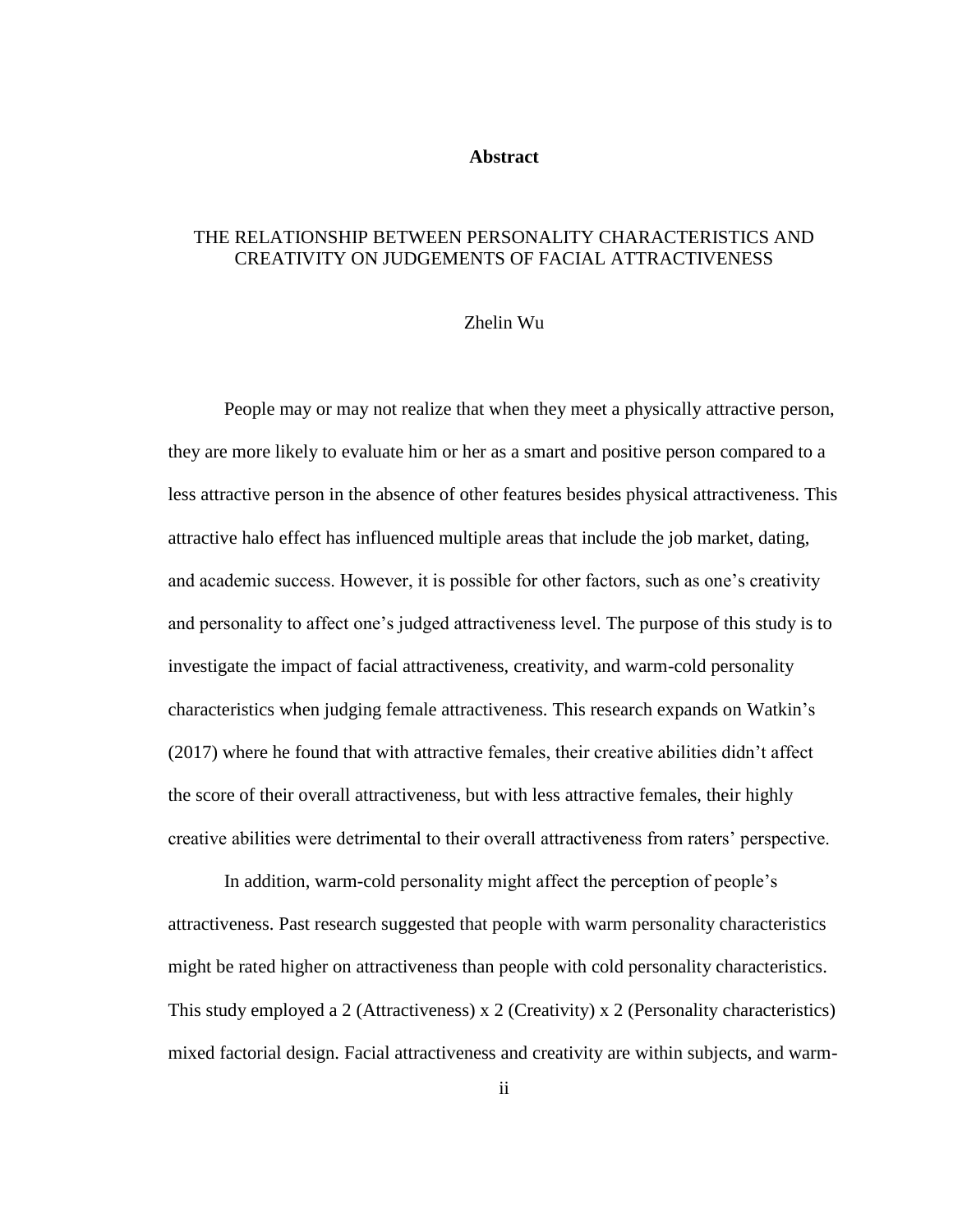cold personality description is a between-subjects design. I hypothesize that females who are attractive and have warm personality characteristics will receive the highest attractiveness rating regardless of the creativity level, followed attractive and cold females. However, a 3-way interaction is expected for less attractive females. Less attractive females, with high creativity and cold personality characteristics will receive the lowest attractiveness scores overall, while those with low creativity and warm personality characteristics will receive higher attractiveness scores. The results showed there was no interaction between facial attractiveness, creativity, and personality characteristics, however, the interaction between facial attractiveness and creativity was discovered. The current study shows that creativity does not matter for attractive females on attractiveness score, whereas creativity increases attractiveness score on females who are low in facial attractiveness.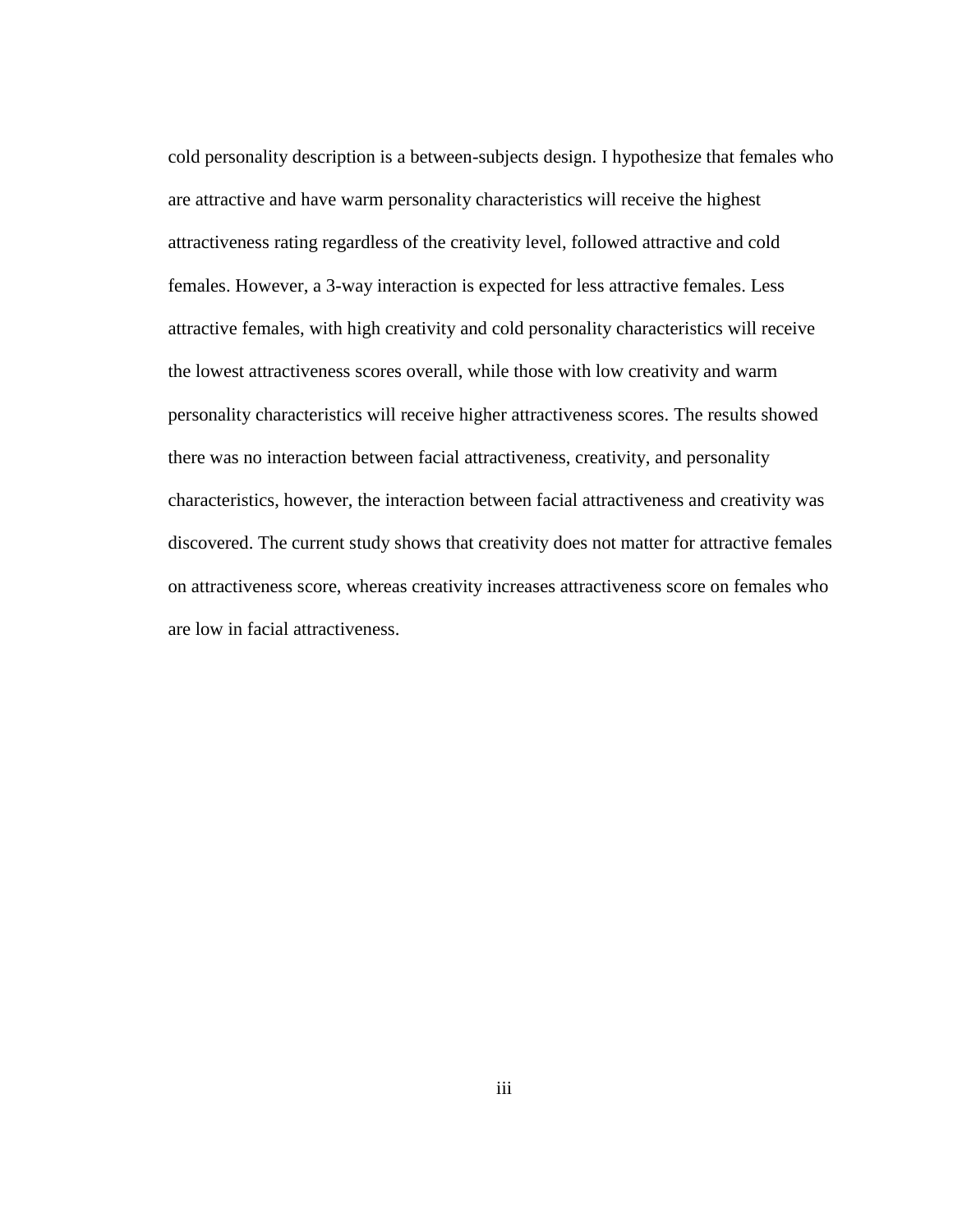# **Acknowledgements**

<span id="page-3-0"></span>I want to say thank to my dear professor Dr. Sanchez that she is always there when I need any help. I also want to say thank to Dr. Gaffney and Dr. Hahn for helping me on my thesis. My parents, thank you so much for supporting me studying abroad and standing behind me whenever I need help. Thanks to all my friends and colleagues who have been with me throughout the program.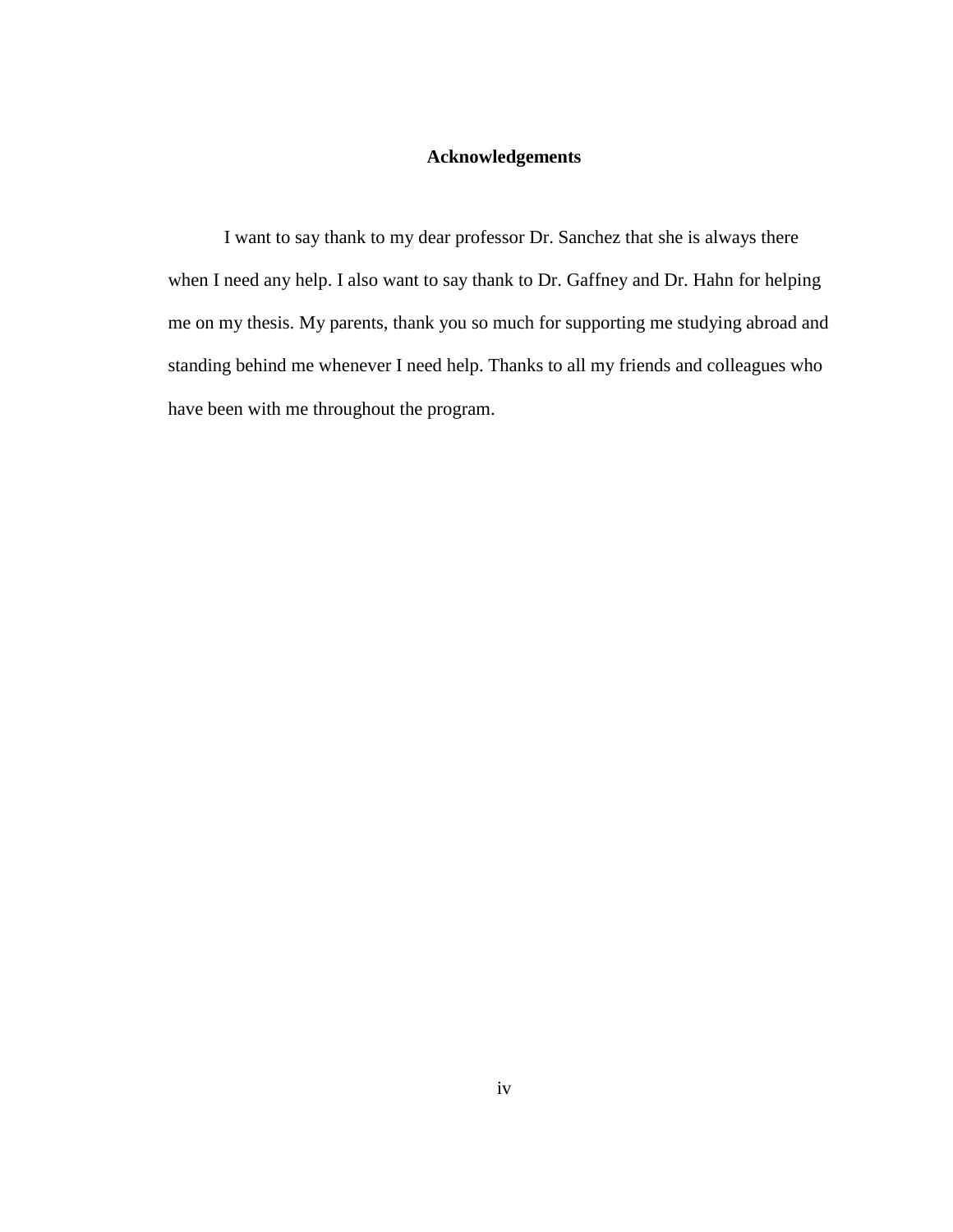# **Table of Contents**

| The Relationship between Personality Characteristics and Creativity on Judgements of  |
|---------------------------------------------------------------------------------------|
|                                                                                       |
|                                                                                       |
|                                                                                       |
|                                                                                       |
|                                                                                       |
|                                                                                       |
|                                                                                       |
|                                                                                       |
| Hypothesis 1a: Facial attractiveness x personality characteristics x creative ability |
| Hypothesis 1b: Facial attractiveness x personality characteristics interaction  16    |
| Hypothesis 1c: Facial attractiveness x creative ability interaction  16               |
|                                                                                       |
|                                                                                       |
|                                                                                       |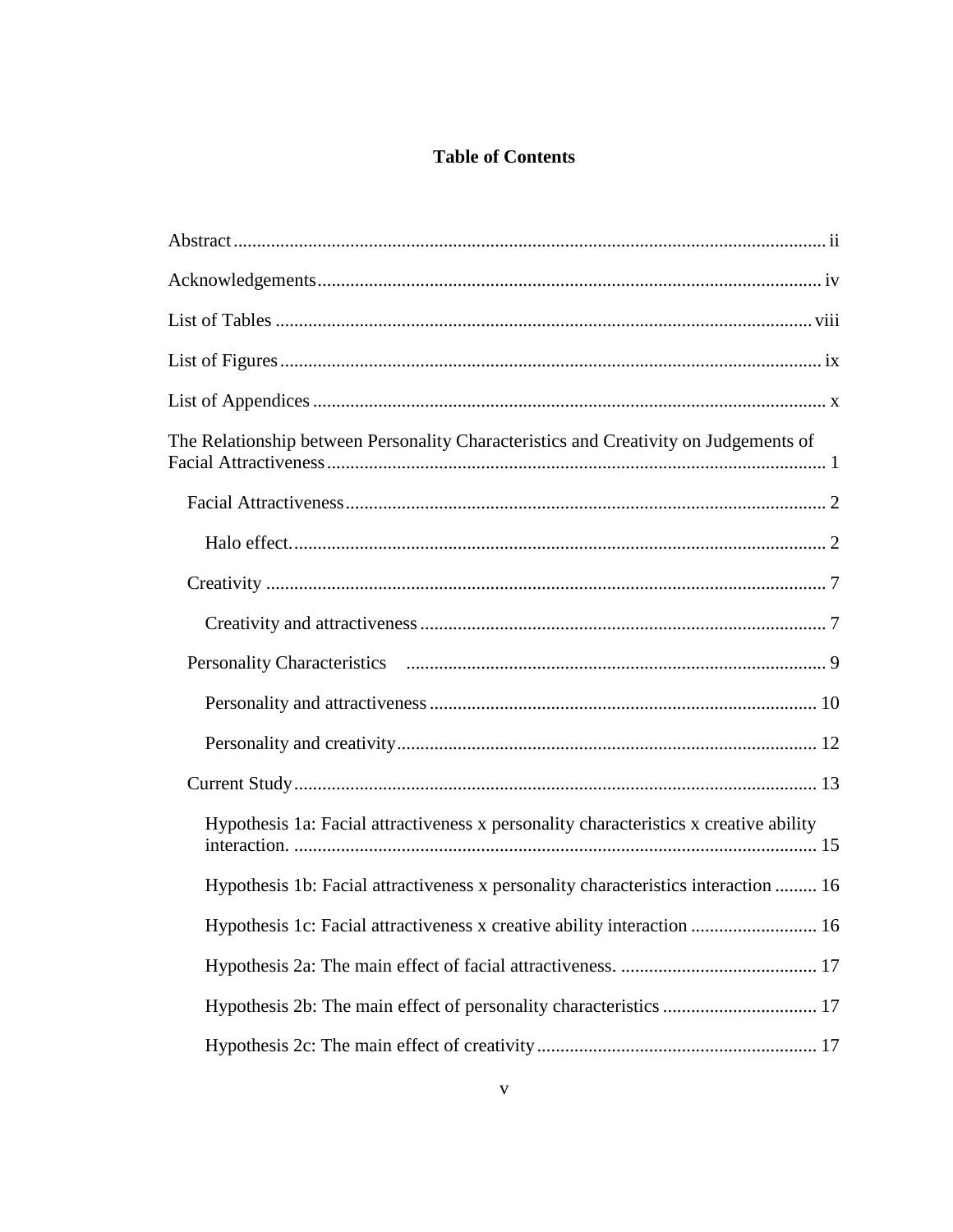| Hypothesis 1a. Facial attractiveness x personality characteristics x creative ability |  |
|---------------------------------------------------------------------------------------|--|
| Hypothesis 1b: Facial attractiveness x personality characteristics interaction.  26   |  |
| Hypothesis 1c: Facial attractiveness x creative ability interaction.  26              |  |
|                                                                                       |  |
|                                                                                       |  |
|                                                                                       |  |
|                                                                                       |  |
|                                                                                       |  |
|                                                                                       |  |
|                                                                                       |  |
|                                                                                       |  |
|                                                                                       |  |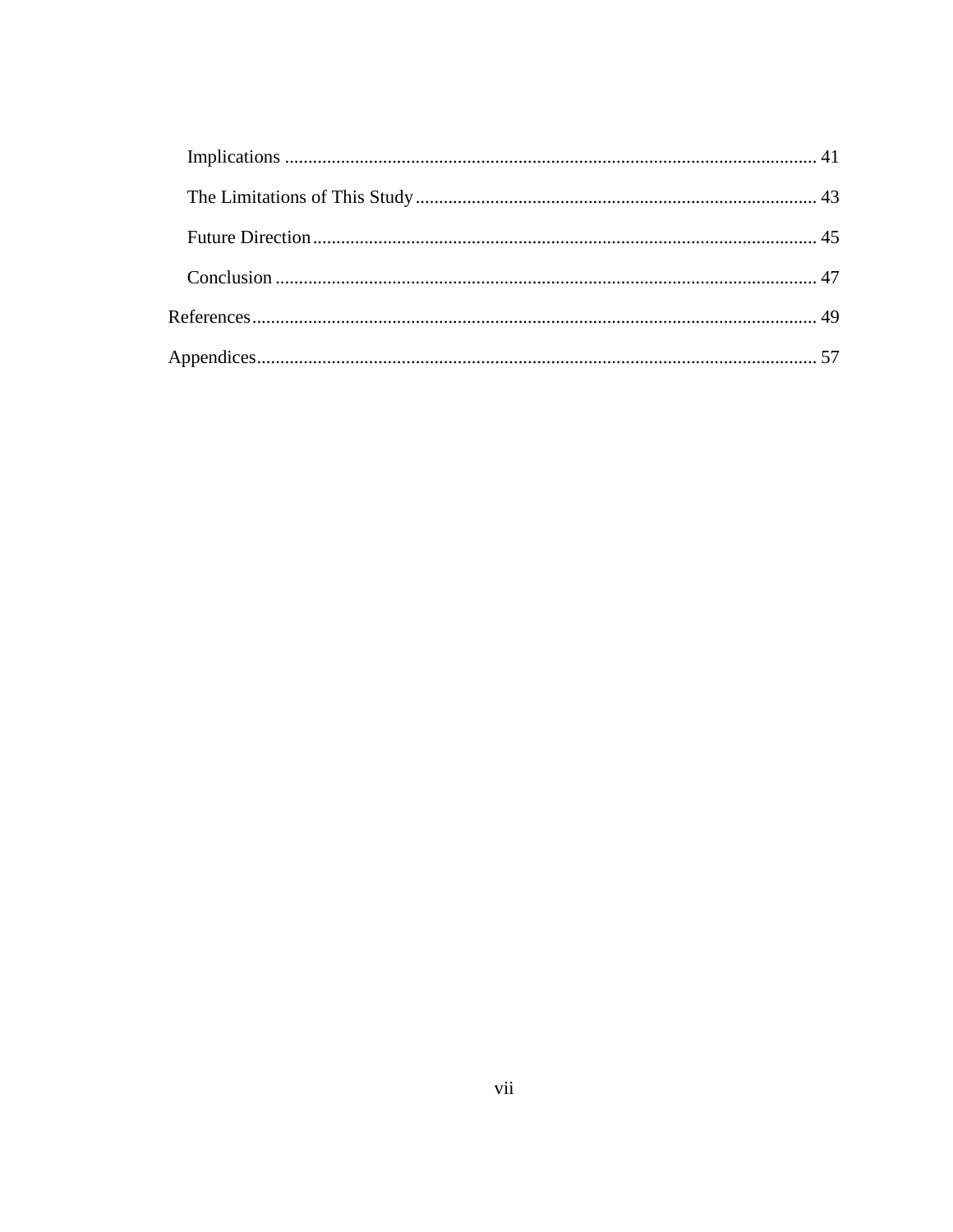# **List of Tables**

<span id="page-7-0"></span>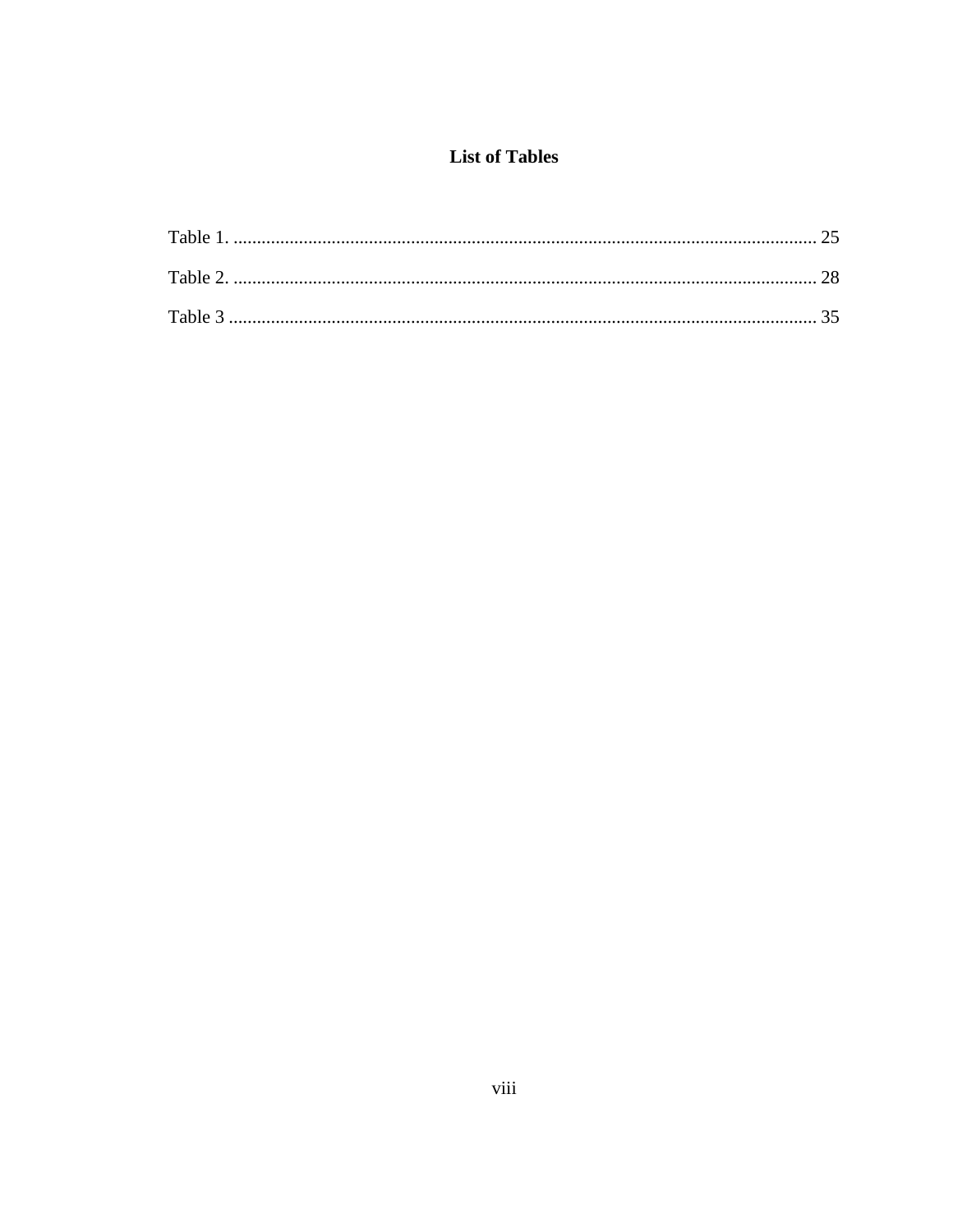# **List of Figures**

<span id="page-8-0"></span>

|--|--|--|--|--|--|--|--|--|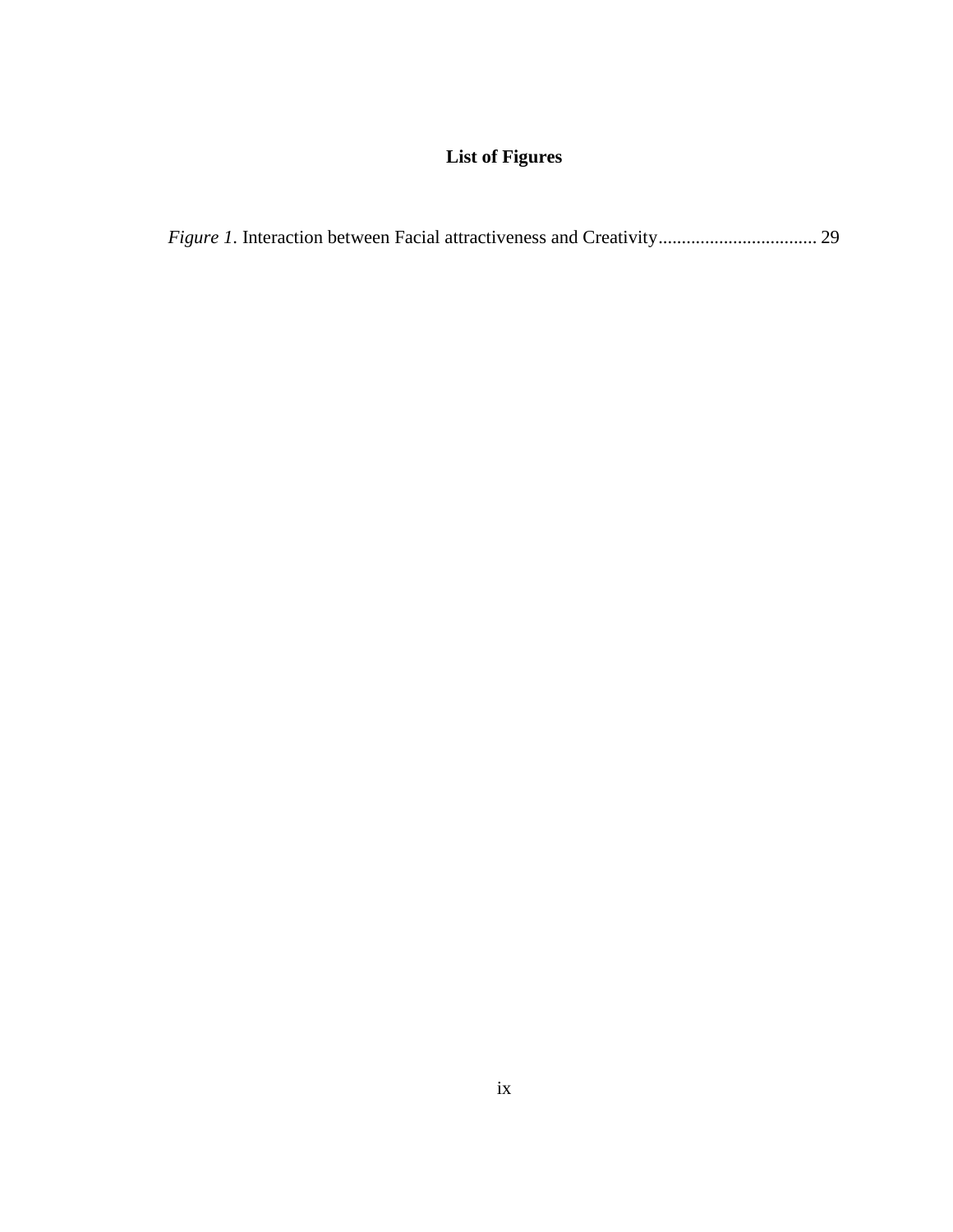# **List of Appendices**

<span id="page-9-0"></span>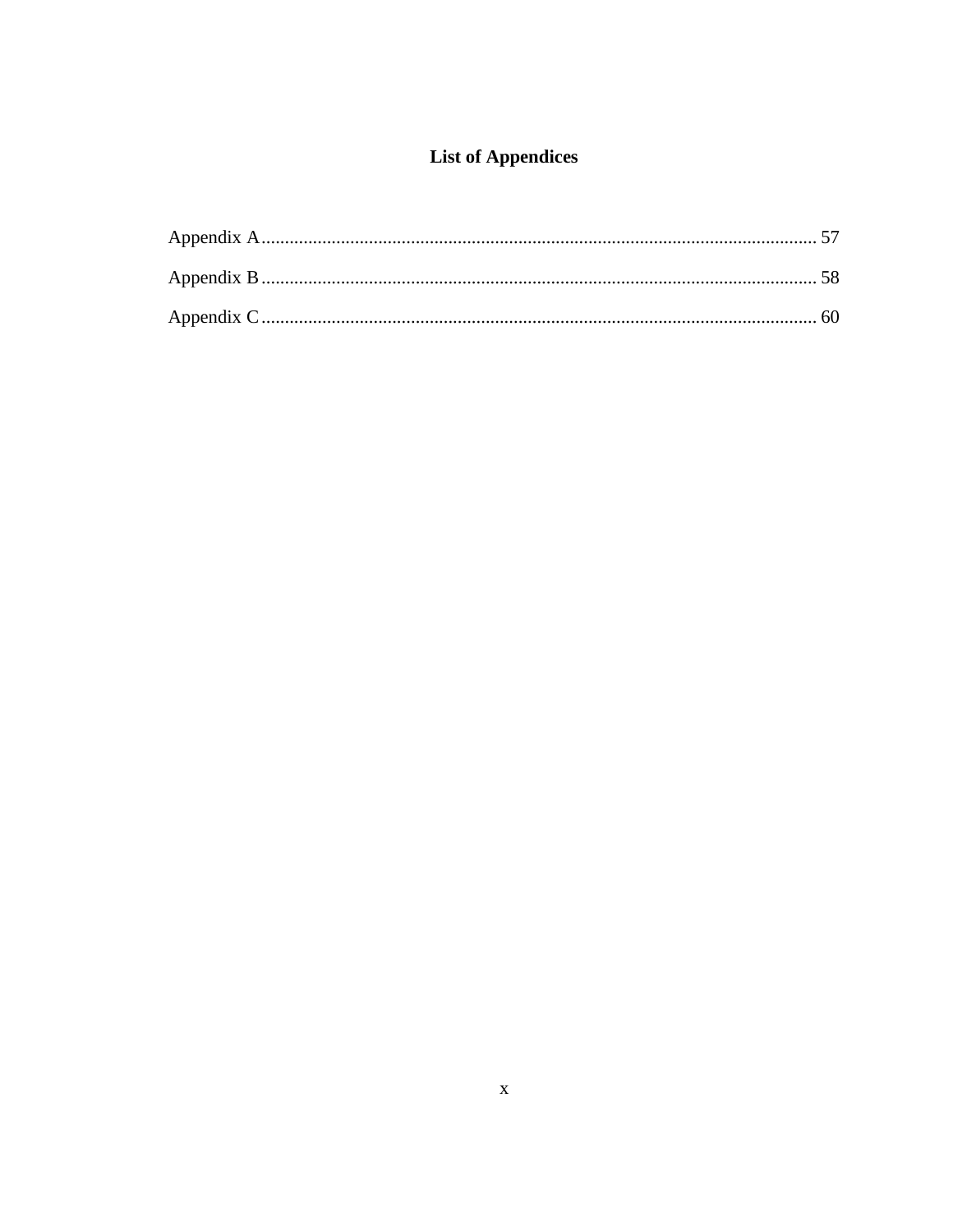# <span id="page-10-0"></span>**The Relationship between Personality Characteristics and Creativity on Judgements of Facial Attractiveness**

You may or may not realize that when you meet an attractive person, you are more likely to evaluate him or her as a smart (Prokosch, Coss, Scheib, & Blozis, 2009; Moore, Filippou, & Perrett, 2011; Talamas, Mavor, & Perrett, 2016a) and positive person (Zhang, Kong, Zhong & Kou, 2014) compared to a less attractive person. This is a bias, known as the *halo effect*, and is part of our everyday life when making judgements and engaging in decision making. In fact, even people aware of this bias are unable to avoid it (Talamas et al., 2016a). Therefore, it is necessary to know how other characteristics may influence one's judgements of attractiveness, particularly for women, who are judged more biased on physical appearance than men (Karbowski, Deja, & Zawisza, 2016). Because males are asymmetrically favored over women in the job market (Desrumaux, Bosscher, & Léoni, 2009), the current study may provide a chance to explore more on sexual inequality as influenced by attractiveness.

It is possible that other characteristics interact with attractiveness when making attractiveness judgments. For example, people may also take into account the personality of a person when making attractiveness judgements. Generally, it is the case that people with warm personalities are rated as more attractive than people with cold personalities (Markey & Markey, 2011; Wang, Yao & Zhou, 2015; Zhang et al., 2014). Similarly, people who are attractive are be rated as warmer than people who are not attractive. In addition, people might also weigh the impact of one's intelligence or creativity when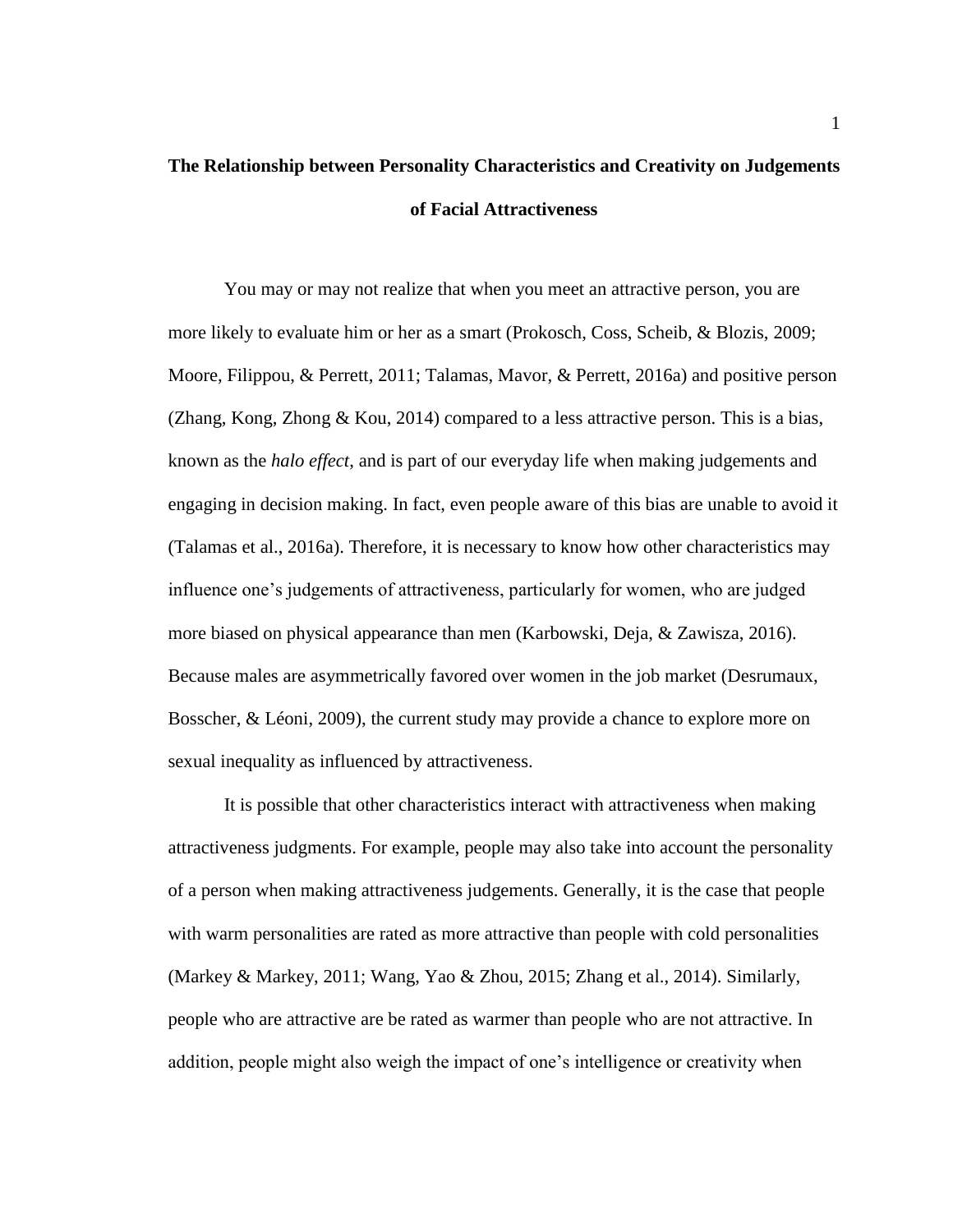making attractiveness judgements (Watkin, 2017; Prokosch et al., 2009; Moore et al., 2011; Talamas et al., 2016b). Specifically, it has been found that, surprisingly, when considering female attractiveness, females are considered to be more attractive if they are low in creativity compared to women high in creativity (Watkin, 2017). The current research aims to identify whether a relationship exists between attractiveness, personality, and creativity on judgements of female attractiveness.

## <span id="page-11-0"></span>**Facial Attractiveness**

Judgments of facial attractiveness cannot be attributed to one's facial attractiveness alone. Past studies suggest that the level of one's facial attractiveness is impacted by other factors such as personality characteristics (Zhang et al., 2014), intelligence (Prokosch et al., 2009), and other aspects such as voice quality (Valentova, Varella, Havlíček, & Kleisner, 2017), and vice versa. Thus, multiple factors may affect one's judgements on others' facial attractiveness level, and one's facial attractiveness level may affect how other factors are judged, in a phenomenon known as the *halo effect*. The current study aims to examine how the combination of perceived personality traits and creativity affect one's judgements of a target person's facial attractiveness

<span id="page-11-1"></span>**Halo effect.** The *halo effect* is a cognitive bias in which the evaluation of one's ability, traits or attractiveness is impacted by other irrelevant information about this person. Thorndike (1920) first coined the term *halo effect* when he asked commanding officers to evaluate soldiers in the military. They evaluated soldiers based on a of variety traits such as intelligence, physical qualities, leadership, personal qualities, and so on.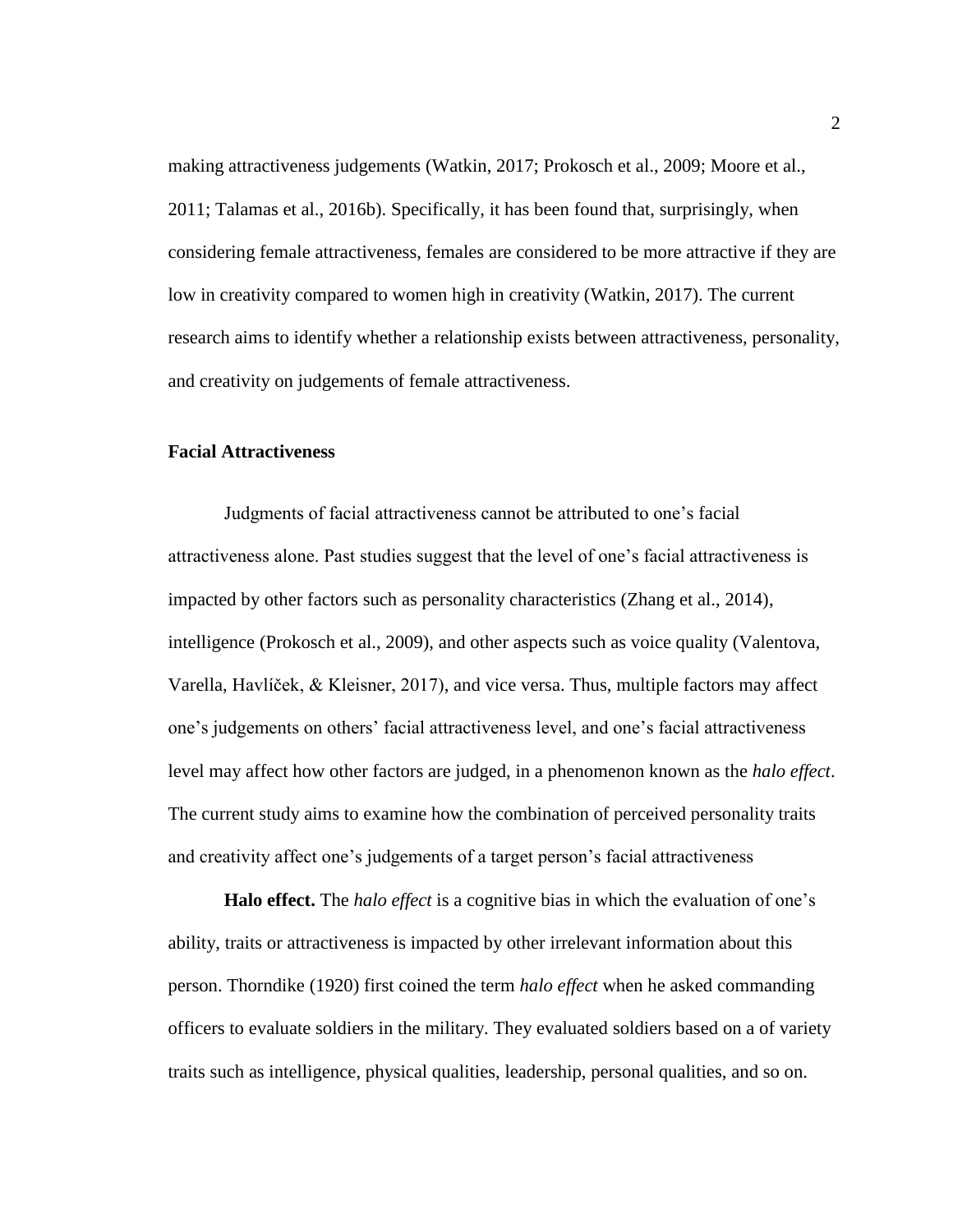The results showed that there were high positive correlations between most of traits they evaluated. For instance, good-looking people received higher scores on other traits, such as positive personal qualities. In addition, people with a high intelligence score also received high scores on leadership and personality. Thorndike concluded that the judgements people made on others in general were impacted by non-related qualities (e.g. a good personality means you are competent) and that all humans are prone to this type of error in judgement. Thus, this suggests that people may evaluate good-looking people, compared to people who are not good-looking, as having higher creative ability, as having more positive personality characteristics, and consider them to be more attractive.

Fisicaro and Lance (1990) investigated why people are susceptible to the halo effect. They proposed three causal models (general impression, salient dimension, and inadequate discrimination) to explain the occurrence of halo errors. Firstly, the *general impression* (GI) model proposes that people's judgements on a specific trait of a person will be affected by general impressions or any previous information related to that person. For example, judging one's attractiveness might be affected by the general impression of this person's background information such as "this person is good at writing", "this person is very warm", where this generally positive background information may lead to positive judgements overall on various dimensions. Secondly, the *salient dimension* (SD) model suggests that a salient trait of a person may influence the judgement of other traits of this person. For example, people might believe goodlooking people are also intelligent, even though one's appearance and one's intelligence are two abilities that should be independent from each other. The third model, *inadequate*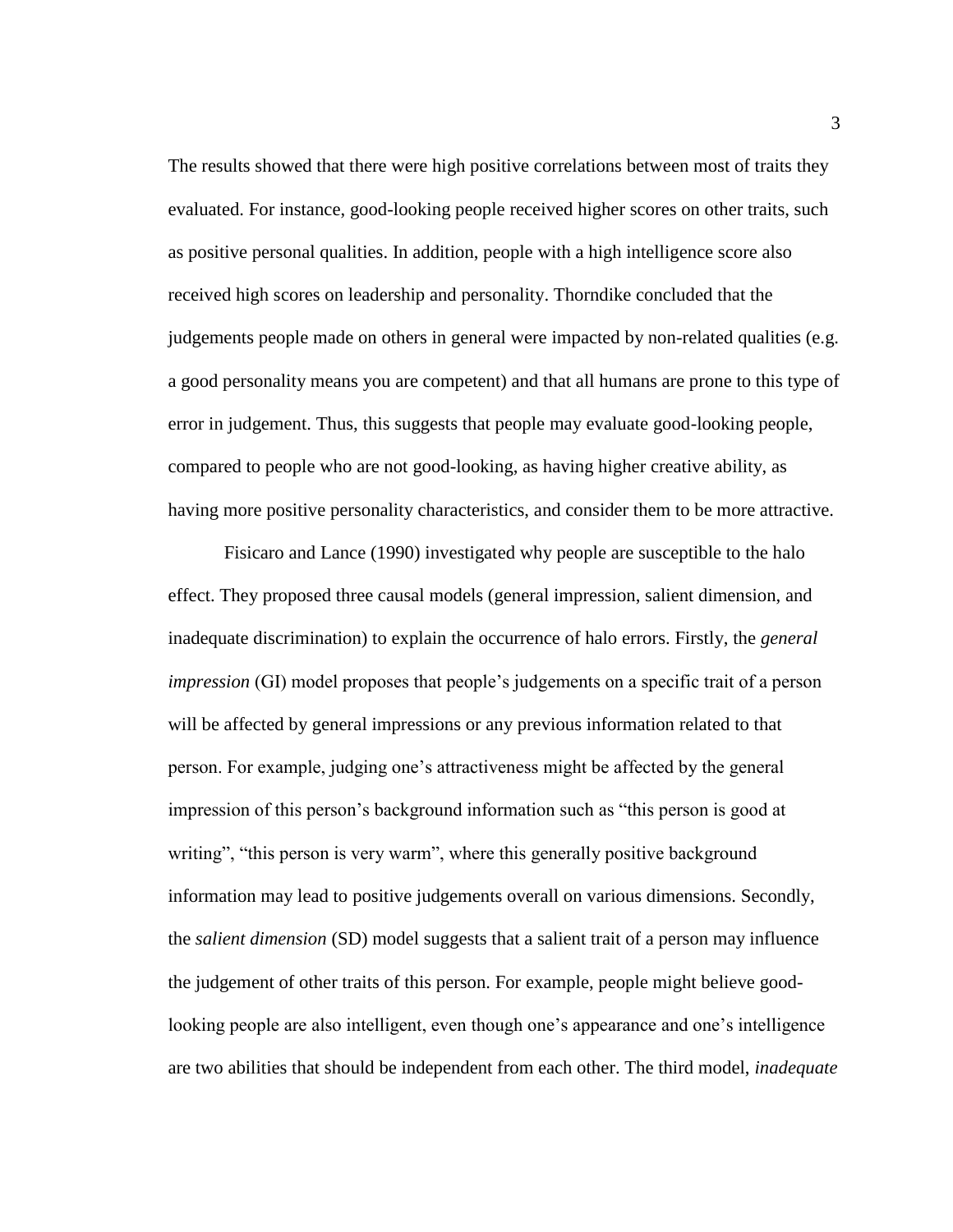*discrimination* (ID) model, suggests that categorization errors may contribute to the halo effect. For example, people like the smell of perfume more after they read the description of the smell, which suggests the imagination of the smell contributed to the real smell, when the description of the smell is sea, people tended to smell sea even though the perfume is not real sea smell. The GI and SD will be emphasized for the purpose of the current study, as they can better predict and explain the expected results.

The GI model suggests that the judgement of other traits will be affected by the general impression of a person. In my study, participants' perception of attractiveness might be affected by the general impression created of the target person, in other words, participants might inform their judgement of attractiveness after they have seen or read the information of the person. This information combined together might create a general impression, which then might influence judgements on facial attractiveness. The other model, the SD model, suggests that a salient feature of a person will affect other less salient features of that person. Thus, in my study, it is possible that participants might emphasize a single salient feature (e.g. attractiveness, personality, or creativity) compared to creating a general impression. For participants who emphasize more on facial attractiveness, their judgement of creativity and personal characteristics could be affected by facial attractiveness. For participants who pay more attention to creativity, the judgement of facial attractiveness and personal characteristics could be affected by creativity. For participants who pay more attention on personal characteristics, the judgement of facial attractiveness and creativity could be affected by personal characteristics. Therefore, participants' judgement on other less salient features might be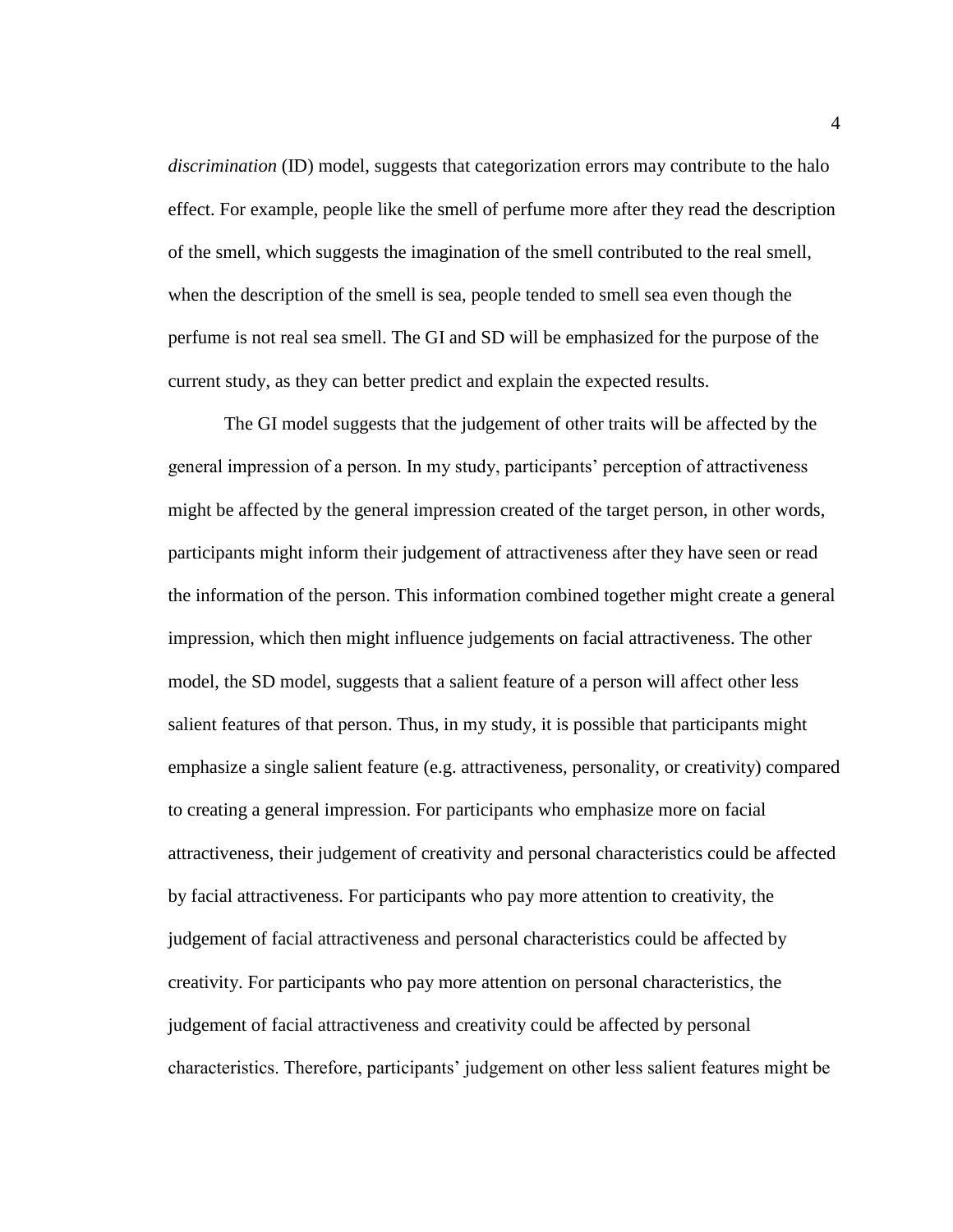affected by the salient feature, in other words, for participants who pay more attention on facial attractiveness, the judgement on creativity and personality characteristics might be affected by the facial attractiveness. However, in the current thesis, the impact on attractiveness judgements will be emphasized exclusively.

*Attractive halo*. *Attractive halo* is defined as a tendency that people have to believe attractive people are more likely to possess positive personalities or other positive traits than less attractive people in the absence of information beyond a person's physical appearance. This phenomenon is supported by research that consistently finds that people are likely to give higher intelligence scores (Moore et al., 2011; Talamas, et al., 2016b) and assign positive personality characteristics (Dion & Dion, 1987; Markey & Markey, 2011; Wang et al., 2015; Zhang et al., 2014) to someone who is attractive, which suggests that people might automatically think a good looking person is creative or has warm personality characteristics.

The *attractive halo effect* affects multiple areas in our life. For instance, people with attractive faces not only have more freedom to choose a partner but they also have higher reproductive success than less attractive people (Miller, 2000a). In addition, people with attractive faces also have more opportunities and choices in other domains, such as in the classroom and the job market. For example, when judging the intelligence of children, participants rated attractive faces as much more intelligent than less attractive faces (Talamas et al., 2016b). This suggests that good-looking people might possess more privileges than others. Furthermore, attractiveness may play a role in hiring decisions, as Pansu and Dubois (2002) found that when controlling for qualification of each applicant,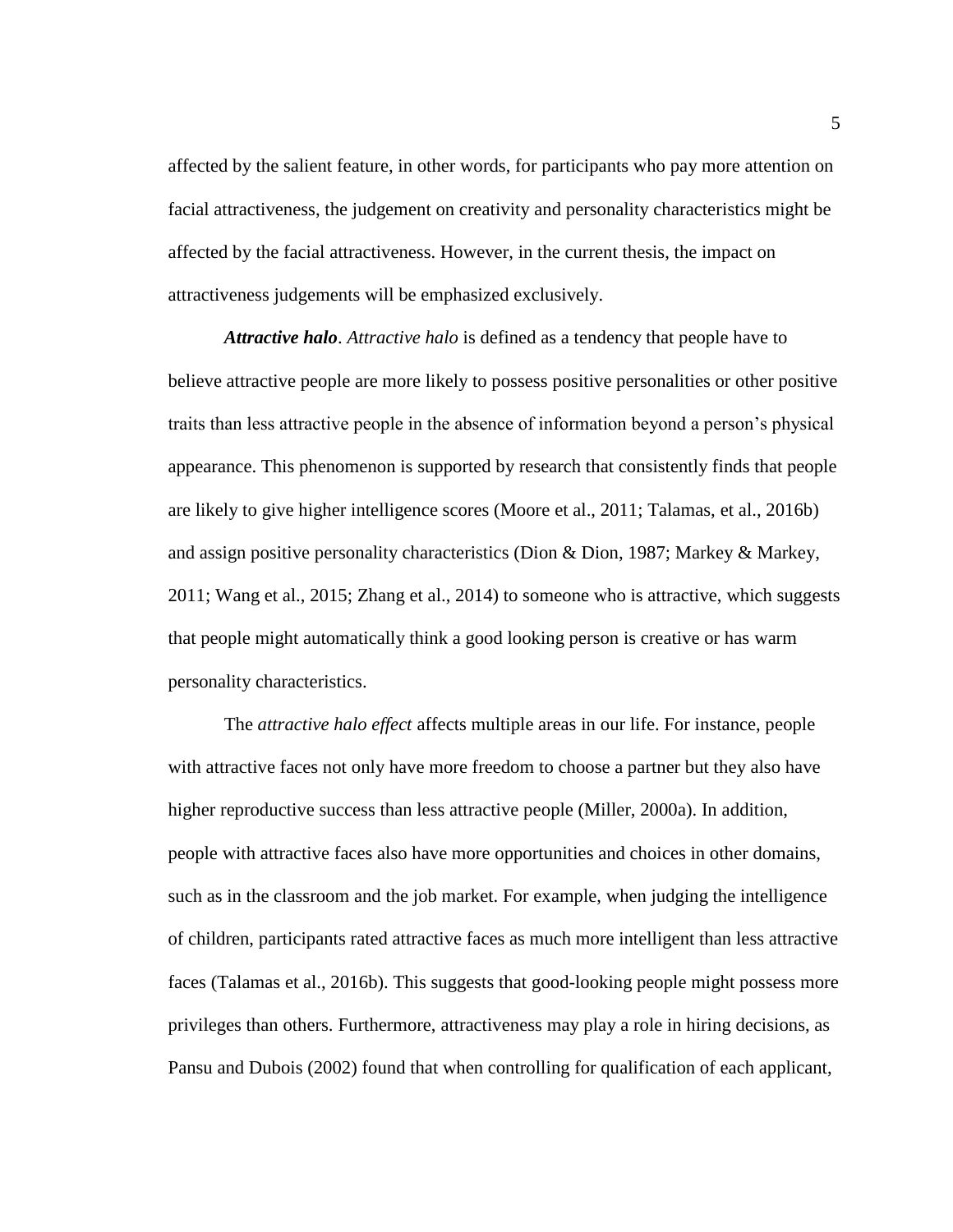people with attractive faces on the resume were regarded as more favorable than people with less attractive faces on a resume. This suggests that good-looking people might benefit in job opportunities compared to less attractive people.

The *attractive halo effect* not only plays a role in different domains in life, but also affects males and females differently. This difference can potentially contribute to unequal opportunities for success amongst men and women. For example, Ruffle and Shtudiner (2015) found that men and women with attractive faces had significantly higher callbacks than less attractive faces. However, if women did not include a photo, they had significant lower callbacks than women who had pictures, regardless of their attractiveness level. In addition, Karbowski et al. (2016) found that attractiveness is the primary factor that affects the successful rate of dating in women, but not in men. For example, people would like to date attractive women than less attractive women in speed dating situations, even though the less attractive women from the study were more intelligent than the attractive women. Therefore, this study suggests that facial attractiveness could be a factor that determines the overall attractiveness level in women, but not men. Similarly, Watkin (2017) found that males benefit more from creativity than females in terms of attractiveness. Watkin found that creative men received higher attractiveness scores than uncreative men. However, creative but unattractive women received lower attractiveness scores than uncreative and unattractive women. This gender difference is surprising. The current study aims to extend this research by highlighting the effect on females while introducing other components, such as personality (e.g. warm versus cold).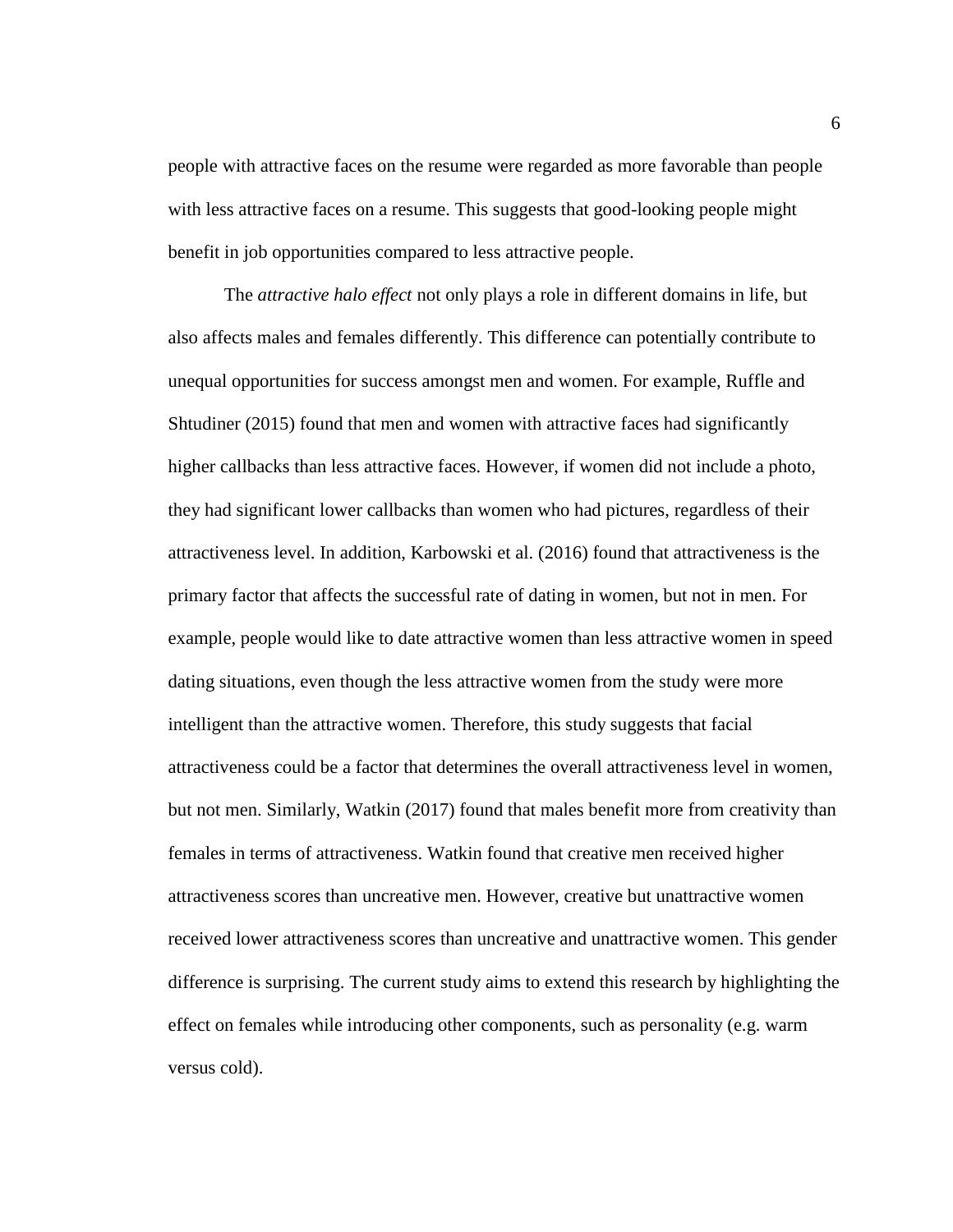## <span id="page-16-0"></span>**Creativity**

Creativity is a topic that spans many different task domains. Creativity can be defined in multiple ways, in general, creativity is producing something in both novel and applicable ways (Harland  $&$  Kinder, 1995). For the purposes of this study we will emphasize creativity in terms of divergent thinking. Divergent thinking is a type of creativity where one is faced with producing multiple solutions or ideas. Guilford (1950) was the first person to address divergent thinking and believed that people differ in the sensitivity of investigation when they encountered problems, in other words, they look into problems in different angles. Some people can catch the core of the problem, while some people cannot. In addition, Guildford believed that *fluency* differed among people, some people can quickly come up with many different ideas in limited time than others. Lastly, Guilford (1967) suggests that novelty or *originality* is an important aspect of divergent thinking. The current study uses creative writing to ascribe the creativeness level of target persons. In the current study, subjects will be presented with high and low creative writing examples, where the target was allegedly asked to engage in a divergent thinking task. Given the halo effect literature, it is predicted that one's creativity level and one's facial attractiveness level may both serve to influence one's attractiveness judgements.

<span id="page-16-1"></span>**Creativity and attractiveness.** Creativity and attractiveness together and independently may have an evolutionary basis when it comes to the *halo effect*. For example, attractiveness (via face symmetry) particularly during childhood leads to higher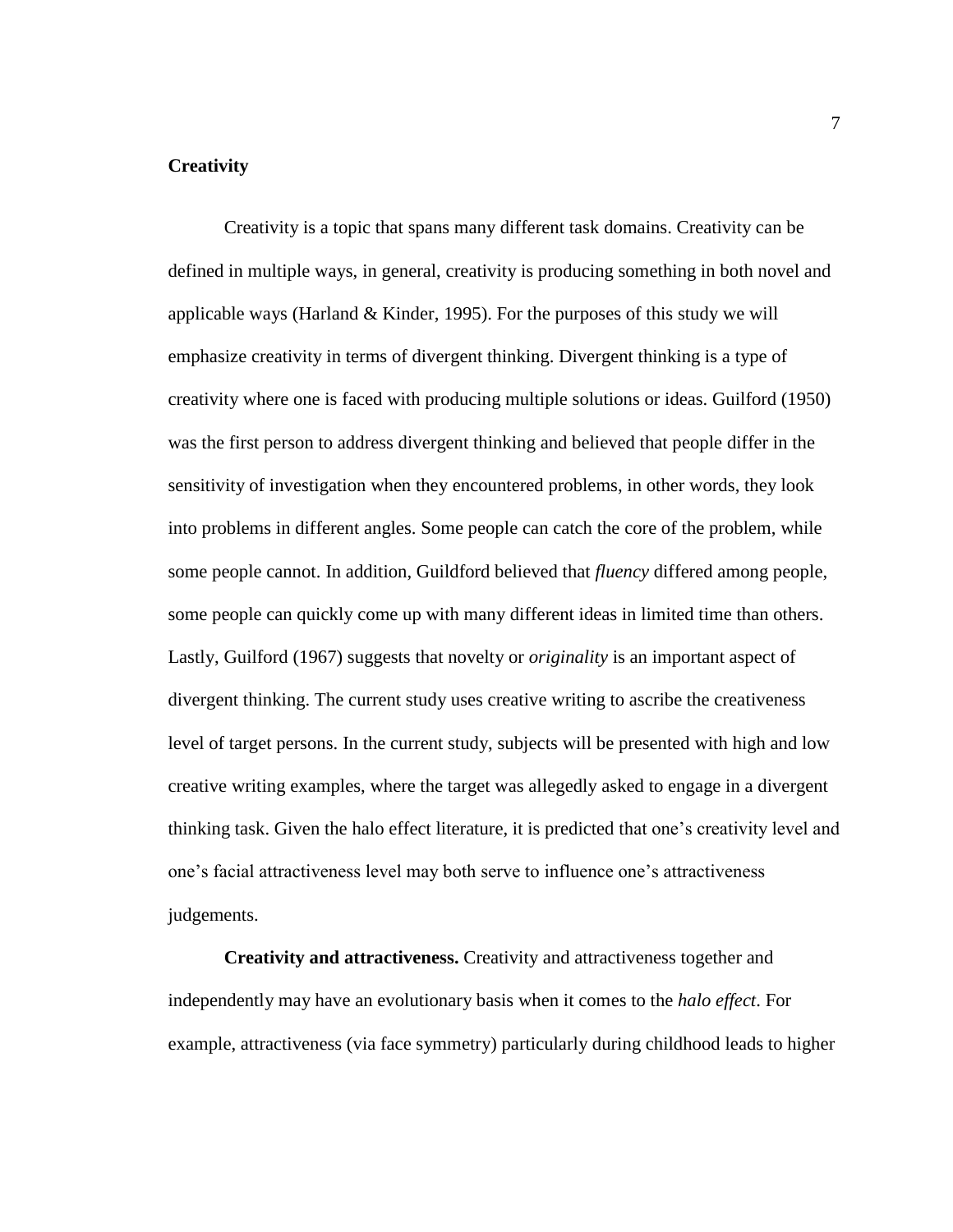ratings of intelligence compared to less attractive children (Gangestad & Scheyd, 2005). According to the relationship between facial symmetry and intelligence, attractive faces may be considered a cue of "good genes" that may increase reproductive successful rate of the next generation. Therefore, attractive individuals would be more effective in attracting mates to pass their good genes to their offsprings, which is primarily shaped by sexual selection (Miller, 1999; Miller, 2000a).

Similarly, creativity plays a part in attractiveness and sexual selection. High creativity may also suggest "good genes", which would then make people more likely to find creative people as more attractive and "fit". For example, Haselton and Miller (2006) found that when women have to choose between a rich but uncreative man or a poor but creative man, women near peak fertility prefer the poor but creative man for a short-term relationship. In addition, Griskevicius, Cialdini, and Kendrick (2006) found that priming men with sexually attractive mate cues in either a short-term or a long-term relationship enhanced their creative outputs. In women, creativity was increased when primed with a high-quality long-term relationship. These studies suggest that high creativity may play a role in sexual selection and may be an indicator of "good genes" that serve to attract a mate. Interestingly, it is possible for creativity to enhance someone's desirability in the face of negative traits. For example, Beaussart, Kaufman, and Kaufman (2012) found that creativity mediated the relationship between schizotypy and mating success in both males and females, where those with high creativity were deemed as more attractive partners. Thus, it is possible that both facial attractiveness and creativity level may play roles in determining the attractiveness of an individual.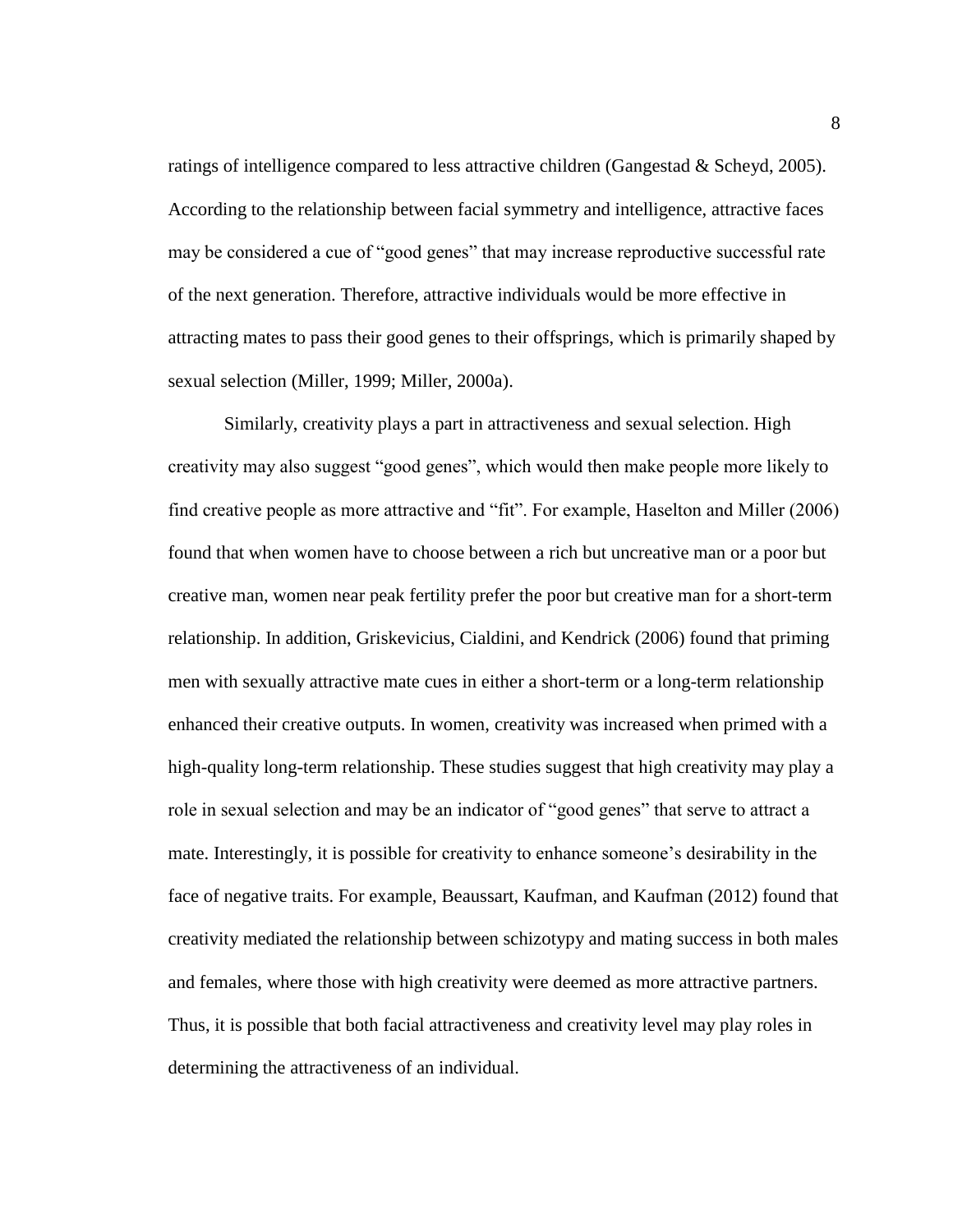However, the relationship between creativity and attractiveness may be different between the sexes. Watkin (2017) paired creative writing samples (high and low) with male and female faces varying in attractiveness (high and low). Watkin found that males benefit more from creativity than females in terms of attractiveness ratings. Surprisingly, women with high creativity did not benefit, but instead suffered in their attractiveness rating in the first two studies. However, across experiments, although the male findings were consistent, the female findings were less consistent. Specifically, for unattractive females, it is unclear whether high creativity helps or hinders one's attractiveness, though it was found that attractive females received equally perceived attractiveness either with high creativity or low creativity. The current study aims to address female attractiveness and creativity by using a similar methodology as Watkin, but goes further by adding personality as a component to the relationship.

#### <span id="page-18-0"></span>**Personality Characteristics**

Each individual has their own personality characteristics according to personality psychologists, and these characteristics are related to other factors in one's daily life. For instance, during the hiring process, human resources might ask applicants to take a personality test as a reference of working abilities; people with desired personality characteristics such as humor, honesty, and politeness received higher physical attractiveness scores than others (Lewandowski, Aron, & Gee, 2007). Personality can be defined in different dimensions, but for the purpose of the current study, the dimensions warm and cold will be emphasized. Asch (1946) suggests that not all qualities have the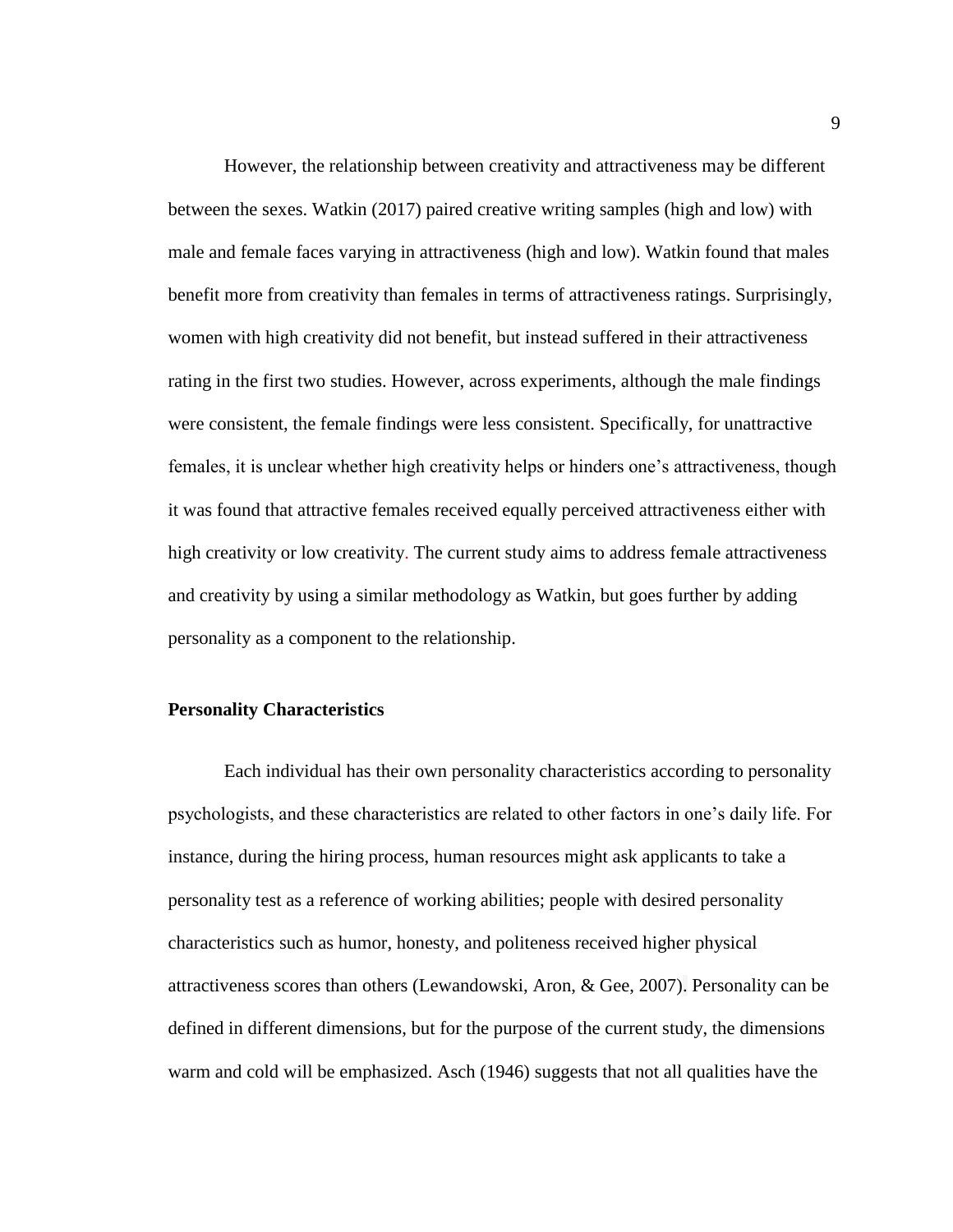same weight in forming impressions of a person, but the warm-cold dimension leads to a great influence when judging the quality of a person. He found that in general, people would form a much more positive impression of the warm person than the cold person. In addition, it was found that people tended to think the warm person was also more generous, happy, humorous, social, popular, imaginative, humane, and better-natured, while the cold person was described as more shrewd, irritable, and ruthless. This kind of *halo effect* could affect our judgement on people's other abilities or characteristics when we receive warm or cold cues concerning their personality, suggesting that warm-cold personality characteristics could also affect attractiveness and creativity. For example, people tend to judge people with positive personality characteristics as more attractive (Zhang et al., 2014; Markey & Markey, 2006). In addition, warm and cold dimensions were related to different types of creativity - relational creativity and referential creativity. This study will use creative writing samples, which is a type of relational creativity, related to warm characteristics (Ijzerman, Leung, and Ong, 2014). These studies propose that personality characteristics could be related to creativity and attractiveness.

<span id="page-19-0"></span>**Personality and attractiveness**. Personality characteristics might influence attractiveness. Some research suggests that positive personality characteristics enhance one's overall attractiveness (Zhang et al., 2014; Markey & Markey, 2006). For example, Zhang et al. (2014) found that when people rated the attractiveness of unfamiliar female faces with three different personality conditions (positive personality, negative personality, and no information-control), those ascribed a positive personality were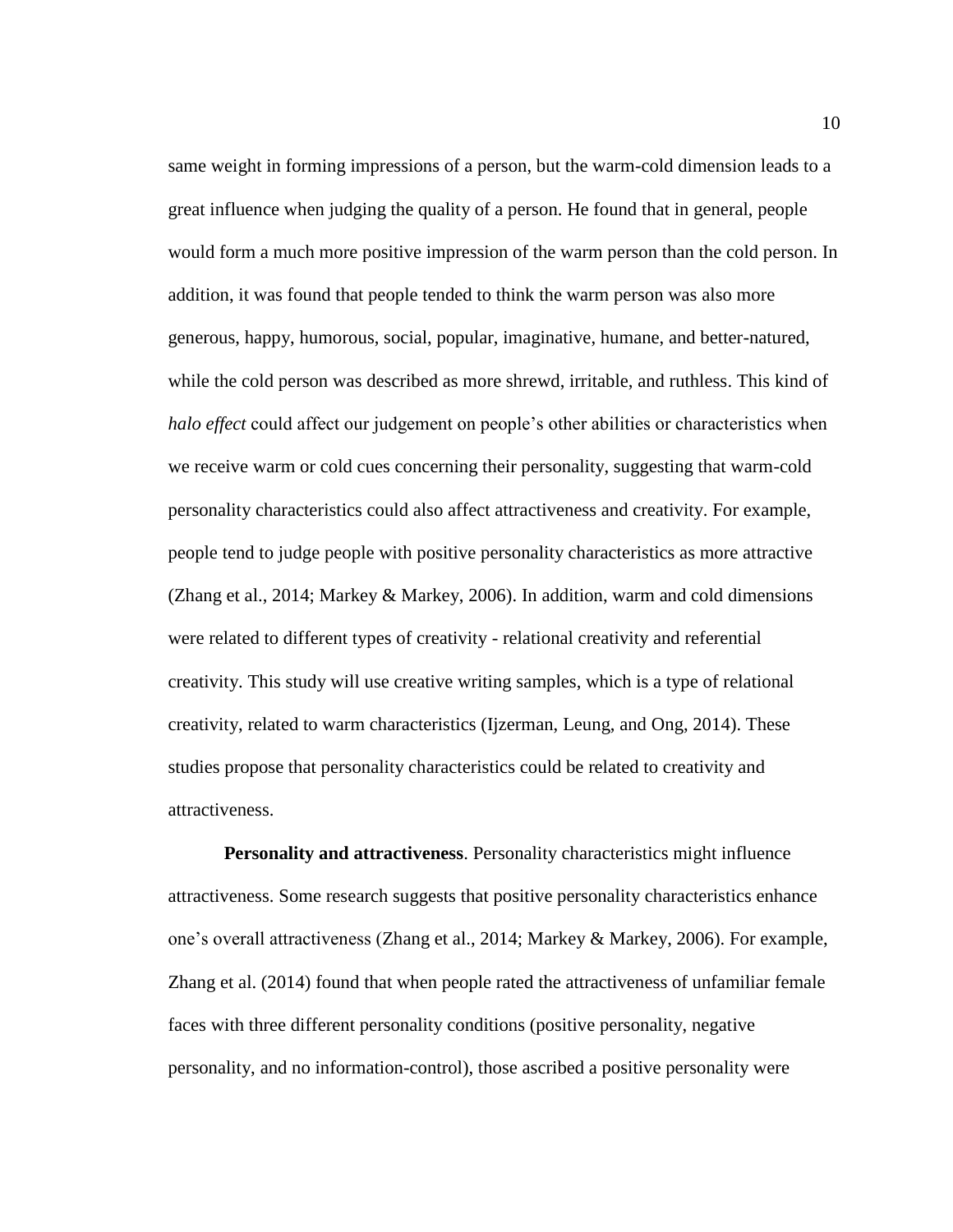perceived as more attractive than those in the other conditions. This means that the relationship between personality characteristics and attractiveness explain and lead to the idea of the stereotype content model.

The stereotype-content model (Fiske, Cuddy, Glick, & Xu, 2002) provides a possibility that people like warm women more because they fulfill the stereotype that women should be warm and kind. Two stereotype content models should be considered in this study: paternalistic stereotypes and envious stereotypes. The paternalistic stereotype model describes women who are warm but low in competency, such as housewives. Those in line with this stereotype are considered kind and easy to approach. The warm personality description in the current study might fulfill the paternalistic stereotype of females and lead to higher attractiveness scores. The other model: the envious stereotypes model, describes women who are high in competency but cold, such as women in leadership positions. Those in line with this stereotype are considered tough to connect to and tough to approach. People usually dislike them because they do not fulfill the social stereotypes of females. The cold personality description when combined with high creativity might fulfill the envious stereotype which may lead to lower attractiveness scores.

It is also possible that warm-cold personality characteristics differently affect males and females. For example, Markey and Markey (2006) found that people tend to prefer women with purely warm characteristics compared to other types of characteristics. Currently, there is no study that has examined the relationship between warm-cold personality characteristics, creativity, and attractiveness together. As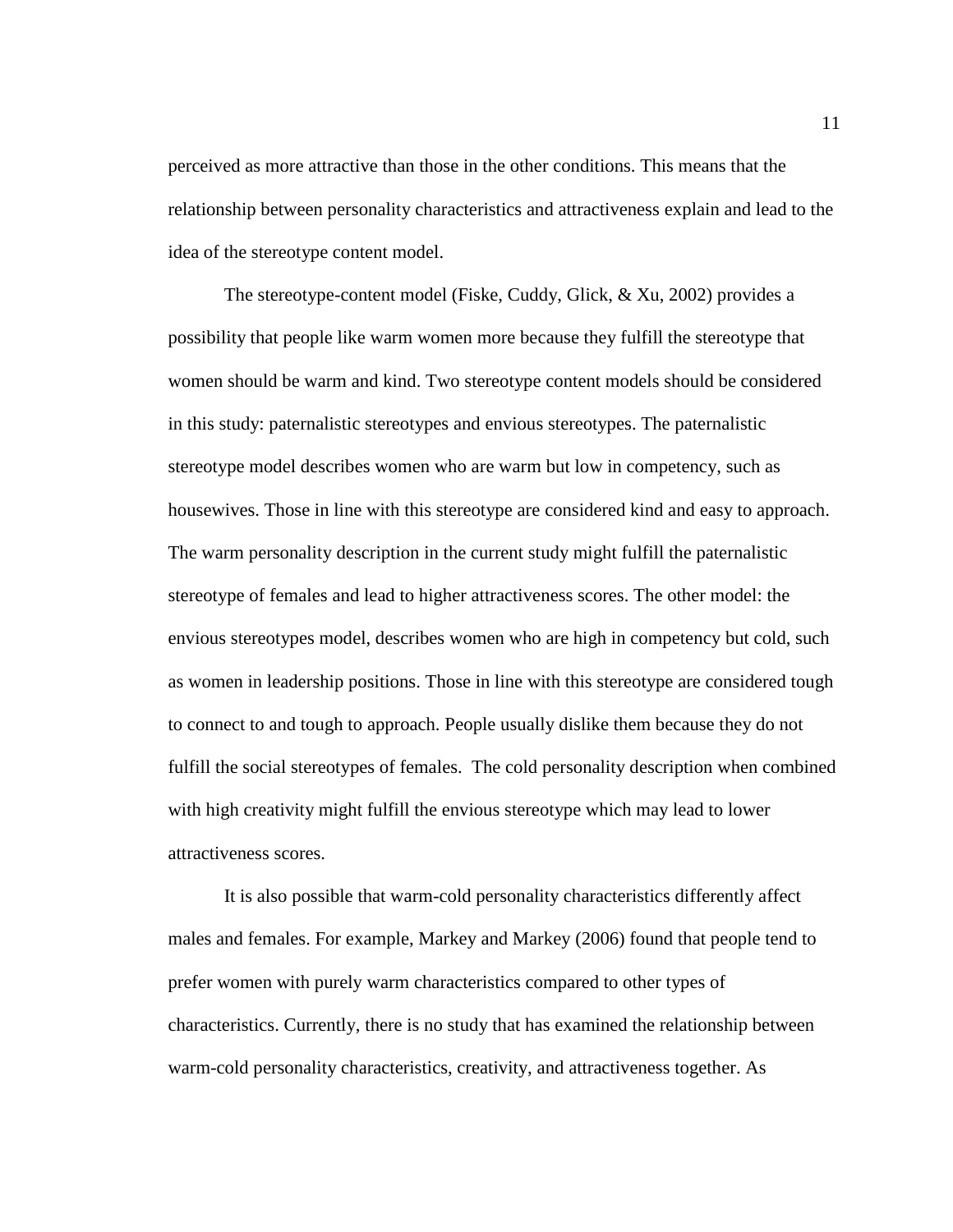mentioned, females are often rated higher in attractiveness when ascribed warm personality traits. However, when taking into consideration the role of creativity (e.g. intelligence) the relationship is unclear, and is addressed below.

<span id="page-21-0"></span>**Personality and creativity.** The relationship between warm-cold personality and creativity is mixed. Research has shown that the personality characteristics, warm and cold are related to different types of creativity. For example, Ijzerman et al. (2014) found that warm cues elicit relational creativity. Relational creativity involves focusing on connections between things. For example, when using relation thinking one may be more likely to consider the similarities of atypical category members (e.g. Camel) as conforming to the typical group (e.g. Vehicles, which is most likely to include cars, trucks, trains, and boats, but would rarely include camels as a typical member). Ijzerman et al. also found that cold cues elicit a different type of creativity, referential creativity. Referential creativity involves novel ways of thinking and is what some may call "thinking outside the box". When using referential creativity, one can disconnect from automatic ways of processing information. For example, ordinarily, when presented with patterns of dots, typical perceptual organization rules would lead someone to forming a box or square out of the pattern of dots (e.g. three rows of three dots, making a 9-dot grid). When using referential creativity, one is able to go beyond that interpretation and manipulate it in more creative ways. Ijzerman et al. tested participants' relational and referential creativity on four different experiments and found that warm cues are related to higher rates of relational creativity, while cold cues are related to higher rates of referential creativity. The current study will use relational creativity productions to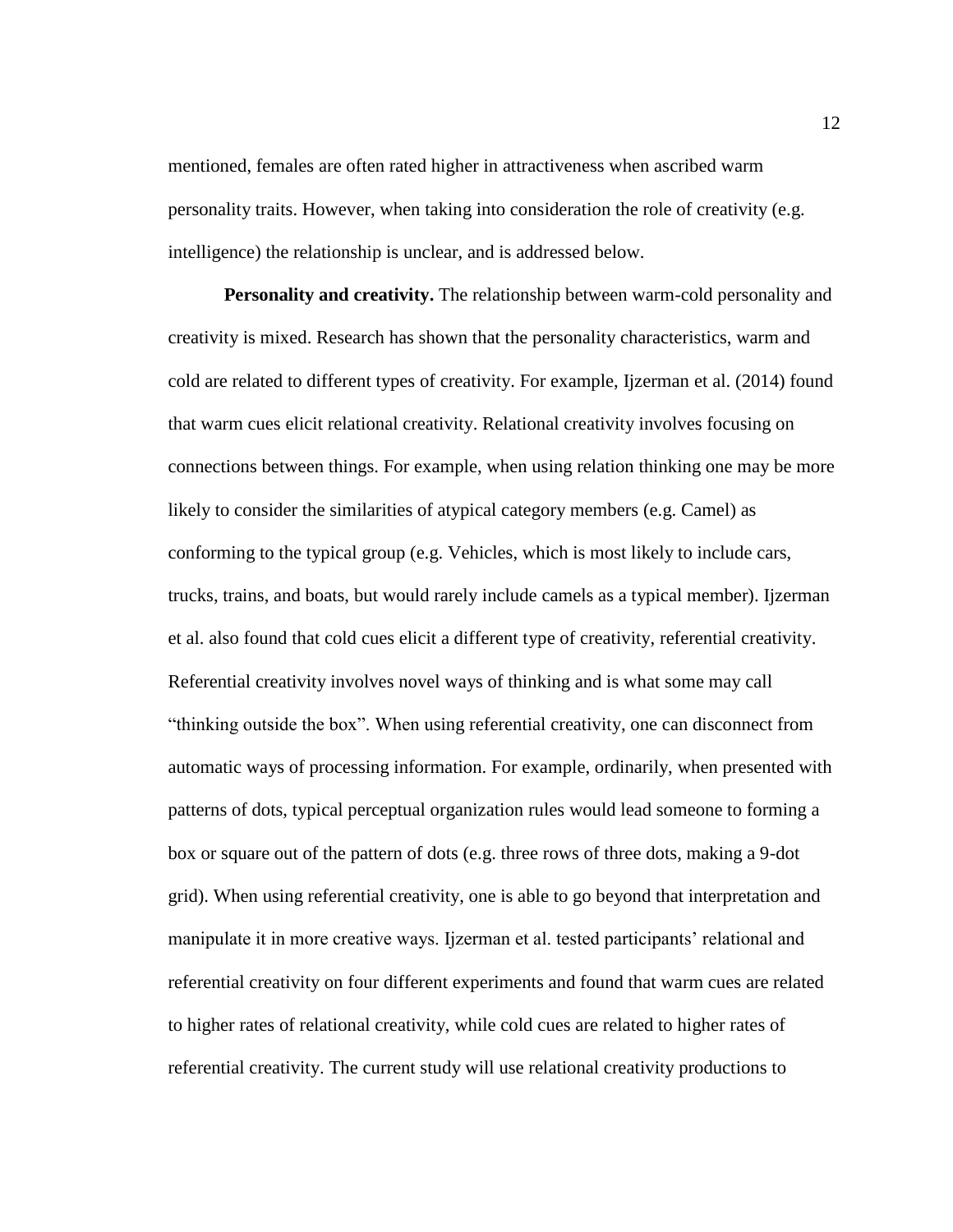ascribe high and low creativity of target persons. Specifically, it will use creative writing samples (high and low) from Watkin (2017) and Griskevicius et al. (2006), where the writing samples were created by subjects whose writings were inspired by paintings and pictures. This is a type of relational creativity procedure because these writing samples build the connections between the inner emotion from these writers and the pictures. Research by Taft (1971) further supports the notion that creative writing is linked to a warm dimension. In his study, he named artistic-literary creativity such as art, music, painting, and importantly, writing as "hot creativity", while scientific creativity, such as problem solving, as "cold creativity". Thus, we would expect that those who are labeled as having a warm personality would benefit from creativity because warm is an indicator of high relational creativity. Thus, attractiveness scores might go up if someone has warm personal characteristics and high creativity.

## <span id="page-22-0"></span>**Current Study**

The current study examines the relationship between facial attractiveness, creativity, and personality characteristics in females. It is argued that the *halo effect*  affects people's judgements on attractiveness when other factors are present. Fisicaro and Lance's (1990) three models demonstrated that people's judgement on a person's ability will be affected by general impression, other abilities that may or may not related to the ability they are going to judge, and also other factors that are not related to the person. GI and SD models will guide the current study. In this study, participants will rate the overall attractiveness according to the attractiveness of their faces, the creativity level of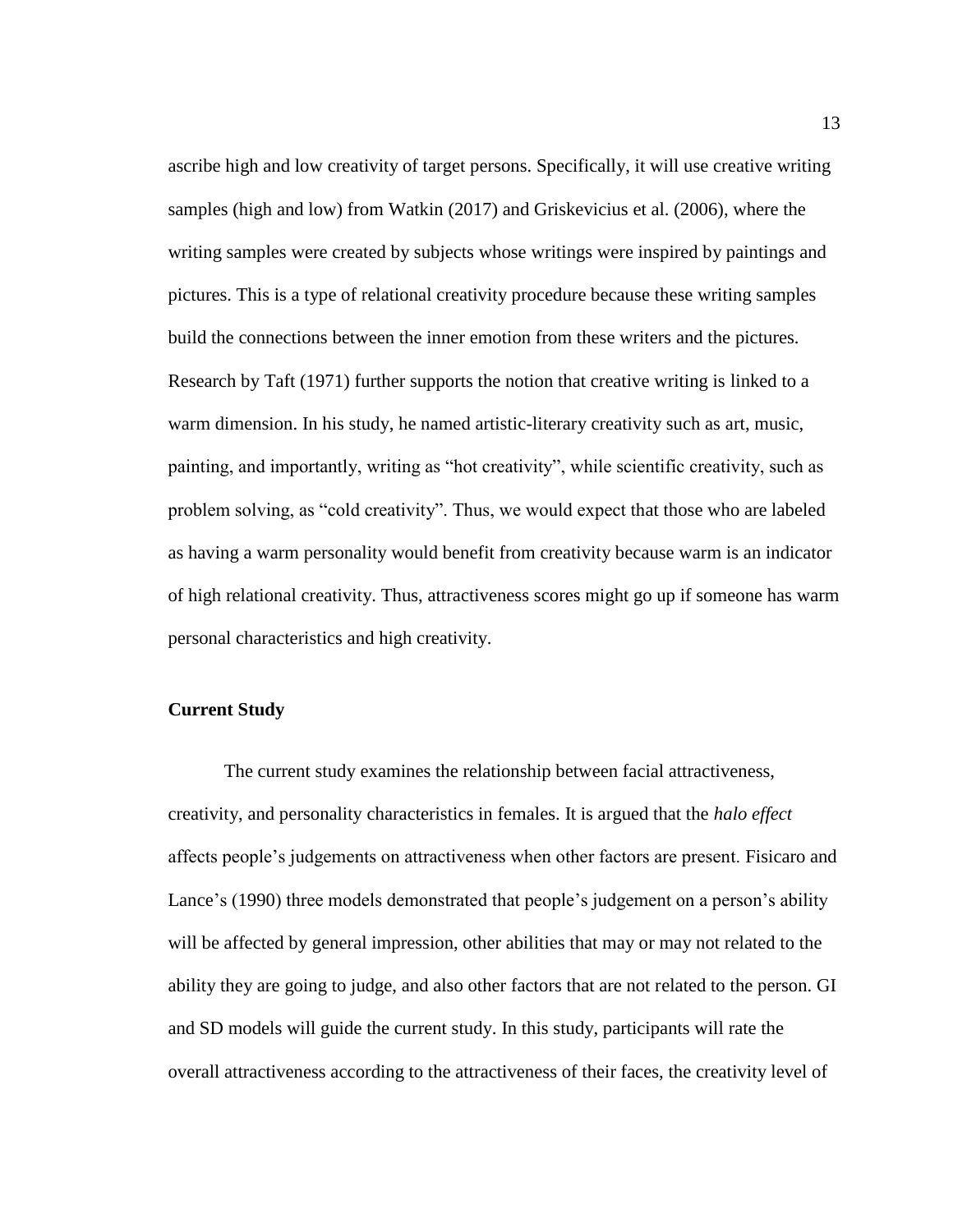their stories, and either warm or cold personality characteristics. These three factors together can make a general impression (GI) that might affect the attractiveness score as revealed by the anticipated three-way and two-way interactions. However, failing to find an interaction would lend more support to the SD model. People might judge females with good-looking faces, or creative writing or have more positive personality characteristics more attractive according to SD model.

The purpose of this study is to investigate the impact of facial attractiveness, creativity and warm-cold personality characteristics in overall female attractiveness. To examine the role of facial attractiveness, creativity, and personality characteristics in attractiveness ratings, participants will rate the facial attractiveness of individuals. Like Watkin (2017), the current study will pair a creative writing work (high or low) with the face of the author (high or low attractiveness), but unlike Watkin, the current study will also ascribe a personality description to the author (warm or cold), and ask participants to rate both the attractiveness and competency of the person described on the screen. The literature suggests that creativity, although generally seen as a positive characteristic, can have a detrimental effect of attractive women's perceived attractiveness. In addition, Watkin (2017) found that highly creative but less attractive females received the lowest attractiveness scores as compared to those with different levels of creativity and attractiveness. However, past research (Ijzerman et al., 2014) found that warm cues elicit relational creativity, which means that warm traits and high creativity are related to higher levels of attractiveness. Because this study uses relational creativity, it is expected that females with high creativity and warm personality characteristics will receive higher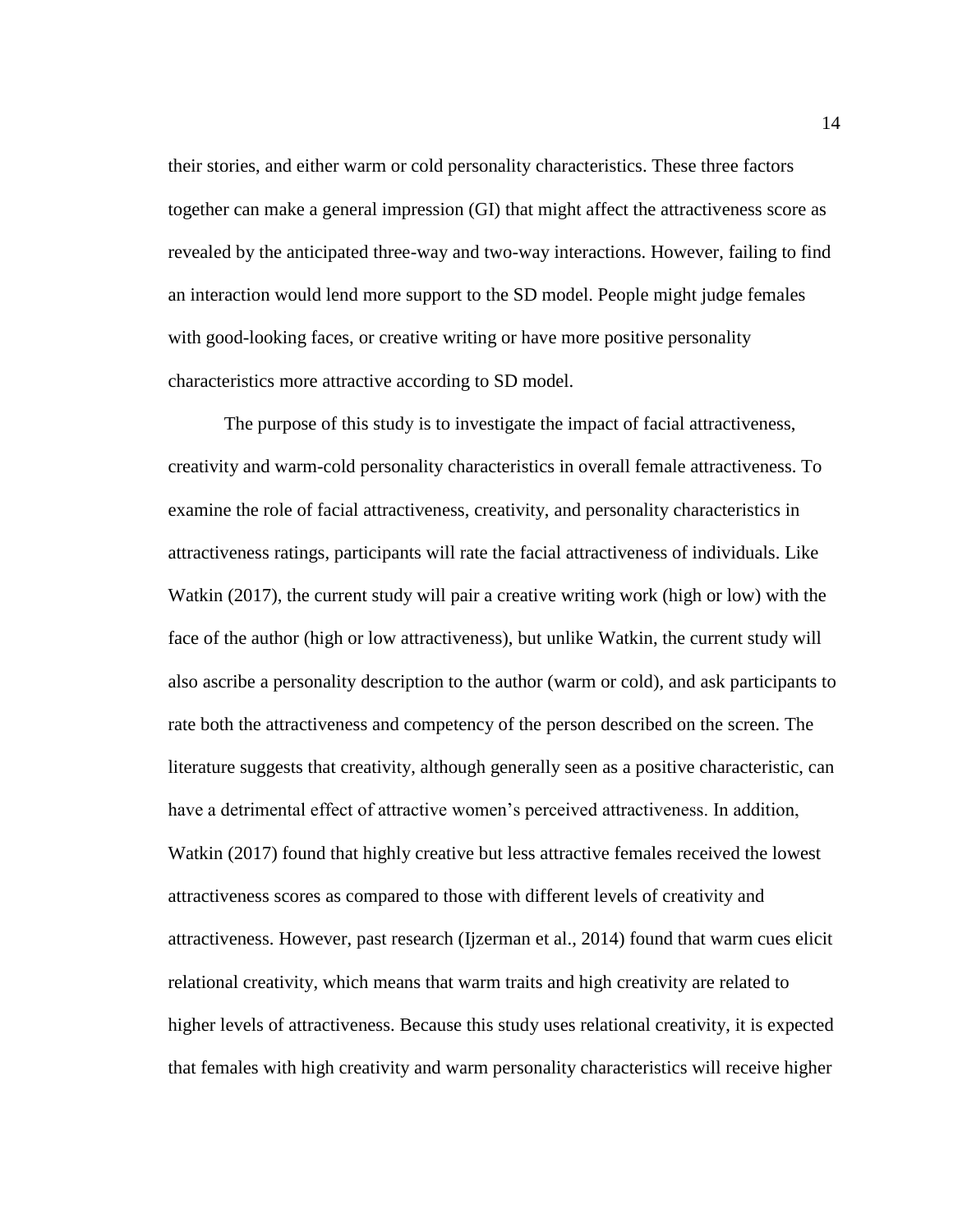scores on overall attractiveness compared to females with low creativity but warm personality characteristics. Past research (Fiske et al., 2002) also suggests that people tended to like warm females because they fulfilled the social stereotype of females. Therefore, high creativity might demonstrate high competency which fulfilled the envious stereotype model. Past research looked into the relationship between facial attractiveness, personality characteristics, and creativity, but currently, there is no study that has investigated the relationship between all three of these factors.

<span id="page-24-0"></span>**Hypothesis 1a: Facial attractiveness x personality characteristics x creative ability interaction.** If the rating of one's attractiveness is influenced by one's current level of attractiveness, personality characteristics, and creative ability, then differences in facial attractiveness ratings should be observed when varying attractiveness, personality characteristics, and creative ability. It is expected that those who are physically attractive and have warm personality characteristics will receive the highest attractiveness rating scores, regardless of creativity level and will be rated the highest in attractiveness overall conditions. However, those who are not physically attractive and have warm personality characteristics who differ on creativity will reveal differences; those who are low in creativity will receive higher attractiveness ratings than those who are high in creativity. It is expected that those who are physically attractive and have cold personality characteristics will receive equivalent attractiveness rating scores, regardless of creativity level. However, those who are not physically attractive and have cold personality characteristics who differ on creativity will reveal differences; those who are low in creativity will receive higher attractiveness ratings than those who are high in creativity.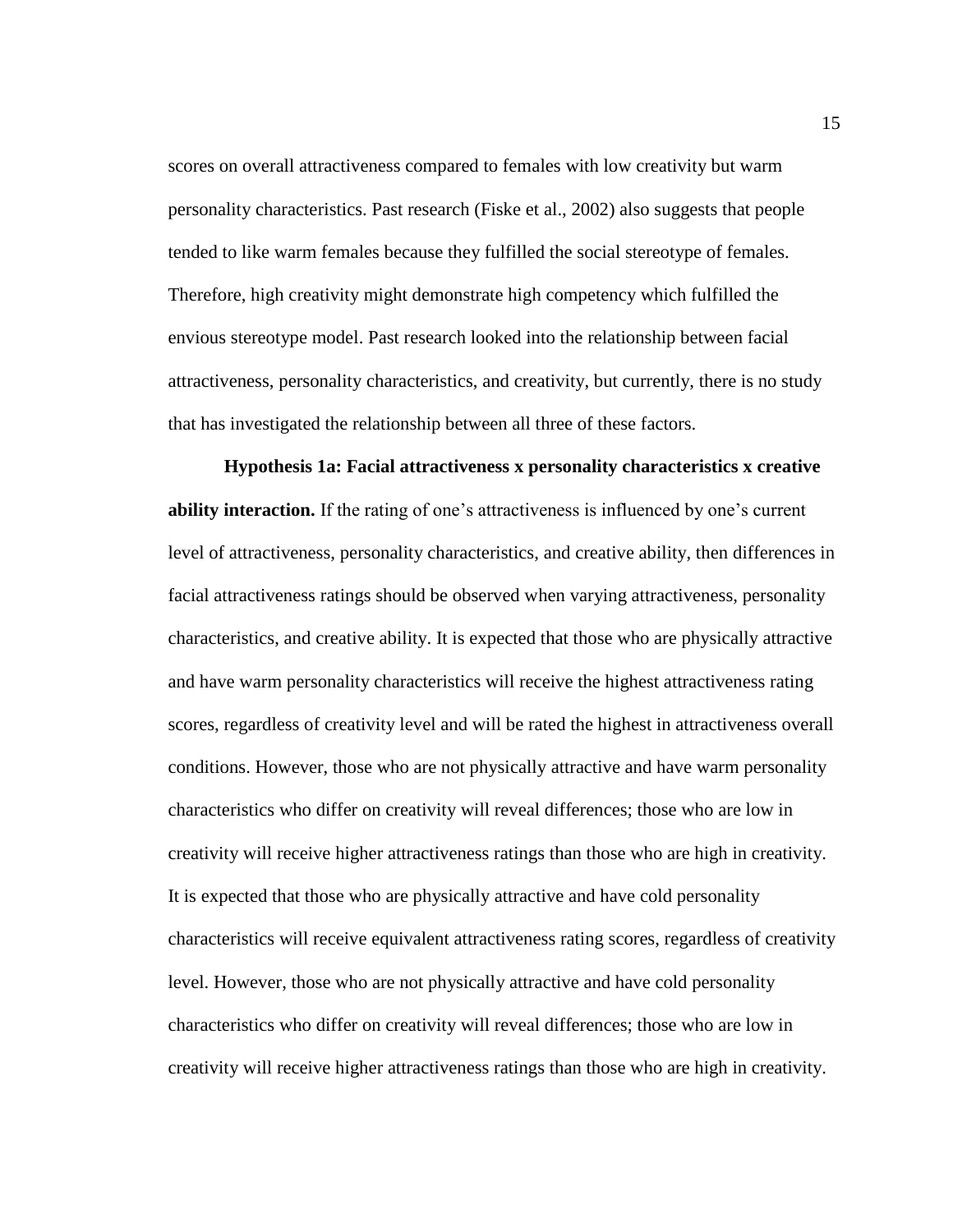This study is in line with previous research that warm personality characteristics is positively related to attractiveness ( Fiske et al., 2002; Markey & Markey, 2011; Wang et al., 2015; Zhang et al., 2014), while creativity is negatively related to attractiveness for females (Watkin, 2017).

<span id="page-25-0"></span>**Hypothesis 1b: Facial attractiveness x personality characteristics interaction**. If the rating of one's attractiveness is influenced by one's current level of attractiveness and personality characteristics, then it is expected that those who are high in attractiveness and possess warm personality characteristics will receive higher attractiveness ratings than those who are low in attractiveness and possess warm personality characteristics. Those who are high in attractiveness and possess warm personality characteristics are expected to be the highest rated group in attractiveness overall. Similarly, those who are high in attractiveness and possess cold personality characteristics will also be rated higher than those who are low in attractiveness and possess cold personality characteristics. Those who are low in attractiveness and possess cold personality characteristics are expected to be the lowest rated group in attractiveness overall. This is in line with previous research that warm personalities may enhance facial attractiveness (Markey & Markey, 2011; Wang et al., 2015; Zhang et al., 2014)

<span id="page-25-1"></span>**Hypothesis 1c: Facial attractiveness x creative ability interaction***.* If the rating of one's attractiveness is influenced by one's current level of attractiveness and creative ability, then it is expected that those who are high in attractiveness will receive higher attractiveness ratings than those who are low in attractiveness regardless of creative ability. Those who are high in attractiveness are expected to be the highest rated group in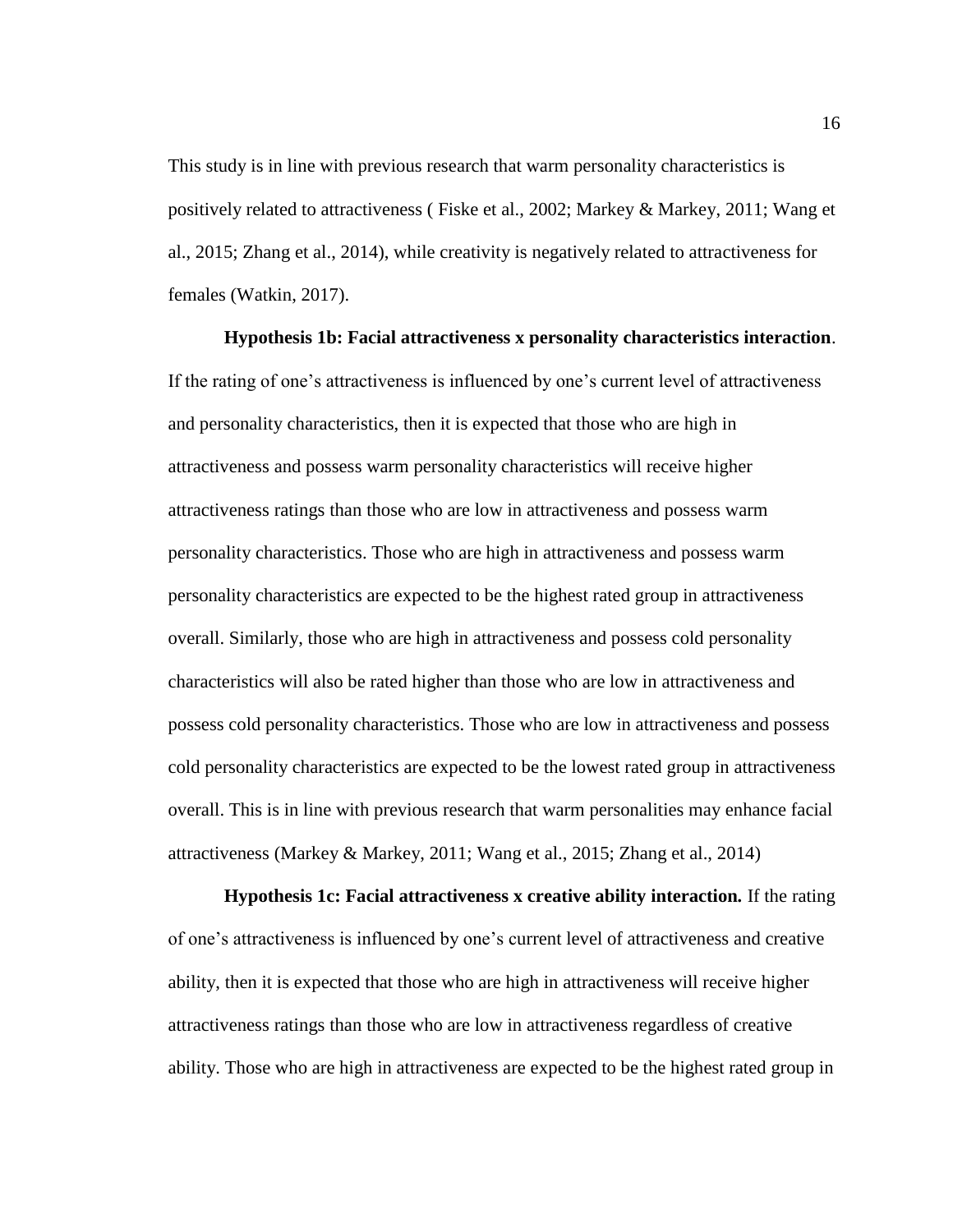attractiveness. However, creativity is expected to influence attractiveness ratings for those low on attractiveness; those who are low in creativity will receive higher attractiveness ratings than those who are high in creativity. This prediction in line with previous research that has found high creative ability may weaken facial attractiveness in females who are not physically attractive (Watkin, 2017).

<span id="page-26-0"></span>**Hypothesis 2a: The main effect of facial attractiveness.** If the rating of one's attractiveness is influenced by one's current level of attractiveness, then those who are high in attractiveness will be rated as more attractive than those who are low in attractiveness. This is in line with research that has found that facial attractiveness may influence the current level of attractiveness (Markey & Markey, 2011; Watkin, 2017; Wang et al., 2015; Zhang et al., 2014).

<span id="page-26-1"></span>**Hypothesis 2b: The main effect of personality characteristics**. If the rating of one's attractiveness is influenced by personality characteristics, then those who possess warm personality characteristics will be rated as more attractive than those who possess cold personality characteristics. This is in line with what research that found the rating of ones' facial attractiveness is influenced by personality characteristics (Markey & Markey, 2011; Wang et al., 2015; Zhang et al., 2014).

<span id="page-26-2"></span>**Hypothesis 2c: The main effect of creativity.** If the rating of one's attractiveness is influenced by one's creative ability, then those who are high in creativity will be rated as less attractive than those who are low in creativity. This is in line with what research that found that the rating of one's attractiveness is influenced by one's creative ability (Watkin, 2017).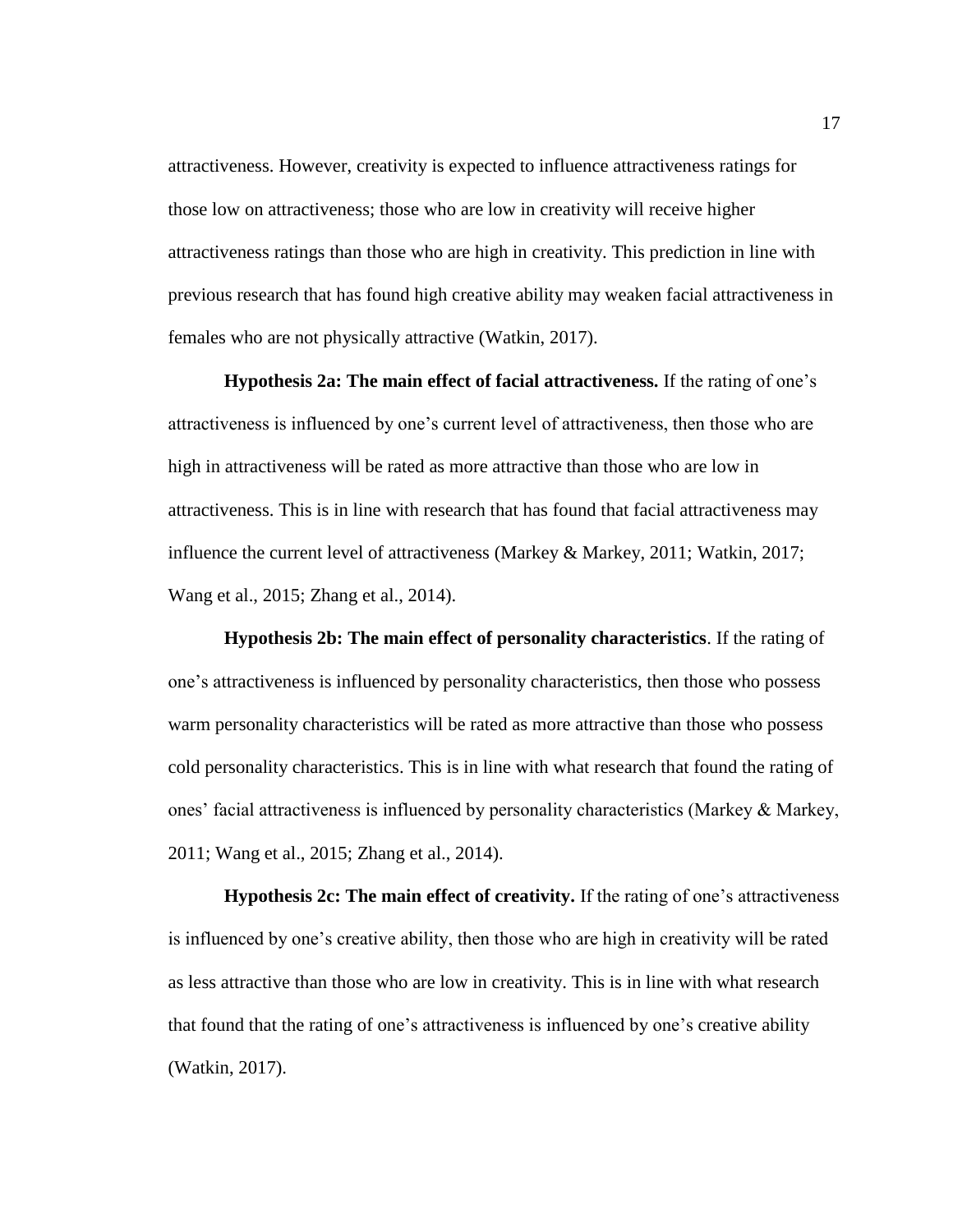#### **Method**

### <span id="page-27-1"></span><span id="page-27-0"></span>**Participants**

Participants aged 18 years-old or above without any visual impaired through online data collection such as Amazon mechanical Turk, online programs that reach out college students. 290 people participated in the study. There were 85 women whose average age was  $37.76$  ( $SD = 11.64$ ), 134 men whose average age was  $37.80$  ( $SD = 11.64$ ) 13.12), and one person who chose the other biological sex participated in the study. The study gained Institutional Review Board (IRB) approval. The number is 18-055.

# <span id="page-27-2"></span>**Materials**

<span id="page-27-3"></span>**Face stimuli.** 4 photos of white female faces aged 18-35 from Hahn, Wang, Fisher, DeBruine, and Jones's (2014) 3dsk face database were used. All photos were taken in a standardized manner that the pictures were taken in full-face view directly facing the camera in front of a plain white background, the full face was visible with both eyes open, and without any head cover, faces showed neutral expression. This database had attractiveness ratings from 100 heterosexual men and 100 heterosexual women for each face. The faces with the highest and lowest ratings would be used to select the 4 high attractive and 4 low attractive faces for this experiment. Faces used in the current study can be found in Appendix A.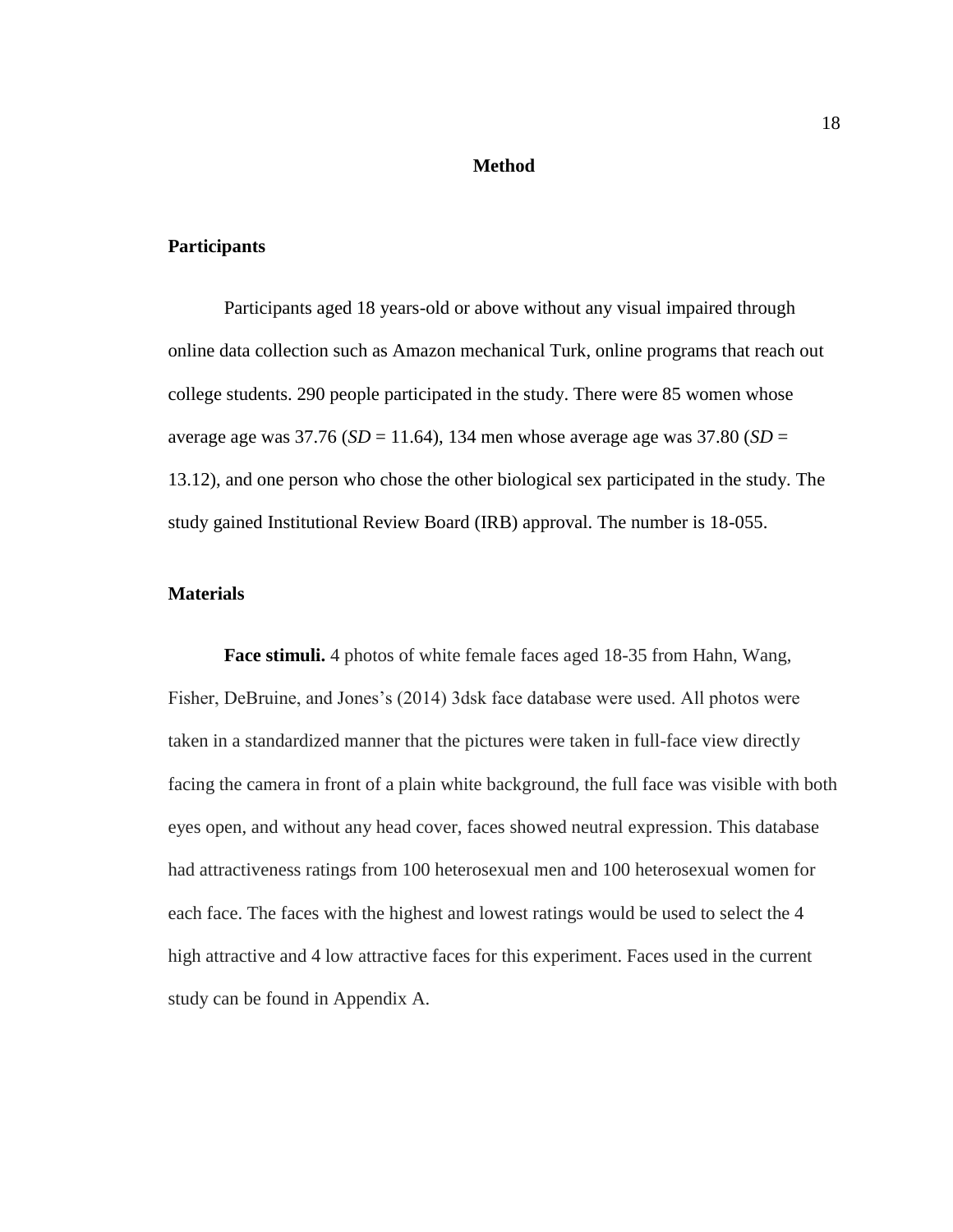<span id="page-28-0"></span>**Story extracts***.* Four story extracts were used in this study to represent two high and two low creativity works. One high creative story extract and two low creative story extracts were from Watkins's (2017). One creative story extract was from Griskevicius et al.(2006). The extracts used in the current study can be found in Appendix B.

<span id="page-28-1"></span>**Personality characteristics***.* Asch's (1964) description of personality would be used in the current study. The descriptions would be identical except for the word warm/cold, i.e. intelligent—skillful—industrious—warm/cold—determined—practical cautious.

## <span id="page-28-2"></span>**Design**

This study was a 2 (facial attractiveness) x 2 (creativity) x 2 (personality characteristics) mixed subjects design. The variable facial attractiveness was a withinsubjects factor with two levels, attractive and less attractive. The variable creativity was a within-subjects factor with two levels, creative and less creative. The variable personality characteristics was a between subjects factor with two levels, warm and cold.

The dependent variable in this experiment was overall attractiveness rating from Watkins (2017). In this scale, attractiveness was rated by the following rating scale:  $1 =$ *much less attractive than average*, 2 = *less attractive than average*, 3 = *slightly less attractive than average*, 4 = *average attractiveness*, 5 = *slightly more attractive than average*, 6 = *more attractive than average*, 7 = *much more attractive than average*. The other dependent variable in this experiment was competency score is created from the author according to the attractiveness rating scale. In this scale, competency score is rated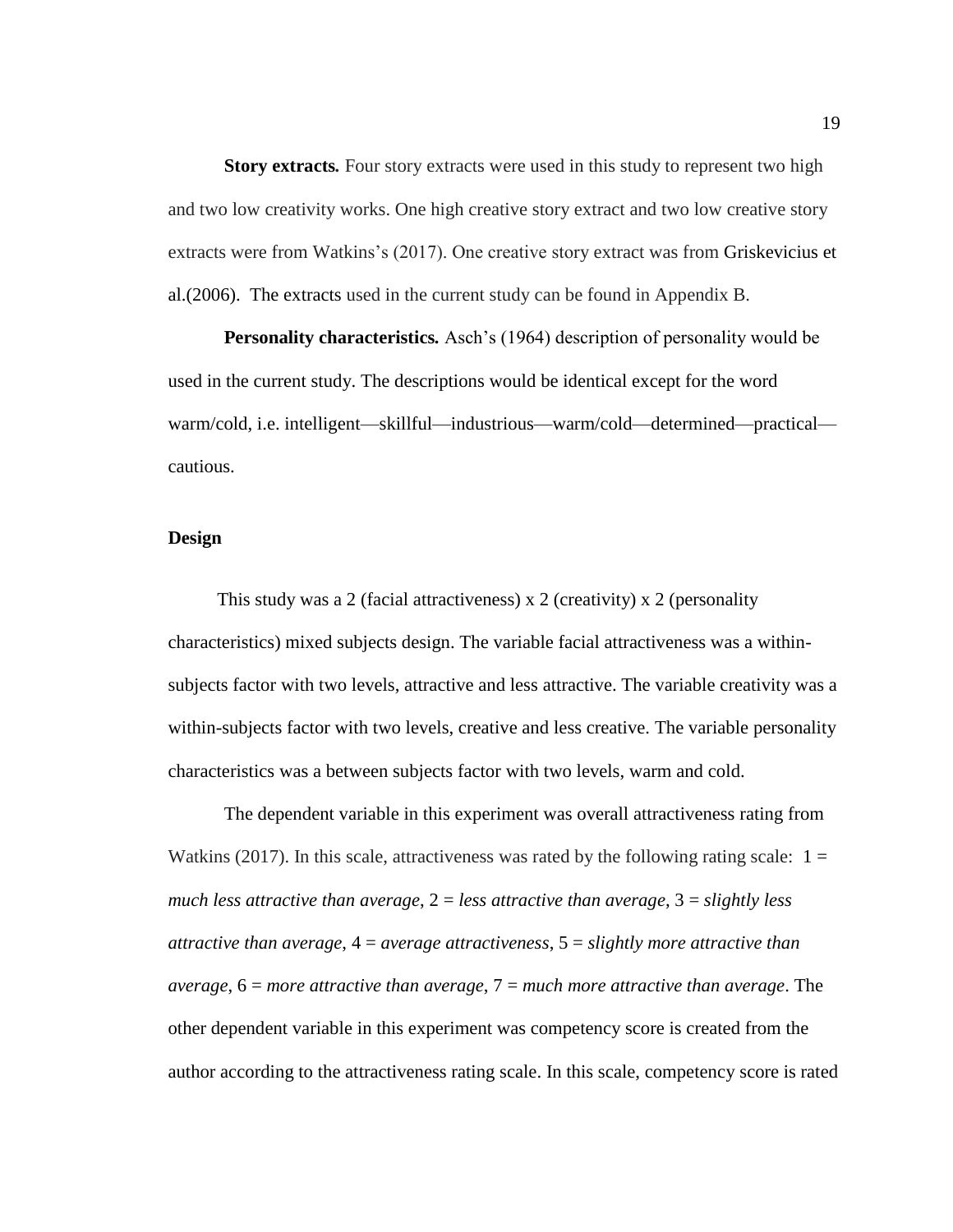by the following rating scale: 1 = *very poor*, 2 = *below average*, 3 = *average*, 4 = *above average*, 5 = *excellent*.

#### <span id="page-29-0"></span>**Procedure**

Participants were instructed to make attractiveness and competency judgements on four individuals via a computerized online survey through Qualtrics (Qualtrics, Provo, UT). Each experimental session was as follows: Participants would first be presented with a personality description of the person they were going to rate on an attractiveness score and a competency score scale. They would press the "NEXT" button after they finished reading. A paragraph of a creative writing sample would be presented after they pressed the button. They would then press the "NEXT" button after they finished reading. A description of personal characteristics would be presented at the top of the screen, as well as a photo of a face (center left display) would be presented simultaneously with a creative writing sample (center right display) (see appendix A for an example). After participants reviewed all three factors, they would rate the attractiveness of this person and the competency of this person. Once the participant made a selection, a screen would appear to prepare for the next trial, i.e. "Thank you. If you are ready to make the next decision, please click on the "NEXT" button". There are two trials of the study and participants will be randomly assigned to the experimental conditions. One trial is with warm personality description, and the other is with cold personality description. The experimental conditions will be counterbalanced.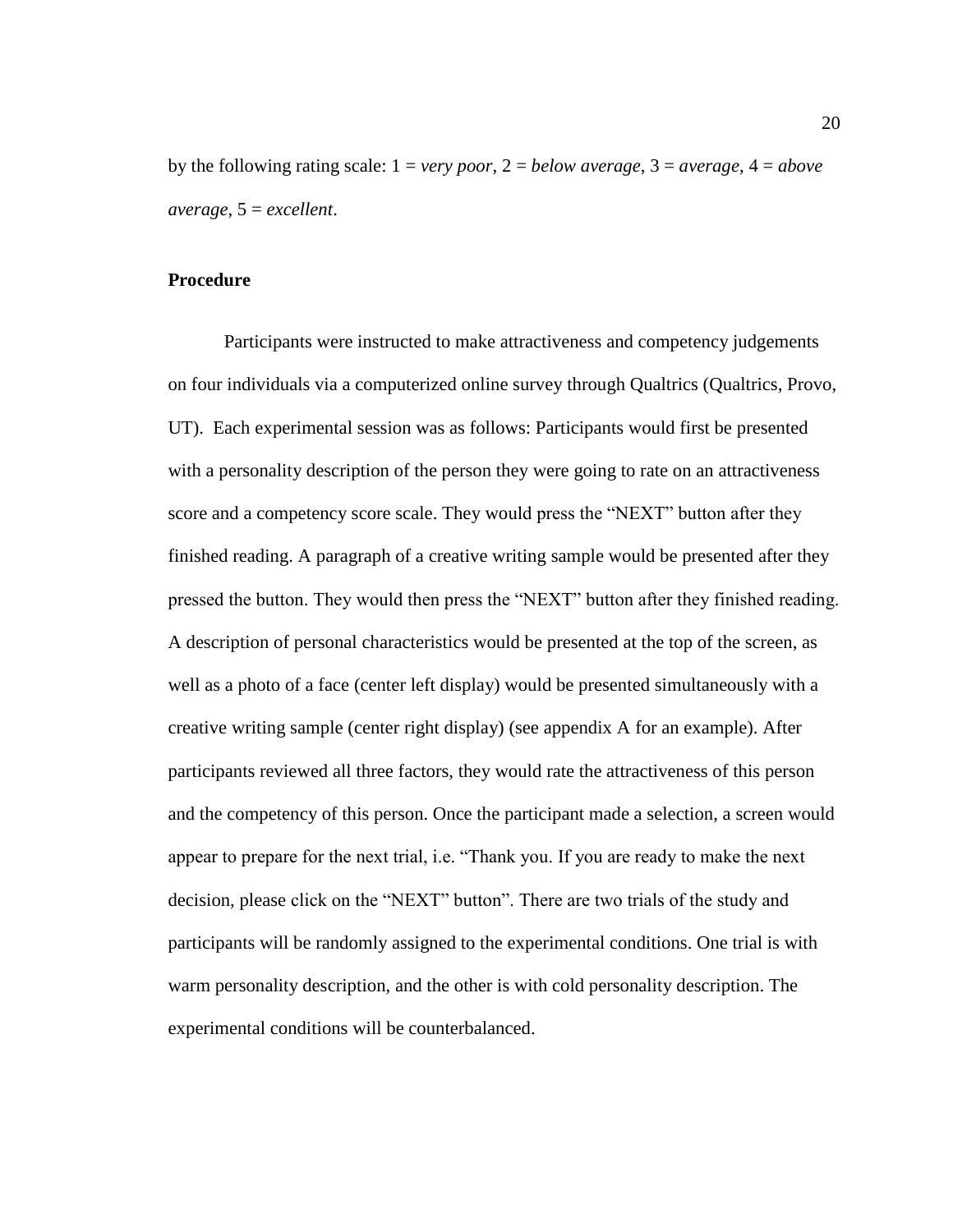# **Results and Discussion**

### <span id="page-30-1"></span><span id="page-30-0"></span>**Data Cleaning**

290 people participated in the survey, but 12 people did not complete the survey and not included in the analysis. The analysis omitted another 58 participants who finished the survey under 60 seconds according to the survey duration, which is a time limit that suggests the participants simply sped through the experiment without following the directions of the experiment. Therefore, the remaining data from 220 participants were included in the data analysis. All response data was automatically collected and stored in Qualtrics (Qualtrics, Provo, UT). The survey also collected demographic information such as "age" and "biological sex".

Outliers in the data were determined by being two standard deviations away from the mean. One outlier was detected in the age group, but we retain the outlier because the main focus here is the relationship between facial attractiveness, creativity, and personality characteristics and doesn't have direct implications on age per se. 14 outliers were detected in the competency scorings. The analyses only removed the 14 outliers when the variable "competency score" was included in the analysis, in other words, these 14 outliers exist during the analysis regarding "attractiveness score". Three high leverage points were detected from the leverage plots for attractiveness ratings (dependent variable). One high leverage point was removed for all models that predict *attractiveness ratings* because it was not normally distributed in the standardized residual plot, and it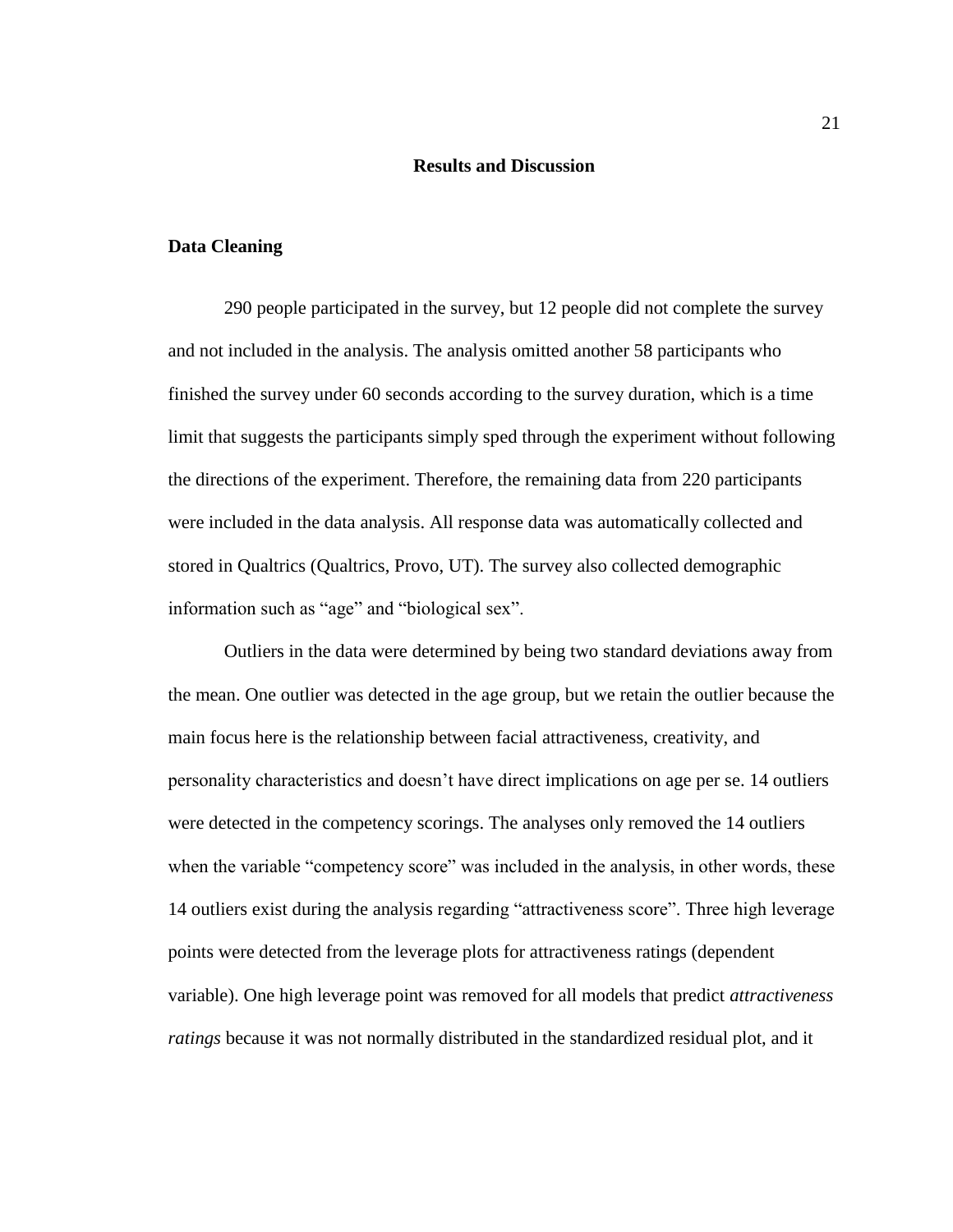shifted the coefficient too much. Three high leverage points were detected from the leverage plots for competency ratings (dependent variable). However, the analysis didn't remove any of them because these points were normally distributed.

#### <span id="page-31-0"></span>**Analysis**

The data set met homoscedasticity and normality assumptions according to the residual plots for each model. All analyses were processed in R with psych (Revelle, 2018), dplyr (Wickham, François, Henry, & Müller, 2018), sjstats (Lüdecke, 2018) and Hmisc (Harrell & contributions from Charles Dupont, 2019) packages. All graphs were made by the "ggplot2" package (Wickham, 2016). A three-way mixed factorial ANOVA was used to compare the effect of facial attractiveness (attractive vs. less attractive), creativity level (high vs. low), and personality characteristics (warm vs. cold). Follow-up analyses addressed significant relationships, identifying where the differences exist in the three-way ANOVA, with motivated follow-up two-way ANOVAs for the two-way interactions, and t-tests for the main effects.

<span id="page-31-1"></span>**Hypothesis 1a. Facial attractiveness x personality characteristics x creative ability interaction.** It was expected that those who are physically attractive and have warm personality characteristics would receive the highest attractiveness rating scores, regardless of creativity level and would be rated the highest in attractiveness overall conditions. However, it was also expected that those who are not physically attractive and have warm personality characteristics who differ on creativity would reveal differences; those low in creativity were expected to receive higher attractiveness ratings than those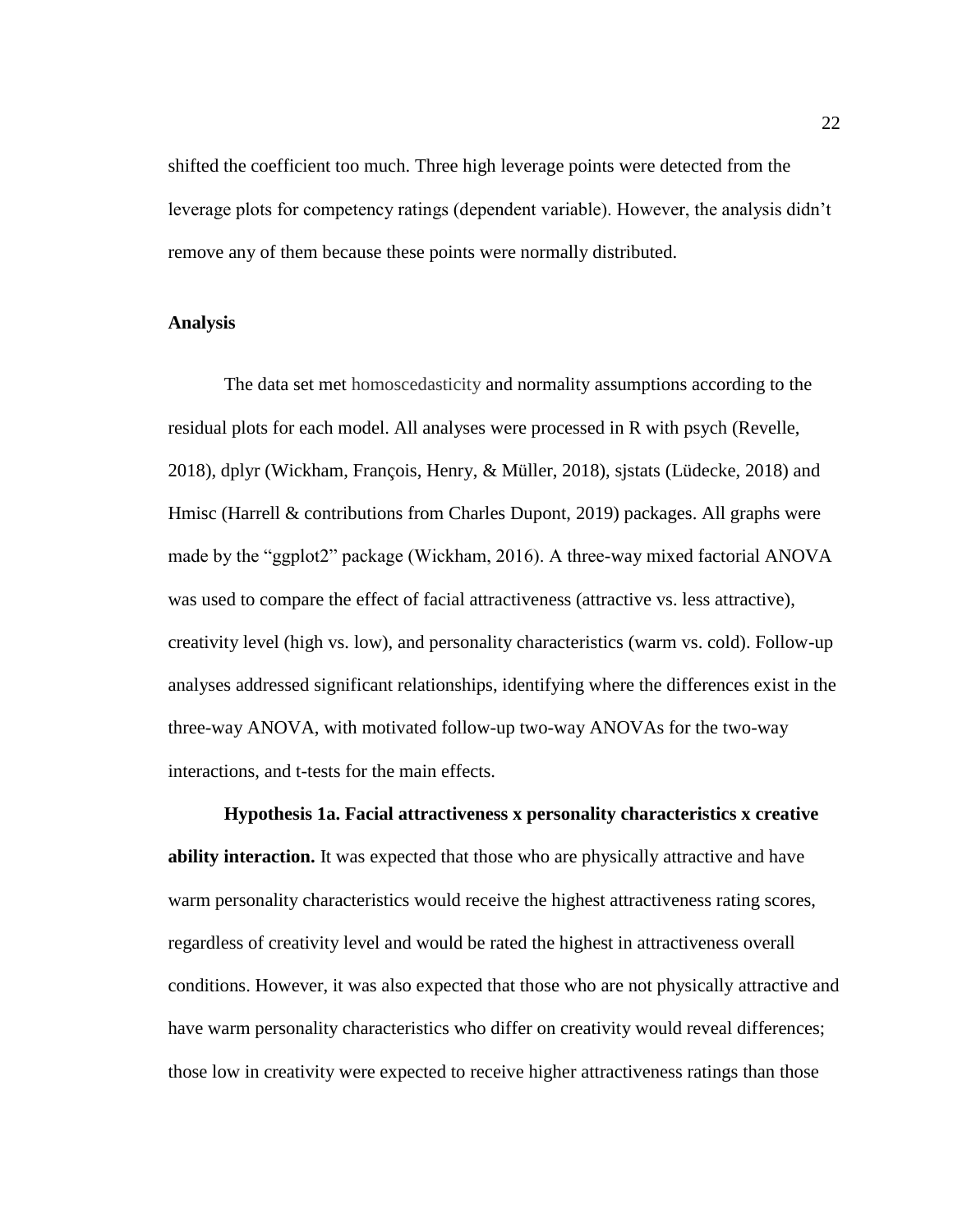who are high in creativity. It was also expected that those who are physically attractive and have cold personality characteristics would receive equivalent attractiveness rating scores, regardless of creativity level. However, those who are *not* physically attractive and have cold personality characteristics who differ on creativity were expected to reveal differences; those with low creativity were expected to receive higher attractiveness ratings than those who with high creativity.

A three-way ANOVA was conducted to test the effect of facial attractiveness, creativity, and personality characteristics on overall attractiveness. The results of the 3 way ANOVA was not significant (see Table 1). However, the omnibus results suggested significant 2-way interactions and main effects, which are reported in with the headings "Hypothesis 1b, 2a and 2c".

The result of the analysis for the rating of attractiveness is not consistent with hypothesis 1a, where we assumed that there was a three-way interaction between facial attractiveness, creativity and personality characteristics. Previous research looked into the relationship between personality characteristics and attractiveness, but not the relationship between facial attractiveness, creativity, and personality characteristics. The result of this study suggested that there is no relationship between these three variables, which was inconsistent with past research which suggests that there is an effect of personality characteristics on attractiveness. For example, Markey and Markey (2011) suggested that people prefer women with purely warm characteristics compared to other types of characteristics, both Wang et al. (2015) and Zhang et al. (2014) found that females with positive personality characteristics would have higher attractiveness score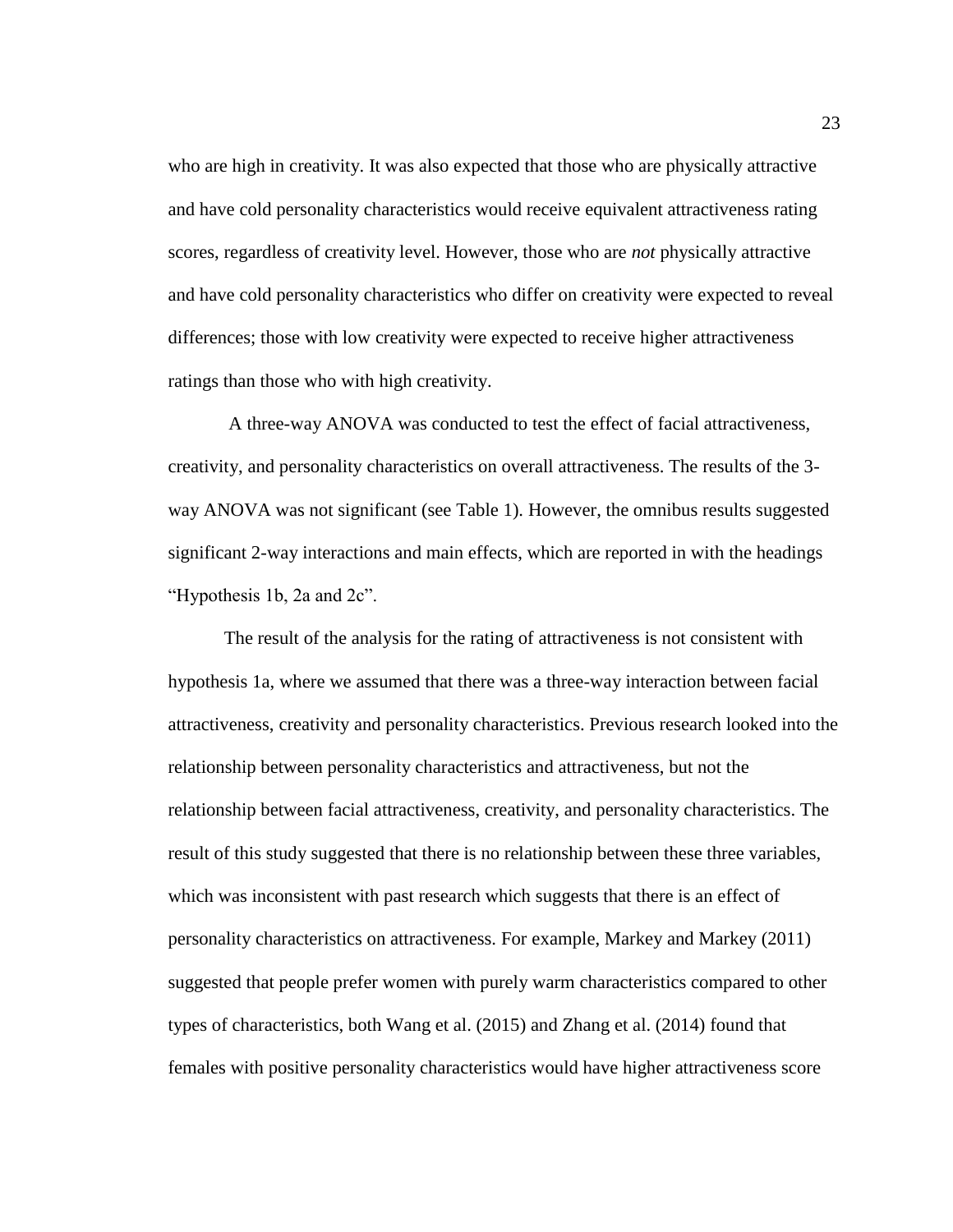than females with negative personality characteristics. (Markey & Markey, 2011, Wang et al., 2015; Zhang et al., 2014). It seems to be the case that the variable of personality characteristic was not significant in any analysis in the current study. However, the results suggest an interaction between facial attractiveness and creativity on attractiveness score, and the main effect of facial attractiveness and creativity on attractiveness score, which is described in the following.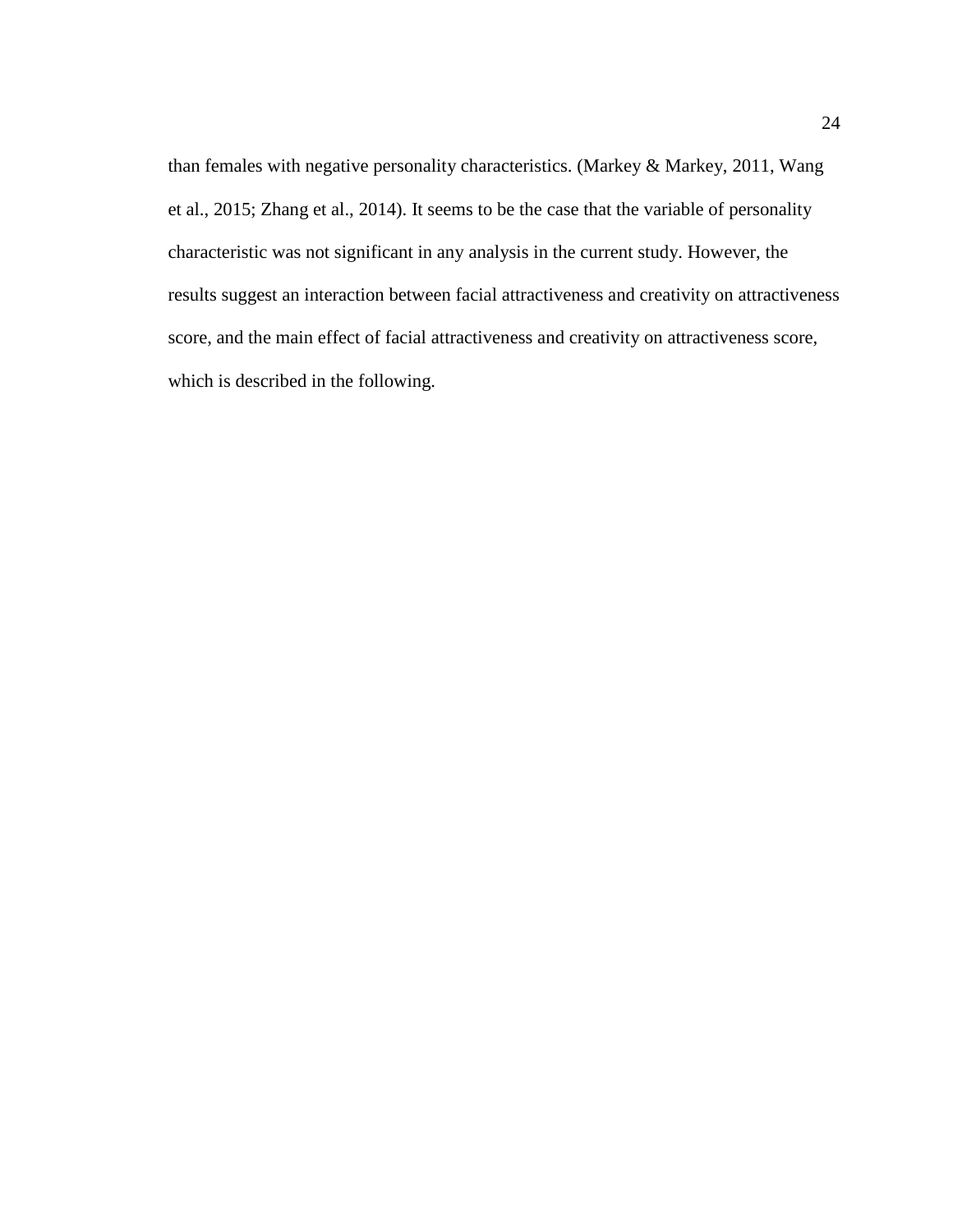# <span id="page-34-0"></span>Table 1.

*Three-way ANOVA: Attractiveness~Creativity\*Facial\*Personality*

|                                 | df           | Sum of Squares | <b>Mean Squares</b> | $\boldsymbol{F}$ | $\boldsymbol{p}$ | $\overline{\eta}^2$ |
|---------------------------------|--------------|----------------|---------------------|------------------|------------------|---------------------|
|                                 |              |                |                     |                  |                  |                     |
|                                 |              | 53.2           | 53.2                | 43.47            | $0.001***$       | .03                 |
| Creativity                      | 1            |                |                     |                  |                  |                     |
| Facial                          | $\mathbf 1$  | 789.8          | 789.8               | 605.01           | $< 0.01***$      | .40                 |
| Personality                     | 1            | 1.5            | 1.5                 | 1.242            | .27              | .00                 |
| Creativity: Facial              | $\mathbf 1$  | 12.6           | 12.6                | 10.33            | $.001**$         | .01                 |
| Creativity: Personality         | 1            | $0.0\,$        | 0.0                 | 0.01             | .92              | .00.                |
| Facial: Personality             | $\mathbf{1}$ | $0.0\,$        | $0.0\,$             | 0.04             | .84              | .00.                |
| Creativity: Facial: Personality | $\mathbf{1}$ | 0.6            | 0.6                 | 0.48             | .49              | .00                 |
| Residuals                       | 871          | 1065           | 1.2                 |                  |                  |                     |

*Note.* Signif. codes: 0 '\*\*\*' 0.001 '\*\*' 0.01 '\*' 0.05 '.' 0.1 ' ' 1

 $R^2 = 0.4313$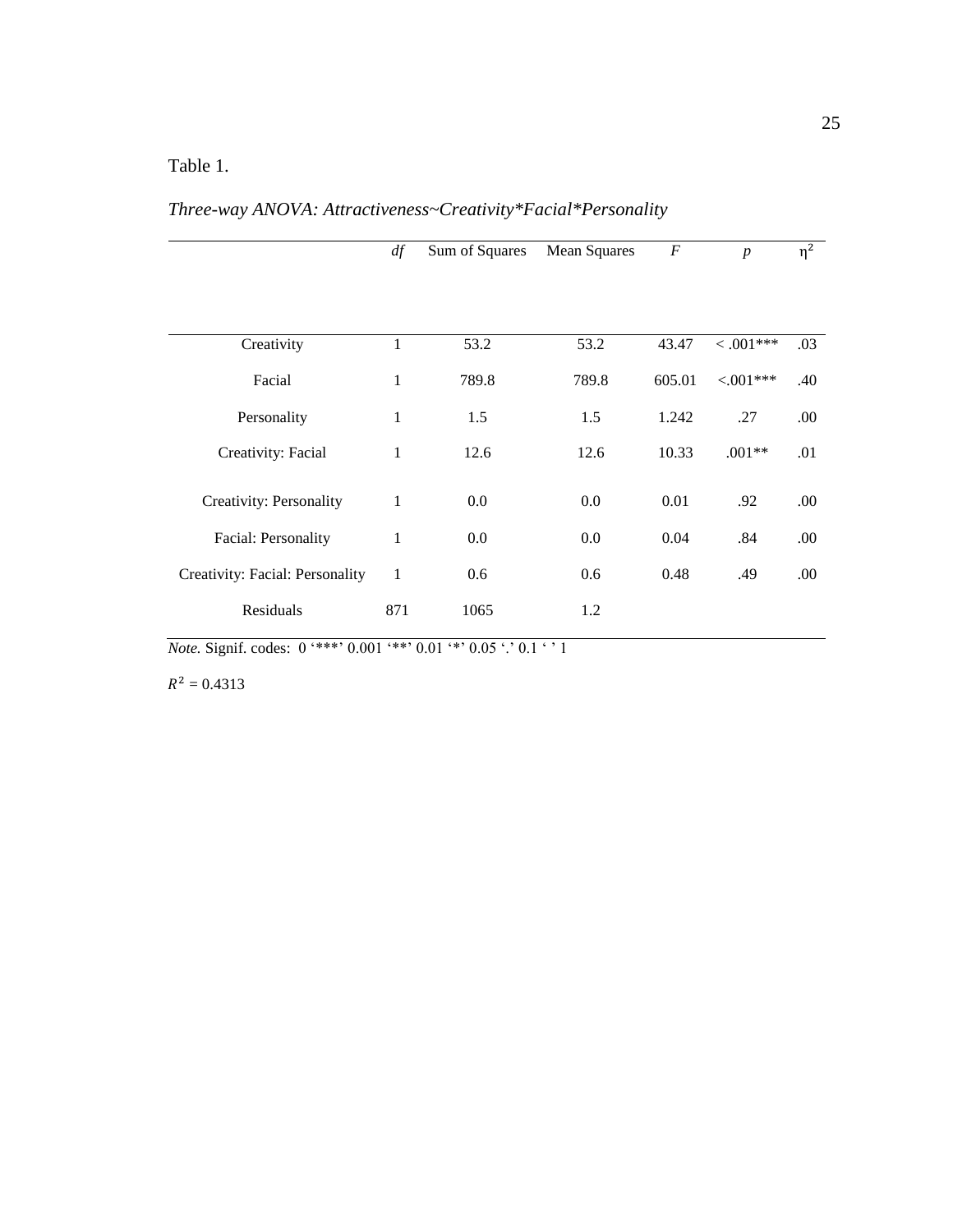#### **Hypothesis 1b: Facial attractiveness x personality characteristics interaction.**

<span id="page-35-0"></span>It was expected that those who are high in attractiveness and possess warm personality characteristics would receive the highest attractiveness ratings overall. Similarly, those who are high in attractiveness and possess cold personality characteristics were expected to be rated higher than those who are low in attractiveness and possess cold personality characteristics. Those low in attractiveness and possess cold personality characteristics were expected to be the lowest rated group in attractiveness overall. A two-way ANOVA for the interaction between facial attractiveness and personality characteristics was conducted, but was found to be non-significant (see Table 1).

The result of the analysis for the rating of attractiveness is not consistent with hypothesis 1b, where we assumed that there was an interaction between facial attractiveness and personality characteristics. It was not consistent with the past research that found that personality characteristics influenced attractiveness (Markey & Markey, 2011; Wang et al., 2015; Zhang et al., 2014). Wang et al. (2015) suggested that people with positive personality characteristics receive higher attractiveness scores than people with negative personality characteristics, and that one's personality characteristics benefit those who are high in facial attractiveness more than those with low levels of facial attractiveness. However, the current study did not find a significant effect with regard to personality characteristics and facial attractiveness.

<span id="page-35-1"></span>**Hypothesis 1c: Facial attractiveness x creative ability interaction.** It was expected that those who are high in attractiveness would receive higher attractiveness ratings than those who are low in attractiveness regardless of creative ability. However,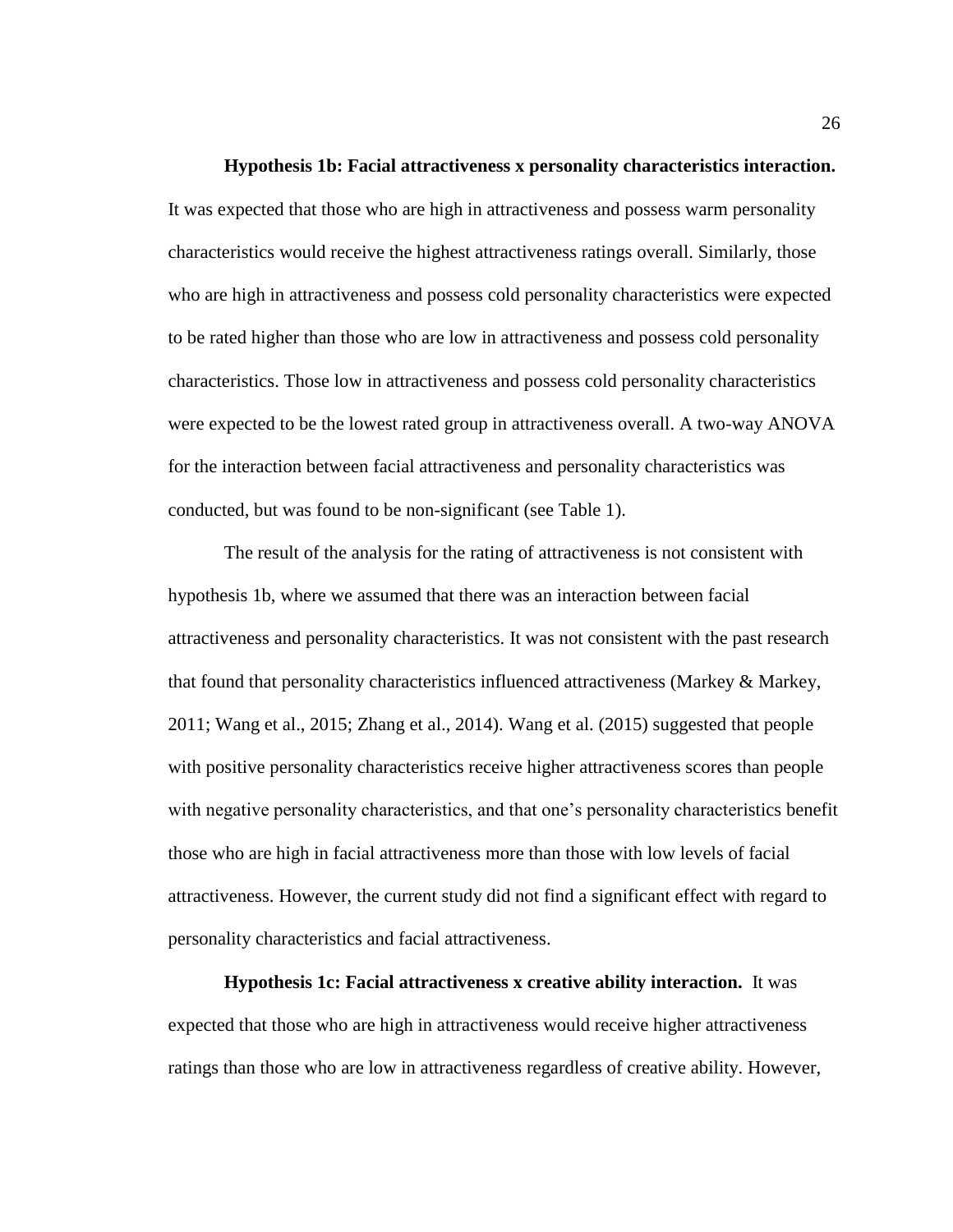those who are low in attractiveness but creative were expected to receive lower attractiveness ratings than those who were low in attractiveness and not creative.

Results from a two-way ANOVA and follow up post hoc tests yielded a significant interaction between creative ability and facial attractiveness on attractiveness ratings (see Table 1, Figure 1). Post hoc Tukey HSD tests were conducted on all possible pairwise contrasts. The result showed the following pairs of groups were found to be significantly different  $(p < .05)$  (See Table 2): females who are high in facial attractiveness and high in creativity ( $M = 4.90$ ,  $SD = .07$ ) were rated as more attractive than females who are low in facial attractiveness and high in creativity (*M* = 3.30, *SD*  = .07). Females who are high in facial attractiveness and high in creativity (*M* = 4.90, *SD*  = .07) were also rated as more attractive than females low in facial attractiveness and low in creativity ( $M = 2.57$ ,  $SD = .07$ ). However, no significant difference was found between females high in facial attractiveness and high in creativity ( $M = 4.90$ ,  $SD = .07$ ) and females who are high in facial attractiveness and low in creativity  $(M = 4.64, SD = .07)$ .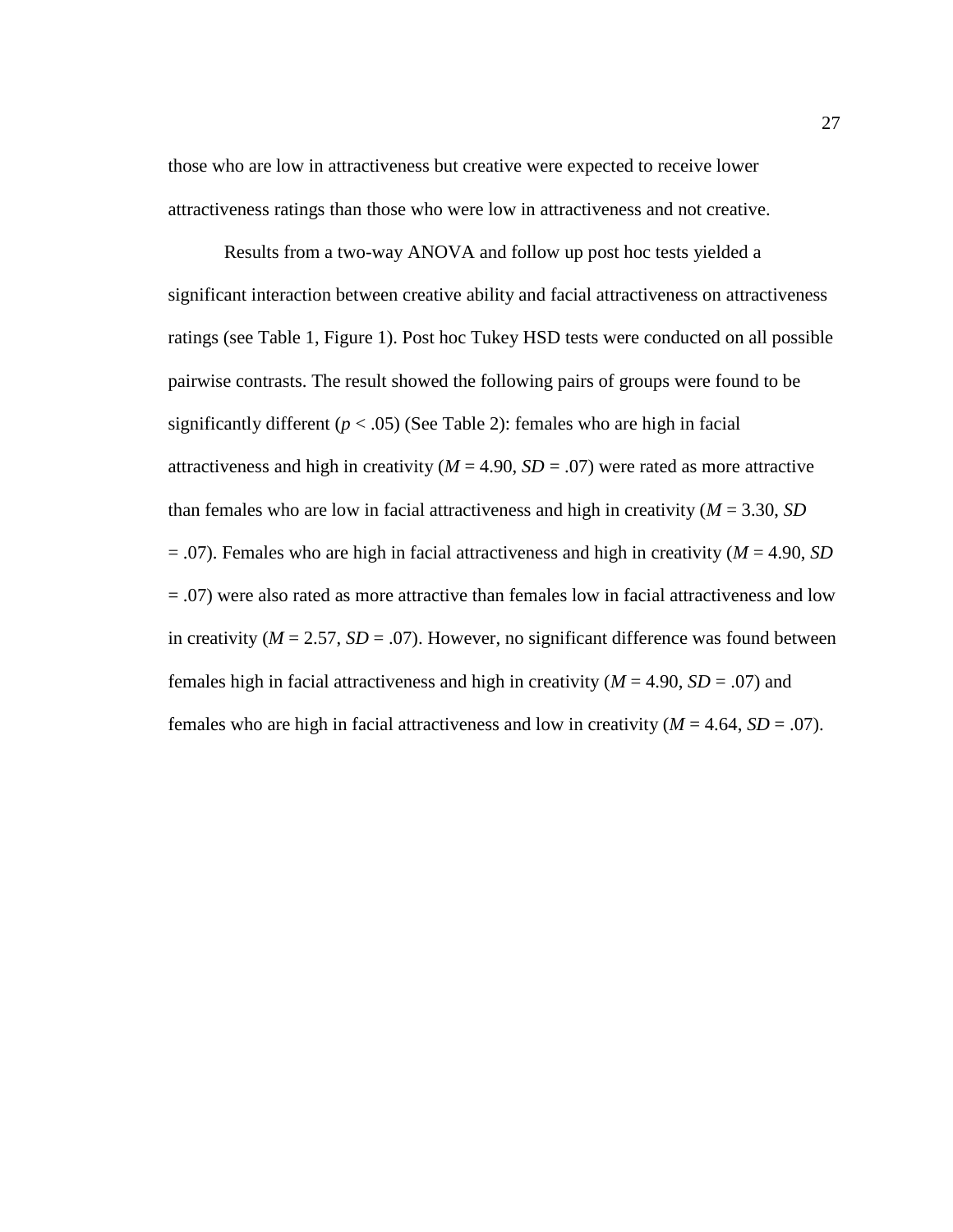<span id="page-37-0"></span>Table 2.

*Tukey test: Facial attractiveness x Creativity*

|            | High in Facial     | Low in Facial      | High in Facial       | Low in Facial        |  |
|------------|--------------------|--------------------|----------------------|----------------------|--|
|            | attractiveness x   | attractiveness x   | attractiveness x Low | attractiveness x Low |  |
|            | High in Creativity | High in Creativity | in Creativity        | in Creativity        |  |
| Attractive | 4.90 $(.07)_{a}$   | $3.30(.074)_{h}$   | 4.90 $(.07)_{a}$     | $2.57(.07)_{c}$      |  |
| Score      |                    |                    |                      |                      |  |

*Note.* Means with differing subscripts differ significantly at  $\alpha$  = .05 using Tukey HSD.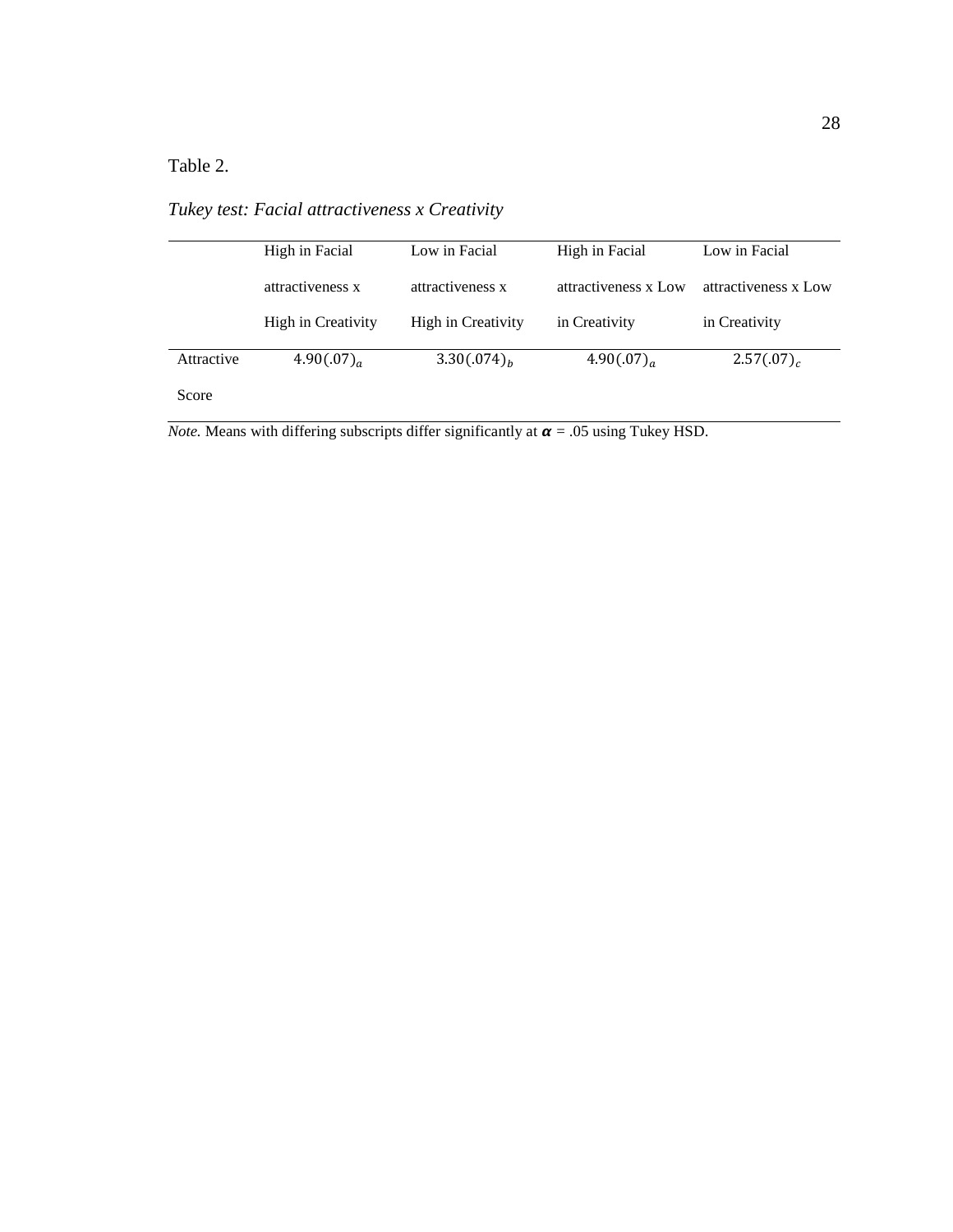

<span id="page-38-0"></span>*Figure 1*. Interaction between Facial attractiveness and Creativity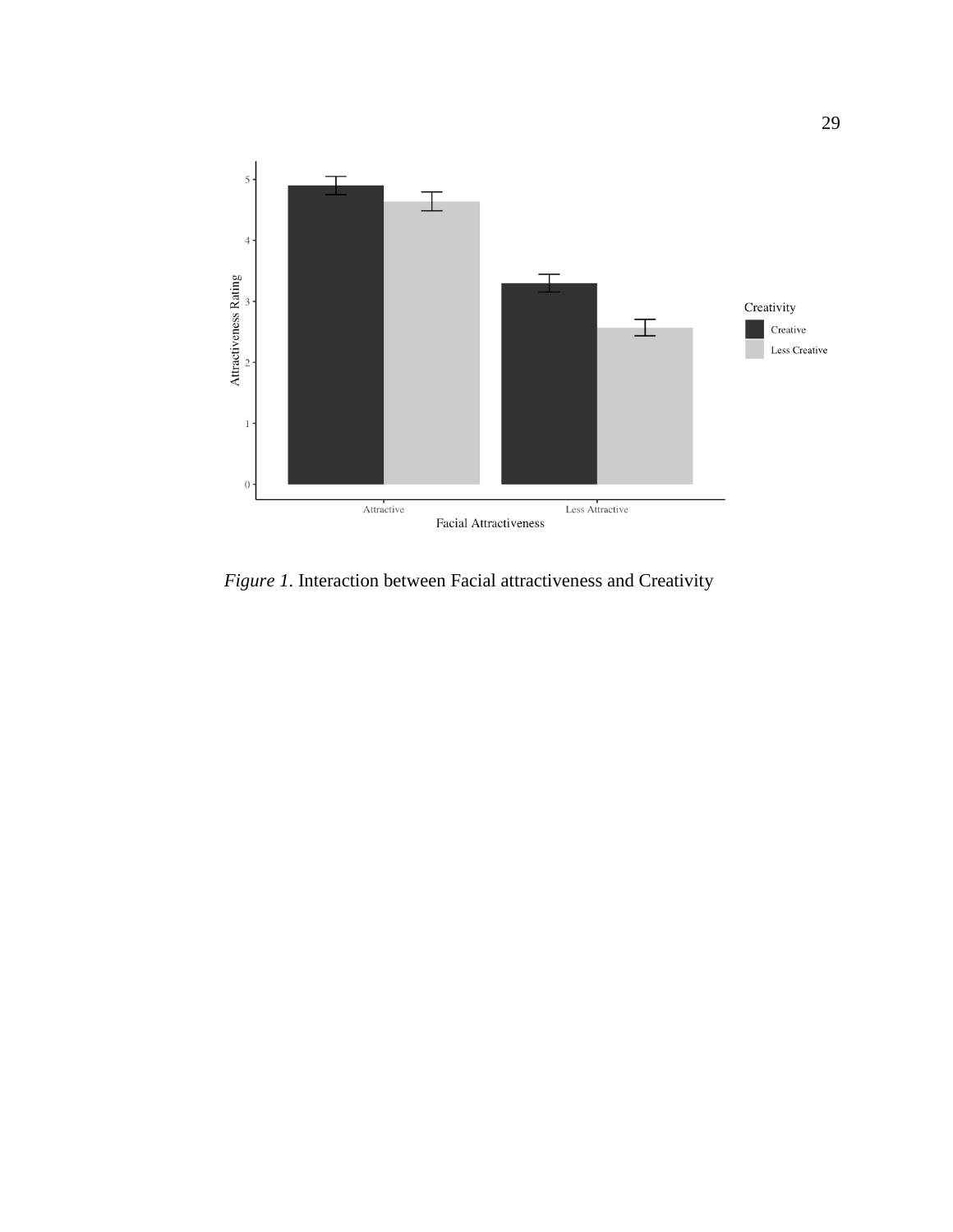In addition, females high in facial attractiveness and low in creativity  $(M = 4.64,$  $SD = .07$ ) were rated as more attractive than females low in facial attractiveness and low in creativity  $(M = 2.57, SD = .07)$ . Females high in facial attractiveness and low in creativity ( $M = 4.64$ ,  $SD = .07$ ) were also rated as more attractive than females low in facial attractiveness and high in creativity ( $M = 3.30$ ,  $SD = .07$ ). Females low in facial attractiveness and high in creativity ( $M = 3.30$ ,  $SD = 0.074$ ) were rated as more attractive than females low in facial attractiveness and low in creativity  $(M = 2.57, SD = 0.07)$ .

In other words, females who were high in facial attractiveness and high in creativity received the highest attractiveness rating scores, followed by females who were high in facial attractiveness but low in creativity, but there is no significant difference between these two groups. However, for the females who were low in facial attractiveness, creativity made a significant enhancement in the attractiveness rating: females who were high in creativity but low in facial attractiveness received higher attractiveness scores than females who were low in creativity and low in facial attractiveness.

These results are partially consistent with hypothesis 1c, where we assumed that there was a two-way interaction between facial attractiveness and creativity. Although an interaction was observed, it was contrary to our prediction. Our prediction was based off of the results observed by Watkin (2017), which found that creativity level altered the attractiveness scores given to females low in attractiveness, where those who were high in creativity received lower attractiveness scores than those who were low in creativity, but creative levels did not affect the attractiveness scores of females high in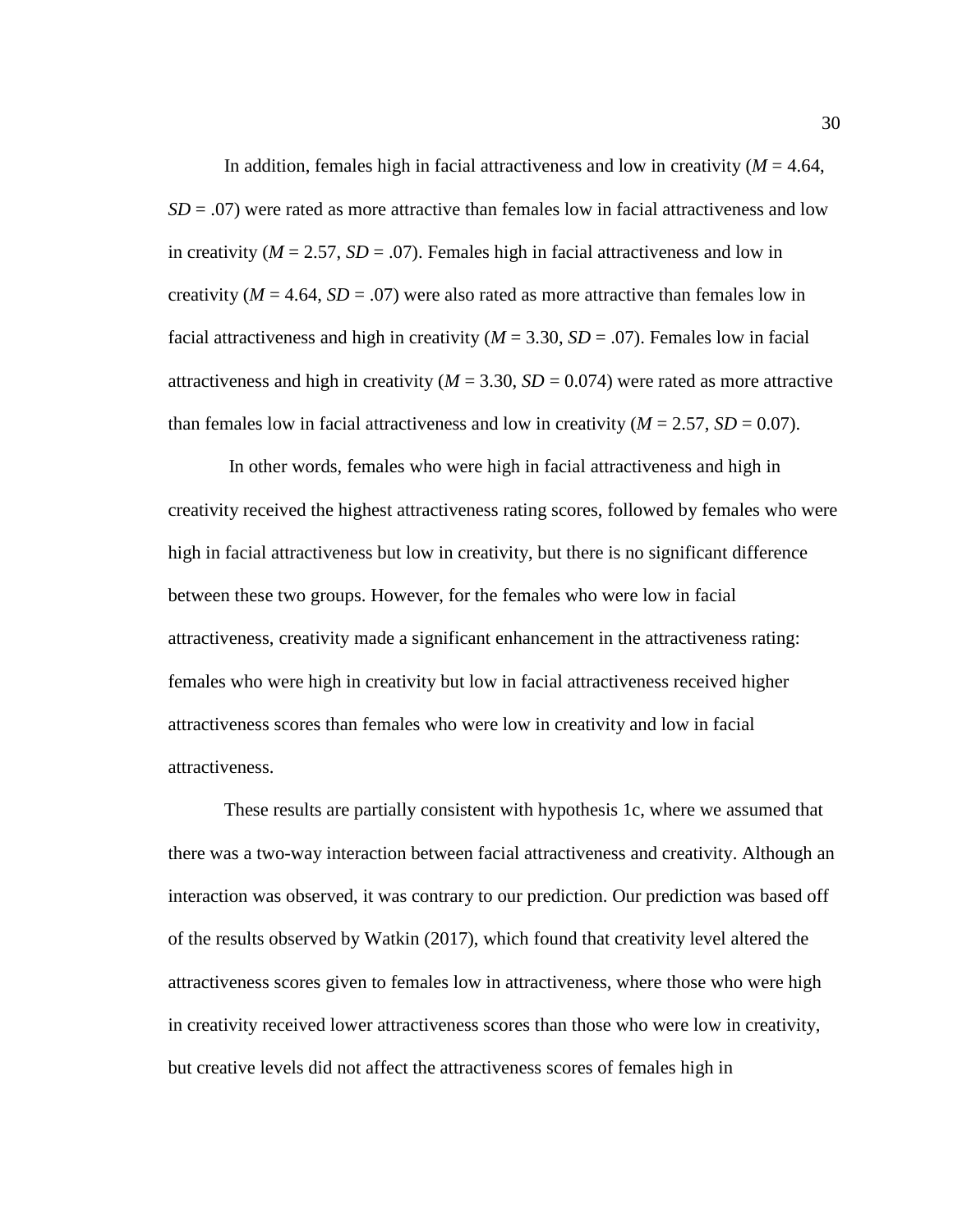attractiveness. The current study differs on the direction of the relationship between creativity and attractiveness compared to Watkin's (2017) study. The current study suggests that high creativity increases (instead of decreases) the attractiveness scores of less attractive females compared to less attractive females with low creativity. However, for females high in attractiveness, like Watkin found, creativity did not significantly influence attractiveness ratings. Suggesting that creativity only plays a role in the perception of females low in attractiveness.

<span id="page-40-0"></span>**Hypothesis 2a: The main effect of facial attractiveness.** It was expected that those high in facial attractiveness would receive higher attractiveness scores than those low in facial attractiveness. Results of simple main effects from a three-way ANOVA showed that there was a main effect of facial attractiveness on attractiveness ratings. Those high in facial attractiveness ( $M = 4.77$ ,  $SD = 1.16$ ) received higher attractiveness scores than those low in facial attractiveness  $(M = 2.94, SD = 1.13)$  (see Table 1).

The result is consistent with hypothesis 2a, where we assumed that there was a main effect of facial attractiveness on the attractiveness rating. It is consistent with past research that has found that facial attractiveness may influence the current level of attractiveness (Markey & Markey, 2011; Watkin, 2017; Wang et al., 2015; Zhang et al., 2014). The result showed that attractiveness scores varied significantly due to the facial attractiveness condition, and in the expected direction, suggesting that our stimuli were effective in this study.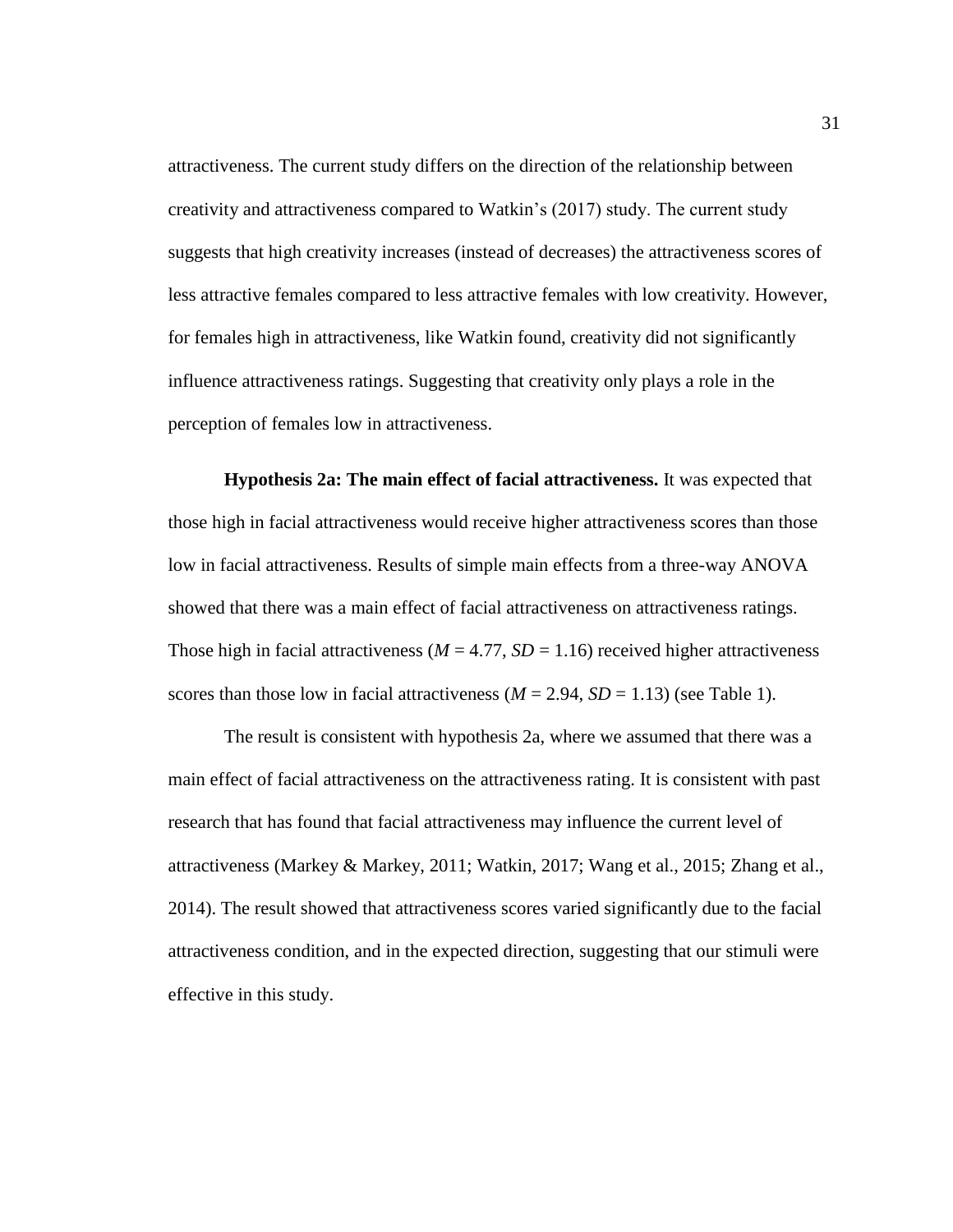<span id="page-41-0"></span>**Hypothesis 2b: The main effect of personality characteristics.** It was expected that those who possess warm personality characteristics would be rated as more attractive than those who possess cold personality characteristics on attractiveness scores. Results from the three-way ANOVA showed that there was no main effect of personality characteristics on attractiveness ratings (see Table 1).

This result is not consistent with hypothesis 2b, where we assumed that there was a main effect of personality characteristics on the attractiveness rating. Unlike past research (Wang et al., 2015; Zhang et al., 2014) that found positive and negative personality characteristics affect the judgement of one's overall attractiveness level, this study did not find a relationship between personality characteristics and attractiveness scores. Suggesting that warm-cold personality characteristics did not play a role in the perception of females' attractiveness. It might because personality characteristics did not play an important role when it appears with both facial attractiveness and creativity. The past research (Wang et al., 2015; Zhang et al., 2014) only observed the relationship between personality characteristics and attractiveness but not with both facial attractiveness and creativity. In addition, this study arranged the personality description, writing samples, and faces in a way that participants were presented with the content in a specific order, which might have also influenced the results.

<span id="page-41-1"></span>**Hypothesis 2c: The main effect of creativity.** It was expected that those who possess warm personality characteristics would be rated as more attractive than those who possess cold personality characteristics on attractiveness scores. It was also expected that those high in creativity would receive higher competency scores than those who are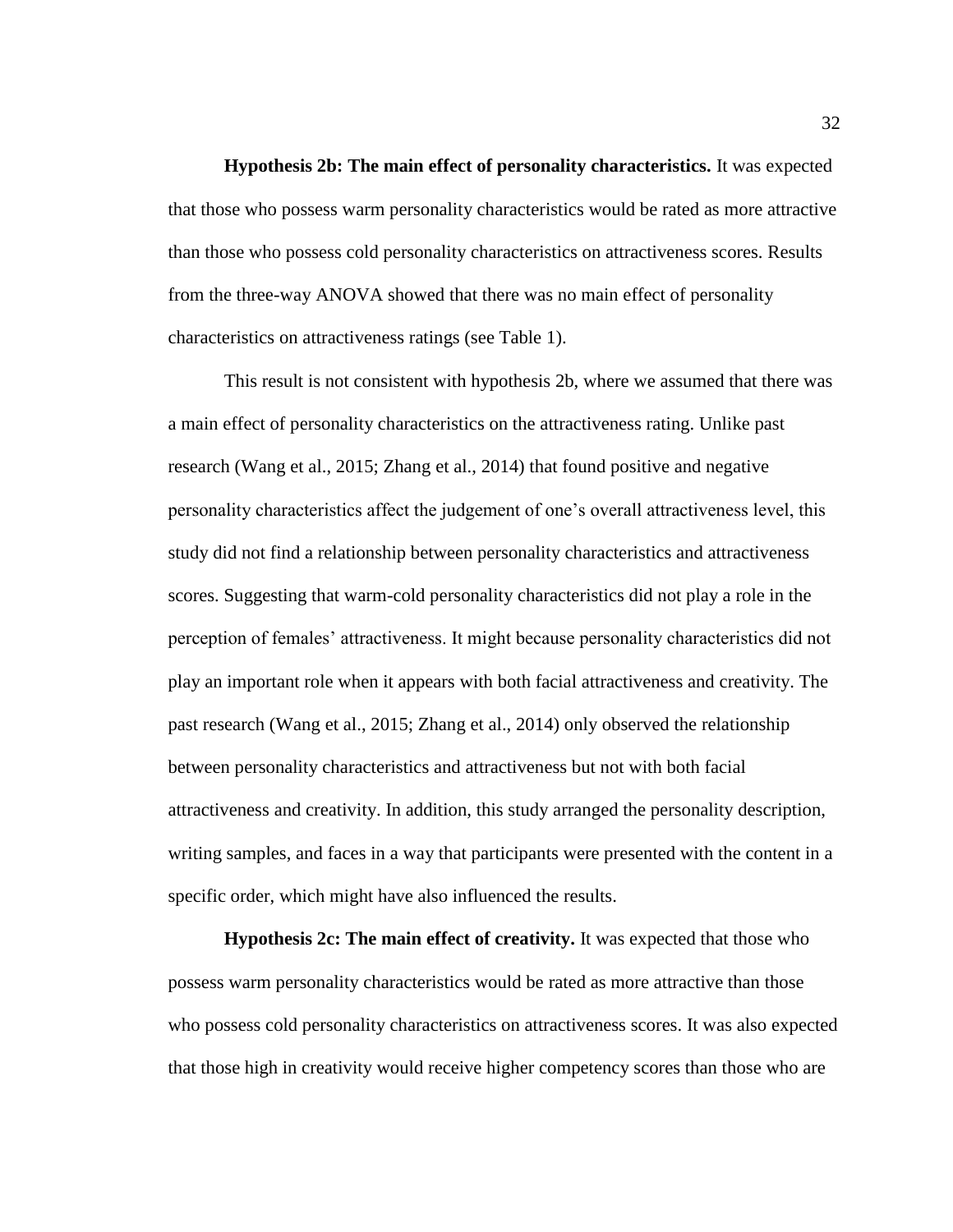low in creativity. Results from the three-way ANOVA showed that there was a main effect of creativity on attractiveness ratings. Those who were high in creativity  $(M = 4.10$ ,  $SD = 1.37$ ) received higher attractiveness rating than those low in creativity ( $M = 3.61$ , *SD* = 1.51) (see Table 1).

This result is consistent with hypothesis 2c and is in line and differs from past research (Watkin, 2017). Specifically, like Watkin (2017), the current study found a significant relationship between creativity and attractiveness ratings for unattractive females. However, the current study found an opposite effect to Watkin. In the current study, unattractive females benefitted from high levels of creativity on the attractiveness rating, while Watkin found that unattractive females with high creativity resulted in a decrease in their attractiveness rating.

# <span id="page-42-0"></span>**Exploratory Analysis**

This study collected data through Amazon mechanical Turk, a data collecting system that attracts a wide age range of participants. Most participants in Watkin (2017)'s study were undergraduates (*M* age = 23.01 years, *SD* age = 8.18 years), and the current study collected data that includes a wide age range of participants from 19 years-old to 75 years-old, which lead us to question a relationship between participant age and attractiveness ratings. Past research [\(Foos &](https://search-proquest-com.ezproxy.humboldt.edu/psycinfo/indexinglinkhandler/sng/au/Foos,+Paul+W/$N?accountid=11532) [Clark,](https://search-proquest-com.ezproxy.humboldt.edu/psycinfo/indexinglinkhandler/sng/au/Clark,+M.+Cherie/$N?accountid=11532) 2011) suggested that people in different age groups rate the attractiveness differently. Therefore, it is necessary to look into the relationship between participant age and attractiveness ratings in case there is an effect of age on attractiveness score.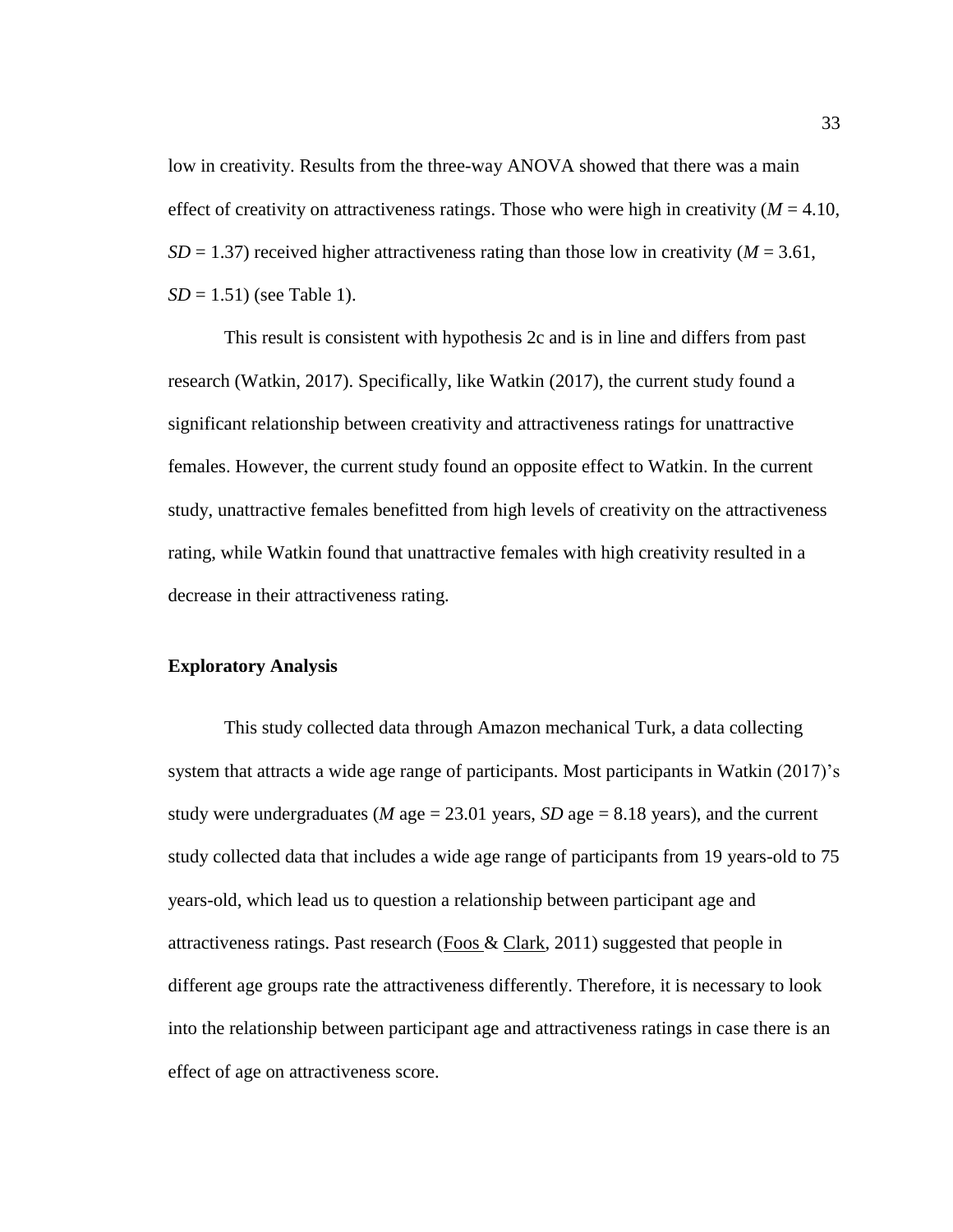To test this idea, a polynomial regression was conducted to examine the relationship between age and attractiveness by using the formula:  $y$  (*attractiveness*) = x (age) +  $x^2$ (age<sup>2</sup>). The rationale of the test was motivated by the plot of age which showed that the relationship between age and attractiveness score was not linear. Plus, using a polynomial regression in the formula would increase the R squared from 0.004 to 0.009, which indicated that the polynomial regression is a better model than a linear regression model. The result from the model showed that older people tended to rate attractiveness higher than younger people (see Table 3), which means it might have inflated the overall attractiveness scores. However, age only explained 0.9% variance of attractiveness scores. Therefore, age did not play an essential role in this study, suggesting our overall result is still valid.

Interestingly, the results of the analysis suggest that older people tended to give higher scores on attractiveness than younger people, however, it did not occupy a large amount of explanation variance of attractiveness. Past research (Foos & Clark, 2011) suggests that older participants tend to rate equally for both young and aged faces, while younger participants tend to rate higher in attractiveness ratings for younger faces compared to aged faces. The current study used all young white female faces that should be considered equally attractive for both of age groups. This additional finding might be considered as a randomness, and probably needs more research to be done on the relationship between participants' age and attractiveness.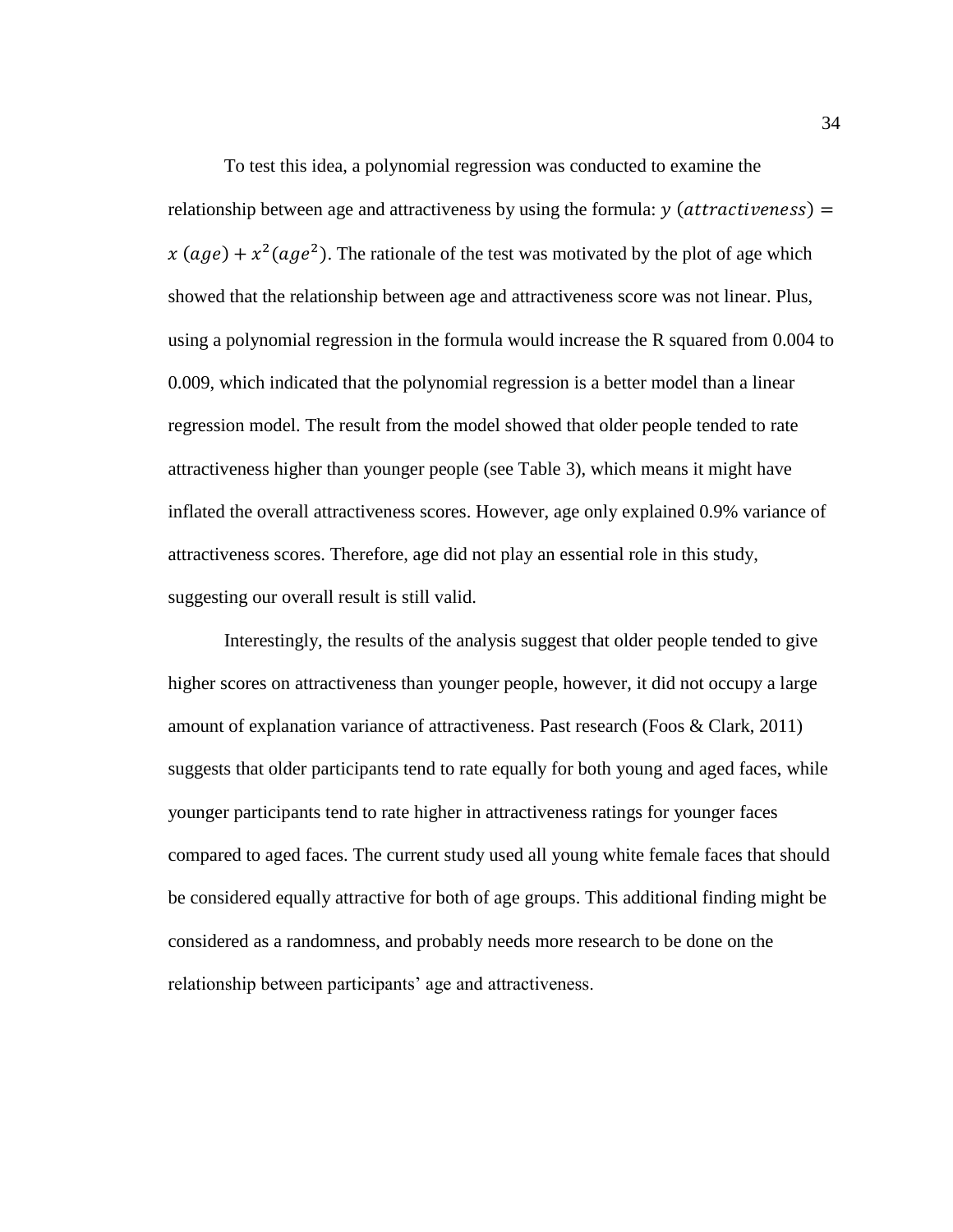<span id="page-44-0"></span>Table 3

*Polynomial regression: the main effect of age:*  $y = age + age^2$ 

|           | df  | Sum of  | Mean Squares $F$ |      | $\boldsymbol{p}$ | $\eta^2$ |
|-----------|-----|---------|------------------|------|------------------|----------|
|           |     | Squares |                  |      |                  |          |
| Age       |     | 11.6    | 11.57            | 5.40 | $\leq .01*$      | .01      |
| Residuals | 854 | 1829.0  | 2.14             |      |                  |          |

*Note.* Signif. codes:  $0 \cdot***$ ,  $0.001$   $***$ ,  $0.01$   $**$ ,  $0.05$   $\cdot$ ,  $0.1$   $\cdot$ ,  $1$ 

 $R^2$  = 0.028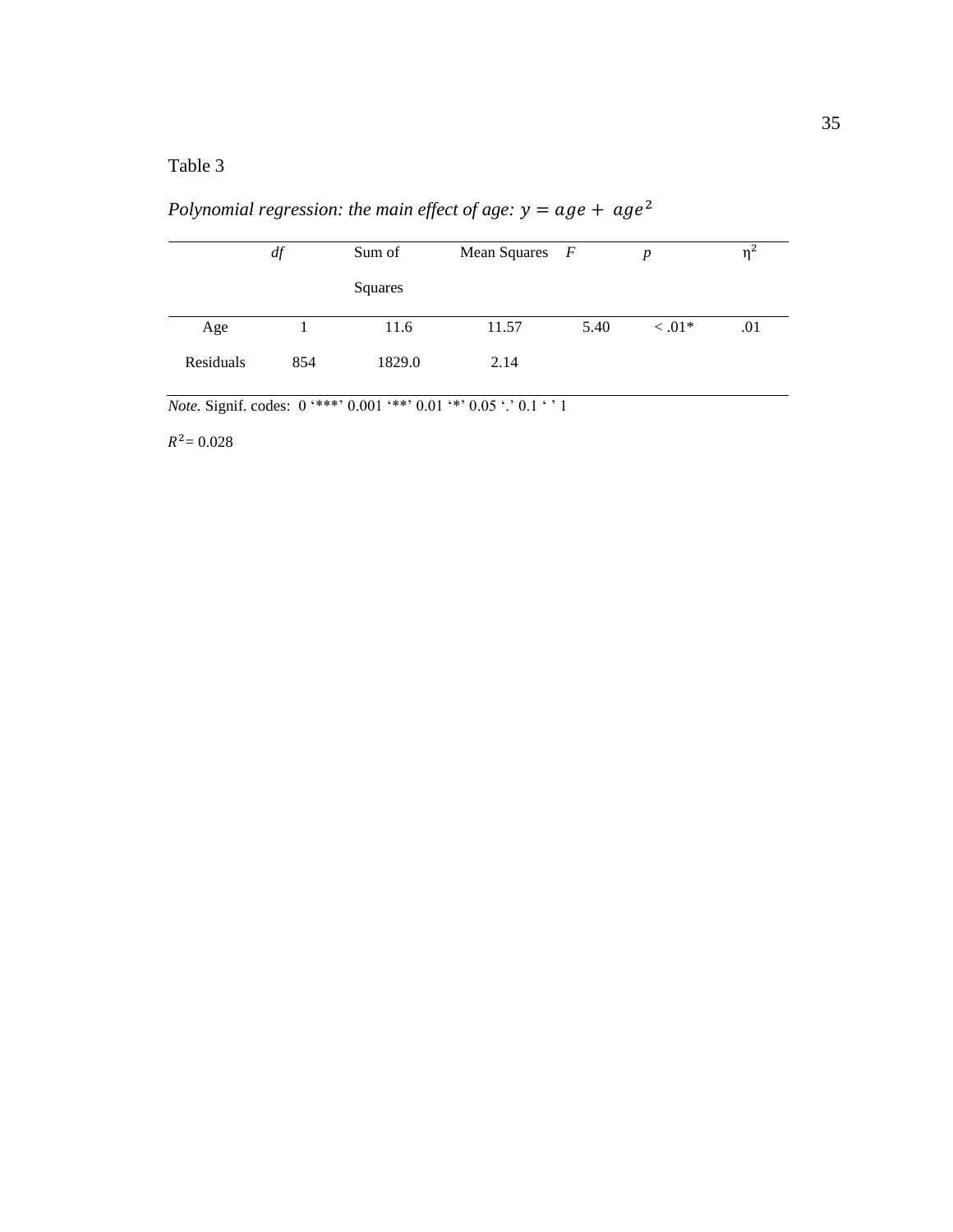## **General Discussion**

<span id="page-45-0"></span>The purpose of this study was to examine the effect of the combination of facial attractiveness, creativity, and personality characteristics on attractiveness ratings. Results from this experiment showed that some variables, such as facial attractiveness and creativity, plays a significant role in attractiveness ratings. Facial attractiveness is one of the main features we are using to judge people's overall attractiveness. The study suggested that people tend to rate people with attractive faces as higher in attractiveness compared to people with less attractive faces, which is not surprising. However, overall attractiveness is also affected by creativity. The study found that high creativity will raise the attractiveness scores for less attractive females, but not for attractive females.

This study was an extension of a study conducted by Watkin (2017) which examined the relationship between facial attractiveness, creativity, and biological sex on the ratings of attractiveness. The current study added the role of personality characteristics and removed the role of biological sex. The results of the current study demonstrated that there was no interaction between facial attractiveness, creativity, and personality characteristics. However, an interaction between facial attractiveness and creativity on attractiveness scores was observed. We suggest that creativity plays a significant role in enhancing attractiveness for females for those who are low in facial attractiveness. The role of personality characteristics was not found to play a role in our study.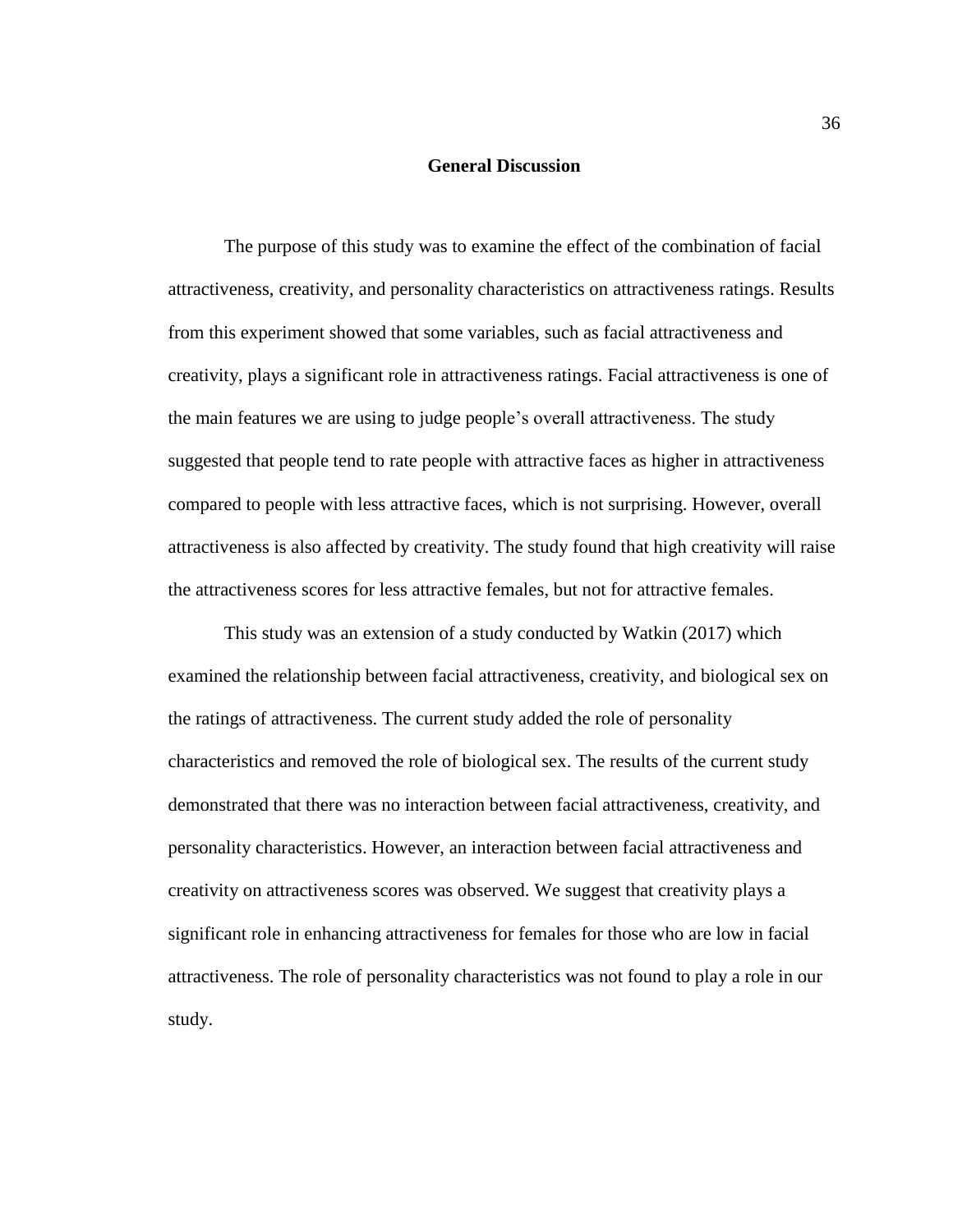## <span id="page-46-0"></span>**Facial Attractiveness**

Facial attractiveness plays an essential role in the relationship between creativity, personality characteristics, and overall attractiveness. Facial attractiveness is considered an important feature when making attractiveness ratings, which is supported by the result of the current study that people with attractive face will gain higher attractiveness scores than people with less attractive faces.

<span id="page-46-1"></span>**Halo effect.** The halo effect that Thorndike coined in 1972 was the main supported theory of this study. There were two models (Fisicaro and Lance, 1990) that were presented as possible explanations for the current study with respect to the halo effect. The result of the current study did not support the GI (general impression) model. The GI (general impression) model, which explained that people tend to judge one's certain ability by judging the general impression of this person, where this kind of general impression might not be related to the ability being judged. For example, participants in the current study read one's creative writing samples, saw a person's face, and personality description before the judgement of attractiveness. The combination of facial attractiveness, creativity, and personality characteristics might create a halo effect toward the overall attractiveness if GI model exists. However, the result of the study showed that only facial attractiveness and creativity matters when it comes to attractiveness ratings, and that there is no significant relationship between personality characteristics and attractiveness rating. Thus, the GI model was not supported in the current study. The reason that the GI model was not supported might be that the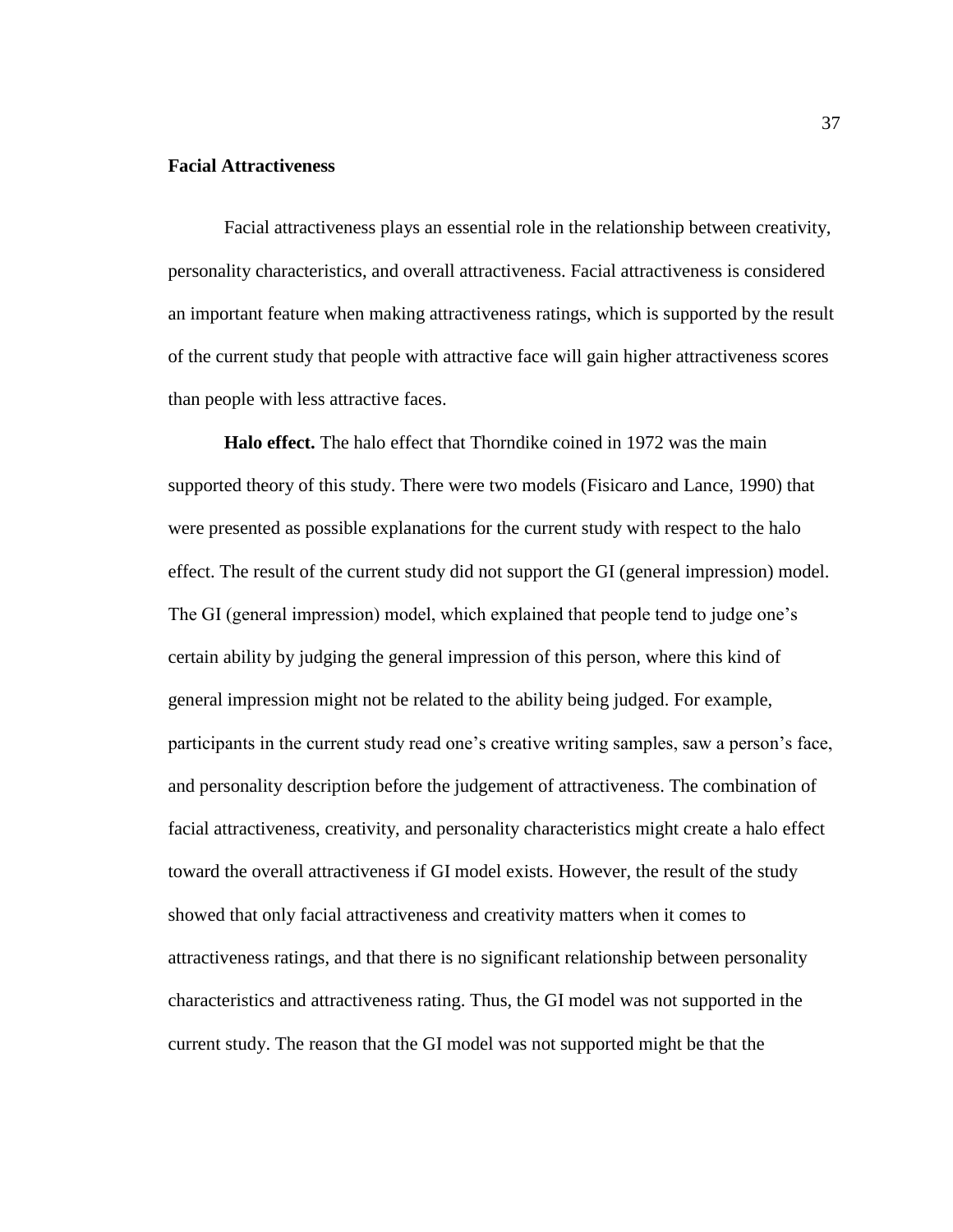personality description did not play an important role when it appears with both facial attractiveness and creativity at same time. Participants might not be able to deal with multiple types of information (e.g, face information, writing samples, and personality description). What's more, the study gave participants each type of information separately instead of all three types of information at one time. For example, this study starts with personality description followed by a writing sample, which might lead participants to focus on one type of information at once each time. It means that participants will not be able to deal with three types of information at once to form an impression of the stimuli. Therefore, GI model is not working here.

The other model, SD (salient dimension) model, suggested that people tended to judge others' abilities based on a single salient dimension. The interaction between creativity and facial attractiveness in the current study suggested that creativity served as a salient feature for less attractive females because those who were creative were rated as more attractive than those who were not creative. For attractive females, creativity did not impact attractive females. Thus, facial attractiveness is the most salient feature for attractive females in the current study.

#### <span id="page-47-0"></span>**Creativity**

Results from this study suggested a relationship between facial attractiveness and creativity on attractiveness scores for females low in attractiveness. Specifically that low attractive females benefit from higher creativity compared to lower creativity on attractiveness ratings. This was inconsistent with Watkin (2017)'s study who found that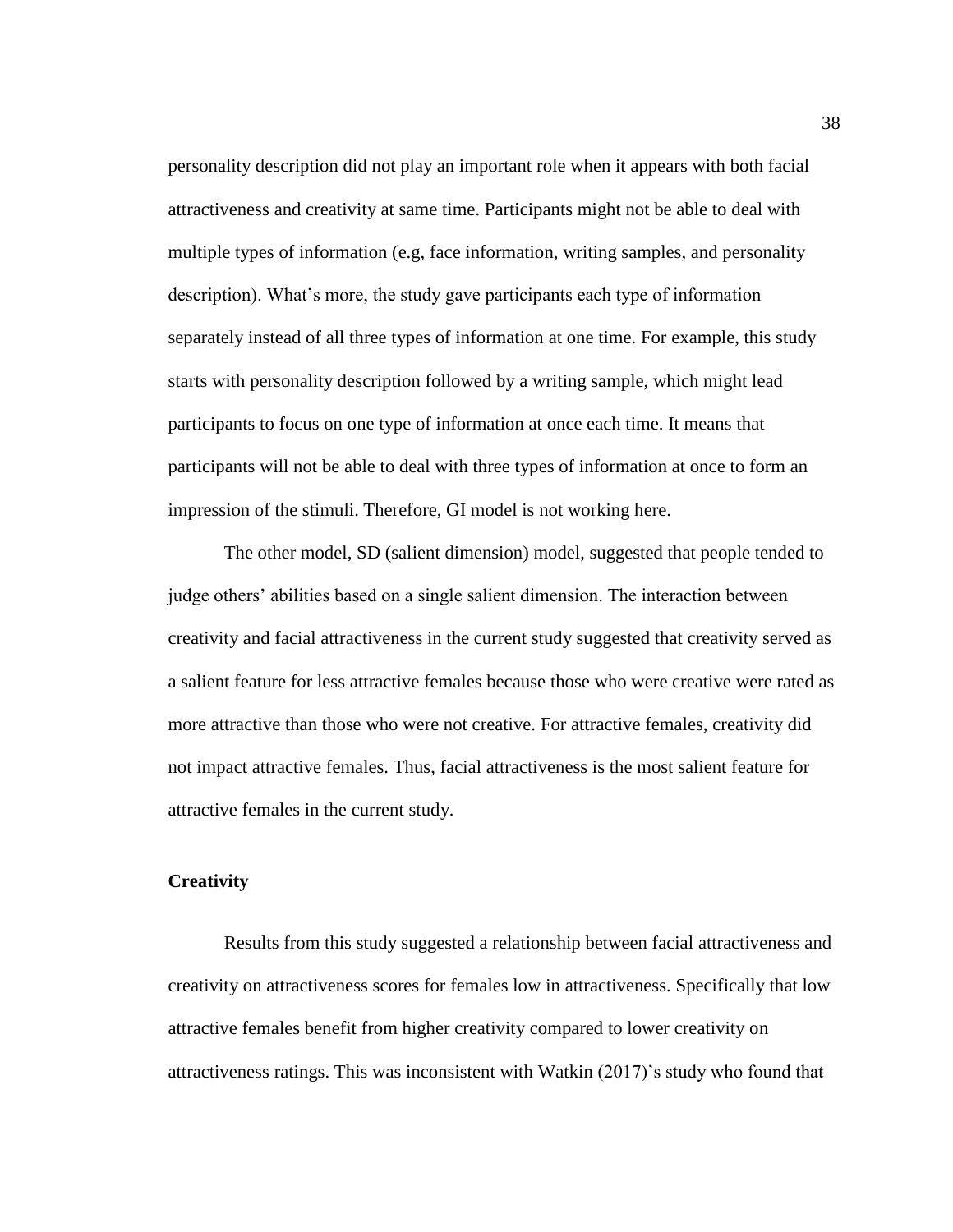high level of creativity was detrimental to females low in attractiveness compared to low levels of creativity. The reason behind this could be the faces the current study using compared to Watkin (2017)'s study. Watkin (2017) selected less attractive faces which were around mid-point attractiveness level of all faces in the dataset, however, less attractive faces in the current study used faces which had the lowest attractiveness scores compared to all faces in the dataset. Therefore, the attractiveness level of the less attractive faces in Watkin (2017)'s study might be in the middle between attractive and less attractive levels in the current study. It might imply that for females who are moderately attractive, creativity might hurt them on attractiveness scores, however, for females who are least attractive, creativity might help them on attractiveness scores.

In addition, the main effect of creativity on attractiveness score was consistent with past research (Griskevicius, Cialdini, & Kendrick, 2006; Haselton & Miller, 2006; Miller, 1999) concerning the "good gene theory". Theis research found that creativity plays an essential role in mating selection, and high creativity might indicate "good genes" which benefits offspring. However, there are no other studies that have investigated the relationship between creativity and attractiveness except for Watkin's (2017) and the current study (to my knowledge). The different result between this study and Watkin (2017) on the relationship between creativity and attractiveness score among females may suggest there are other factors that affect the influence of creativity on attractiveness.

Studies that examined the relationship between facial attractiveness and creativity are very rare. Past research (Moore, et al., 2011; Talamas et al., 2016b ; Zebrowitz, Hall,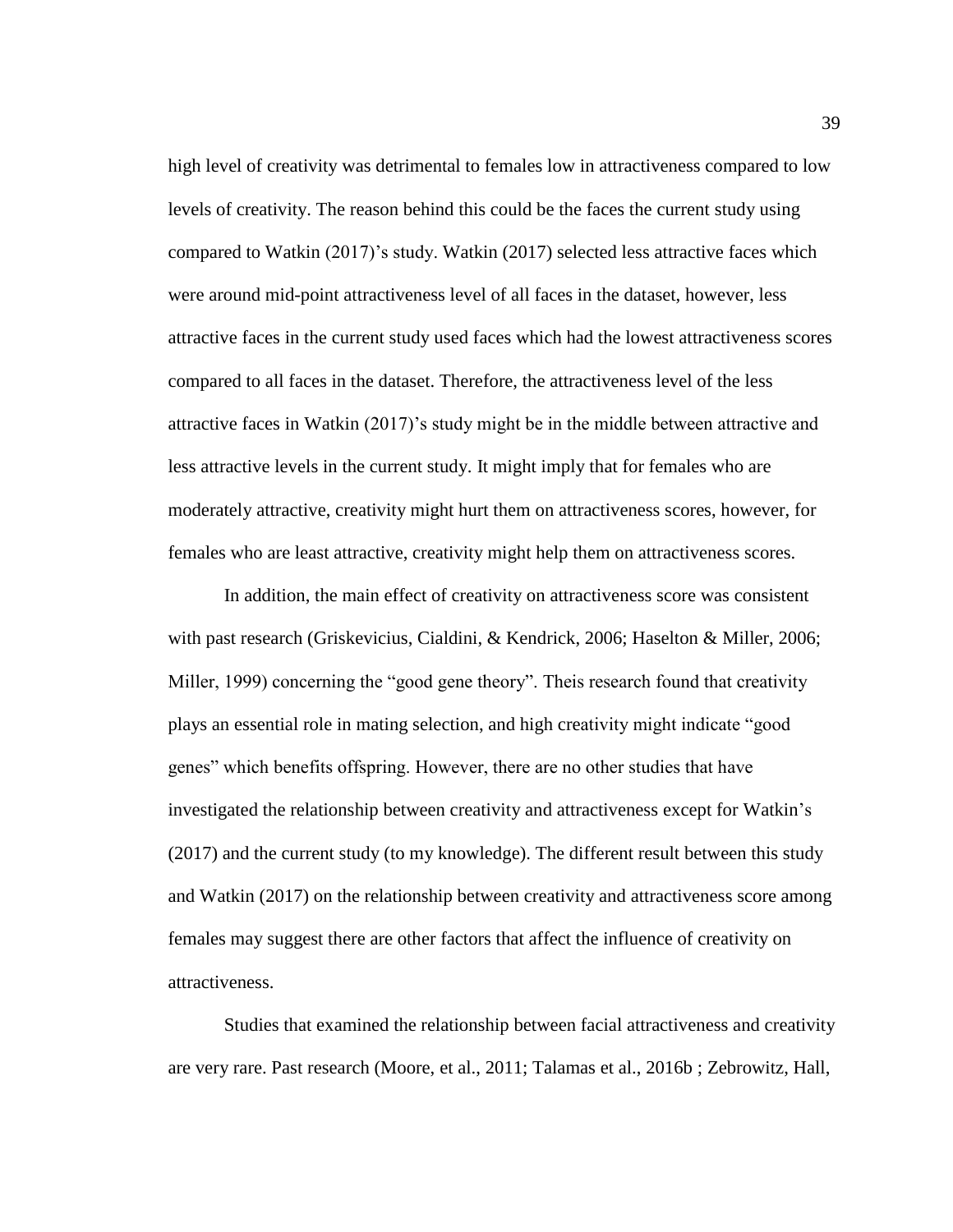Murphy, & Rhodes, 2002) has focused more on the relationship between intelligence and attractiveness. Most researchers (e.g. Kim, 2005) agree with the threshold theory, which assumes that there is no correlation between creativity and intelligence when the intelligence score is above a critical level, but there might be some correlation between creativity and intelligence when the intelligent score is below that critical level. The critical level in most research is an IQ of 120. However, in a meta-analysis Kim (2005) suggested that the relationship between creativity and intelligence is negligible, and this threshold theory cannot explain the variance of the correlation coefficient between creativity and intelligence. Therefore, it may suggest that the influence of creativity on attractiveness rating is independent from the effect of intelligence level. The result from the current study shows that high creativity enhances attractiveness of females who are low in facial attractiveness and this might not be moderated by her intelligence level.

#### <span id="page-49-0"></span>**Personality Characteristics**

Unlike past research (Zhang et al., 2014) that found a relationship between personality characteristics and facial attractiveness, the current study did not. It is possible that the words used to describe the personality characteristics might be too mild in the current study. For example, Zhang et al., (2014) used positive words such as decent and honest, and negative words such as mean and evil to describe the personality characteristics. These words are stronger than the words we used, which came from Asch's (1946) study, which might be more ambiguous except for the words warm and cold. In addition, it was possible that the personality information was overlooked in the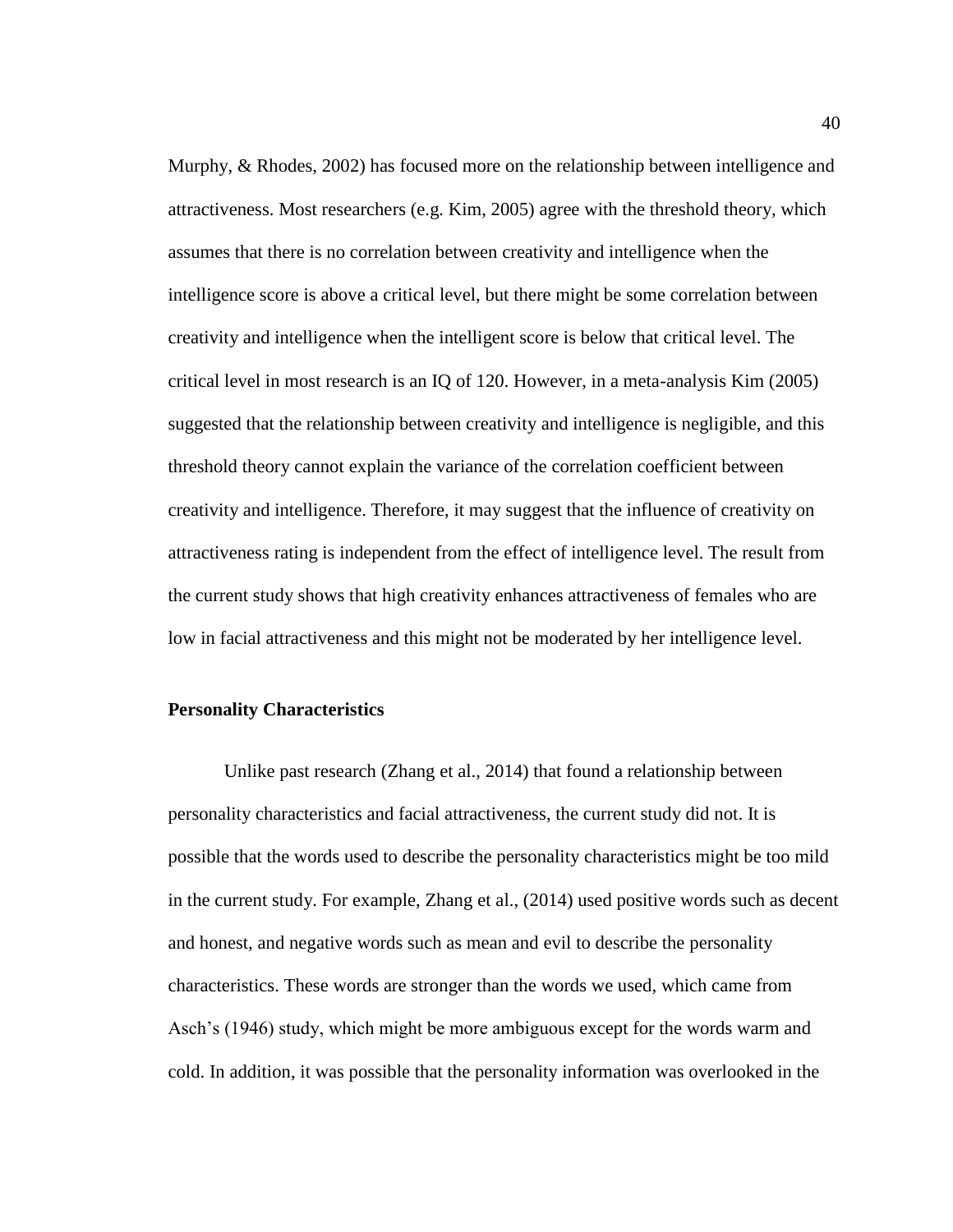current study because personality was a between subjects factor, making the information possibly discounted in the judgements of participants.

In addition, according to Wang et al. (2015), personality characteristics had less influence when rating females who were low in attractiveness, especially if their attractiveness was under a critical level. Wang et al. (2015) found that people tended to believe attractive females were more positive and warmer, which was consistent with SD model mentioned above. If participants considered facial attractiveness as a more salient feature than personality characteristics, then those high in attractiveness would be considered in a positive light and warm without attending to the personality description in the experiment. Therefore, the personality description in the current study might not have made a strong enough impression.

# <span id="page-50-0"></span>**Implications**

The result of the research suggest that not only does facial attractiveness play an important role when it comes to attractiveness ratings, but creativity might be able to enhance one's attractiveness, especially for those low in attractiveness. This research also provides a piece of evidence that it is necessary to be conscious about the *attractive halo effect* when one is judging the attractiveness of others. People might be affected by one's attractiveness level when they are judging someone's other abilities which is independent from the facial attractiveness feature. For example, this study demonstrates that for those who are low in facial attractiveness, creativity level will affect their attractiveness rating,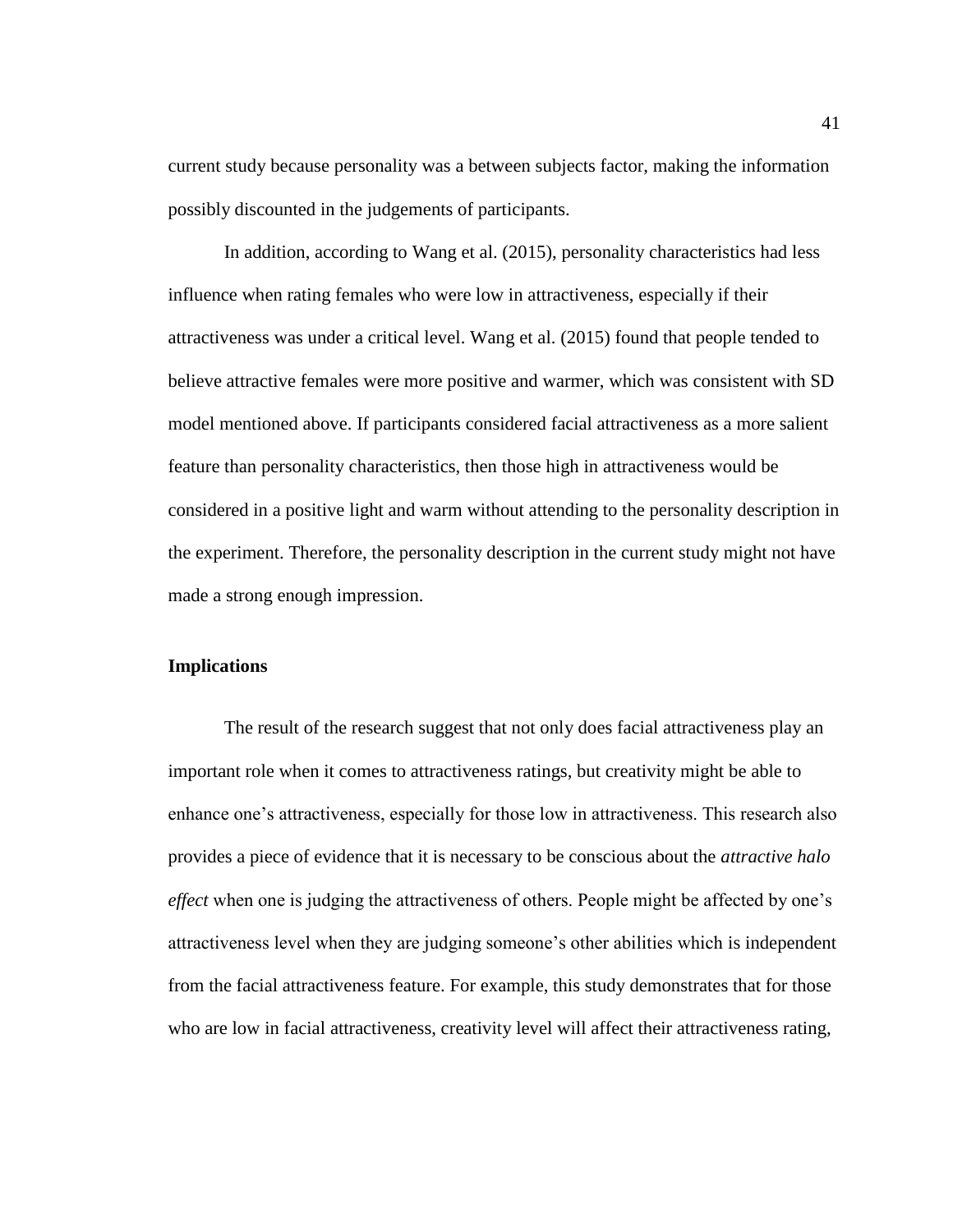however, for those who are high in facial attractiveness, creativity level did not influence their attractiveness rating.

This bias appears stronger towards women, who are judged more on physical attractiveness than men. For example, past research (Karbowski et al., 2016) suggests that men held more positive attitudes toward attractive women compared to unattractive women when taking part in speed dating. However, women's judgments of men were not found to be based solely on attractiveness level, as they might also factor in other characteristics, like intelligence, which was not found to be part of the decision criteria for men's judgements of women. In addition, women also receive more biased judgement due to physical attractiveness in the job market compared to men. Past research (Ruffle  $\&$ Shtudiner, 2015) suggested that both women and men who look attractive on their resume (via photos) were more favored by hiring companies. However, if women did not conclude a self-photo on the resume, they would receive less callbacks than other women regardless of the attractiveness level. The current study suggests that this kind of gender discrimination could occur in both dating and job market. For example, females who are high in facial attractiveness might have more chances than females who are low in facial attractiveness. However, females who are low in facial attractiveness might be able to improve their chances and evaluations if their creativity is high compared to low. In addition, Watkin (2017) found that all males, regardless of attractiveness level benefit from being high in creativity, compared to low in creativity. However, the female results are not so straightforward. First, females did not similarly benefit like their male counterparts when it came to benefiting from high creativity levels, as creativity level did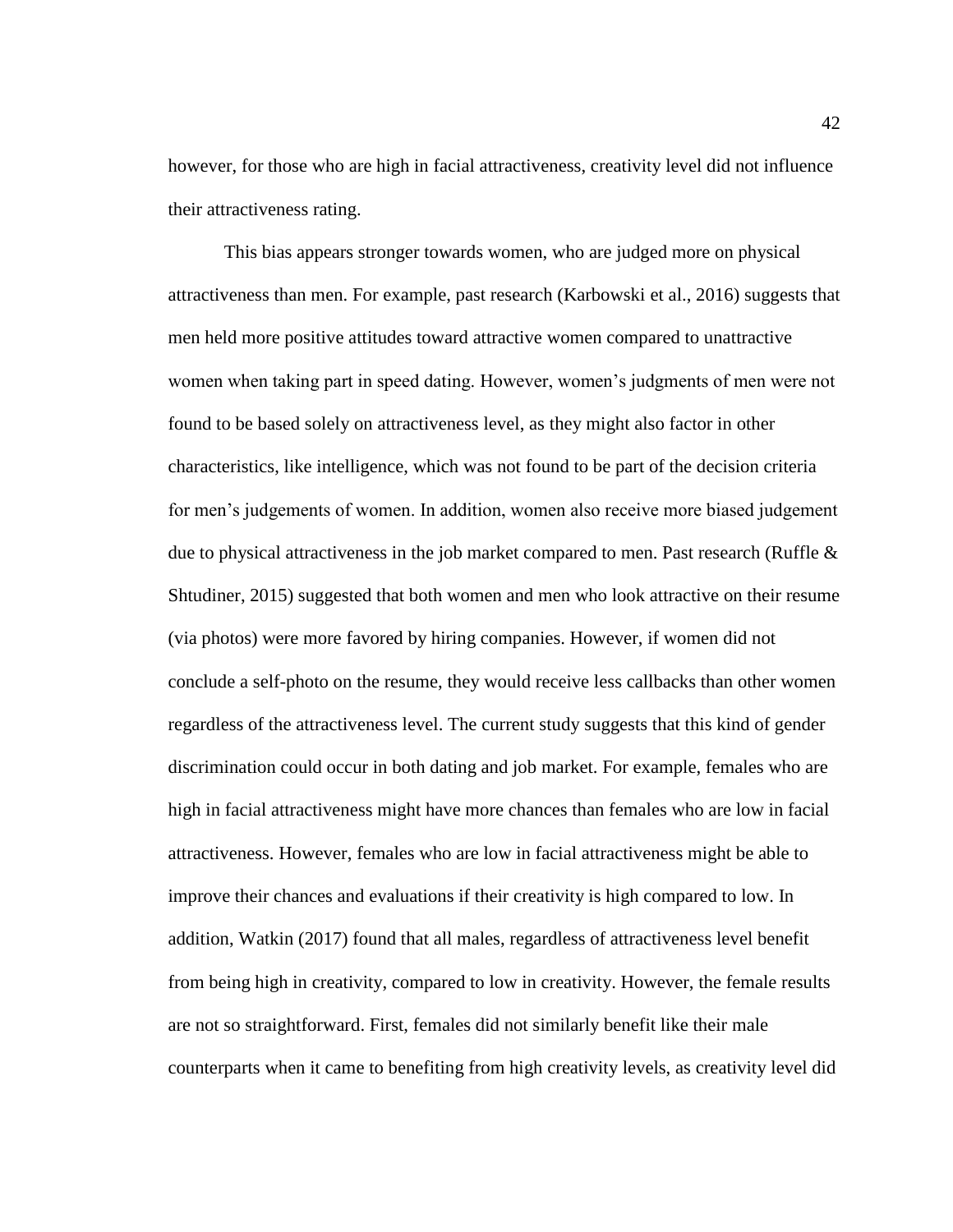not matter for females high in attractiveness in both Watkin's and the current study. Second, for low attractive females, our results show the opposite from Watkin's results for females low in attractiveness. In the current study, low attractive females benefit from high creativity, while Watkin found that low attractive females benefit from low creativity. Therefore, gender discrimination should be taken into account in both the dating and job market and other areas where males and females might compete for the same position or roles. This suggests that females who are low in attractiveness are less likely to receive callbacks compared to males, because for females, facial attractiveness plays an important role in overall attractiveness, and past research suggests a positive significant relationship between attractiveness and job opportunities (Pansu & Dubois, 2002).

# <span id="page-52-0"></span>**The Limitations of This Study**

There were several limitations in this study. First, the design of this experiment may have contributed to the null results concerning personality characteristics. This study used shorter personality descriptions compared to the writing samples, which may have led to less attention from participants on the personality descriptions. In other words, participants would spend less time reading each personality description. It might be helpful to put the information about these three variables in a manner where participants would be able to process it equally. The design of the experiment also used personality characteristics as a between-subjects variable but facial attractiveness and creativity were two within-subjects variables. Thus, every set of faces the participants rated would have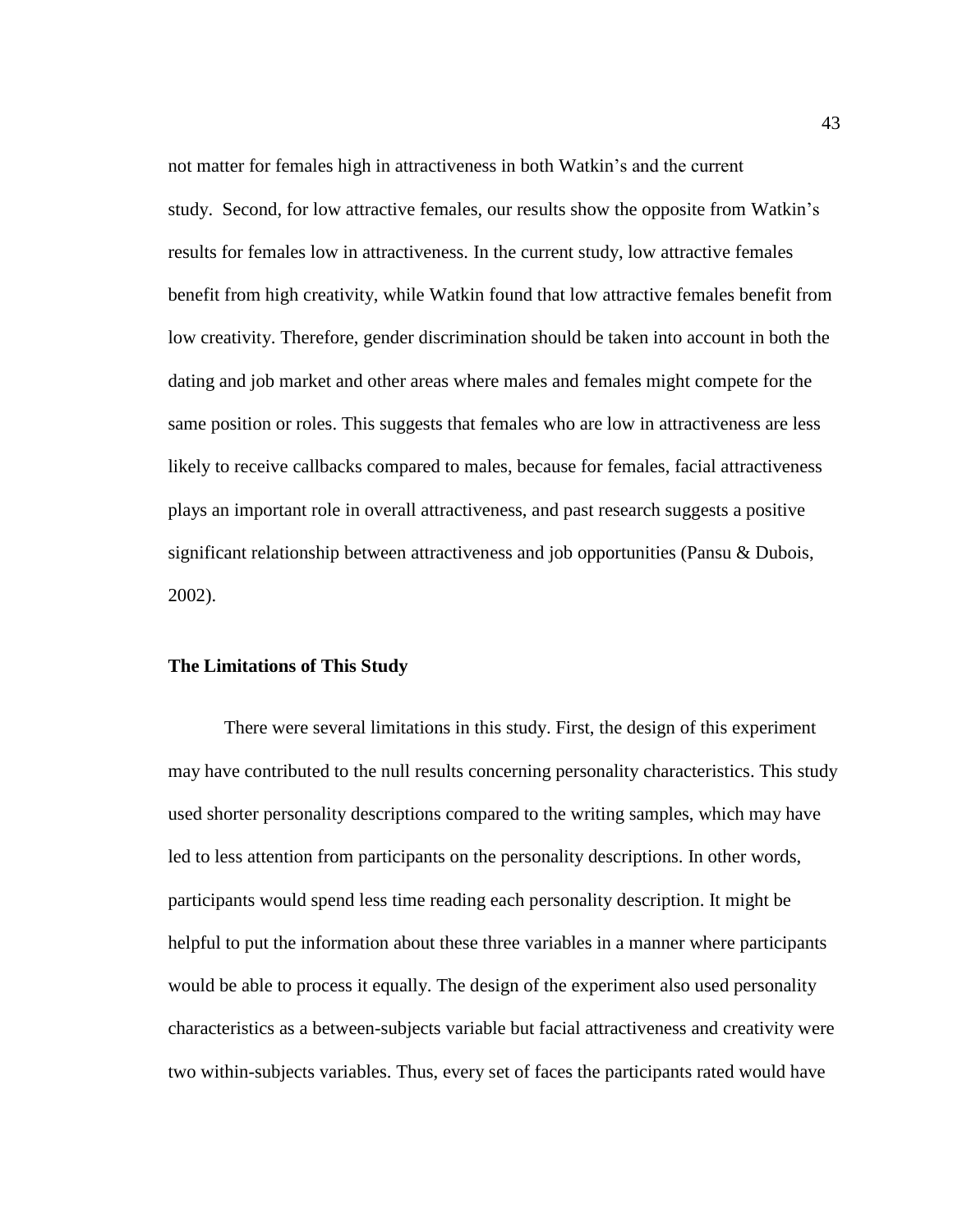either only warm personality characteristics or only cold personality characteristics, possibly making the role of personality characteristics noninformative in their decisions. Past research (Wang et al., 2015; Zhan et al., 2014) used personality description as a within-subjects variable. Using personality descriptions as within-subjects variable might necessary to examine the relationship between personality characteristics and attractiveness rating. In addition, research (Wang et al., 2015; Zhang et al., 2014) examined the relationship between personality characteristics and facial attractiveness on attractiveness score used east Asian faces, however, the current study used western white faces. It potentially has cultural differences between using Asian faces and White faces in the study.

Second, the creative and less creative writing samples are different in overall length which might be a confounding variable. Creative writing samples tended to be longer than less creative writing samples. It might mislead participants to believe long writing samples mean high creative whereas short writing samples mean low creative. However, Watkin (2017) was the only study looked into the relationship between facial attractiveness and creativity on attractiveness score. There were few resources could be utilized as creativity materials. Therefore, length between creative and less creative writing samples should be considered by the future research.

Third, there were limited materials used in the study. The current study only used four pictures (two attractive photos and two less attractive photos), and four creative samples (two high and two low creativity samples). This means that for each participant, they only saw one trial of each condition. Therefore, the attractiveness ratings may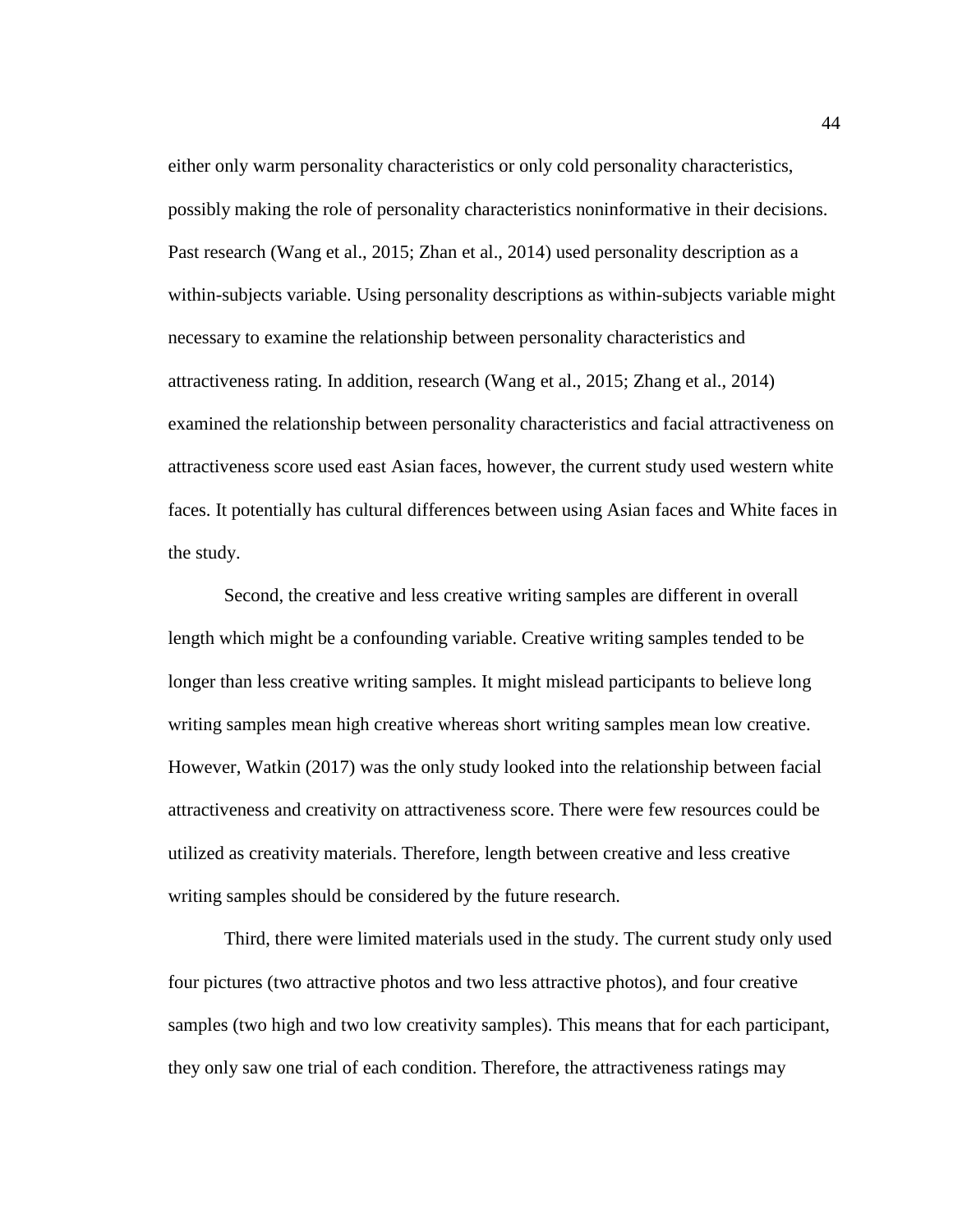contain more bias because the result was based on one set of stimuli in each condition. In addition, the creative samples were potentially problematic as two writings mentioned "blinded love" and "kissing" which might sound sexually attractive compared to the other writing samples. Even though all conditions were counterbalanced, it may play some role that we did not realize.

In addition, the study also collected the data through Amazon mechanical Turk, which is a global company that attracts people worldwide to do surveys. The current study did not ask the nationality of each participant, but the relationship between warmcold personality characteristics and attractiveness might not generalized to all countries. Both Wang et al. (2015)'s and Zhang et al. (2014)'studies on the relationship between positive personality characteristics and attractiveness rating were done in China, which might indicate that this significant relationship might not be able to generalize to United States.

#### <span id="page-54-0"></span>**Future Direction**

Examining the relationship between facial attractiveness, creativity, and personality characteristics still has a way to go. The current study had warm-cold personality characteristics as a between-subjects variable, and the other two variables, creativity and facial attractiveness, as within-subjects variables. Rearranging the design of the study could change the result, which means that all variables could be designed as within-subjects variables.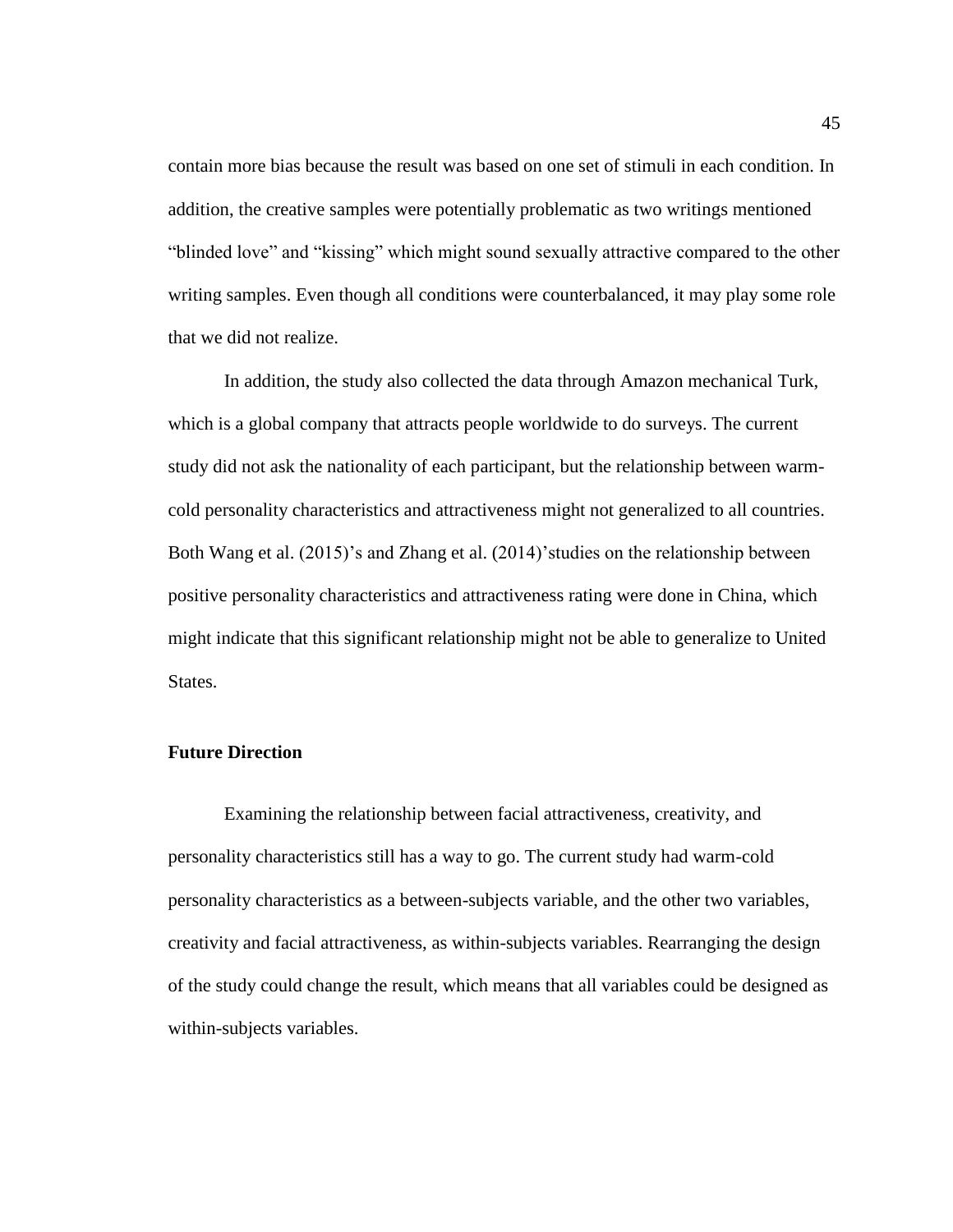Also, different types of attractiveness could be examined in the study. Facial attractiveness is not the only type that could be examined. Other attractiveness such as clothes, body shape, hair style or general attractiveness could be studied. This study only examined facial attractiveness. Other types of physical attractiveness might have interesting results.

In addition, we only used one type of creativity in the study. Different types of creativity may provide more pieces of evidence on the relationship between creativity and attractiveness. Past research (Kaufman et al., 2004) describe three types of creativity: ornamental/aesthetic creativity, applied/technological creativity, and everyday/domestic creativity. Ornamental/aesthetic creative includes activities such as playing sports, playing or writing music, writing poetry/short stories, etc., applied/technological creative activities such as applying math in an original way to solve a practical program, writing an original computer program, making websites, etc., and everyday/domestic creative activities such as interior decorating, growing and gardening, exterior decorating, etc. The writing samples in the study is considered as an aesthetic creativity, but technological creativity or domestic creativity might yield different results. Other domains in aesthetic creativity such as music and painting could be options in the future research (Kaufman et al., 2004). Past research also suggested that warm cues might enhance relational creativity, and cold cues might enhance referential creativity (IJzerman et al., 2014), and the writing samples are considered a type of relational creativity, which might lead to a stronger warmth attribute compared to cold. Future research may seek to differentiate the role of warmth and cold via creativity by also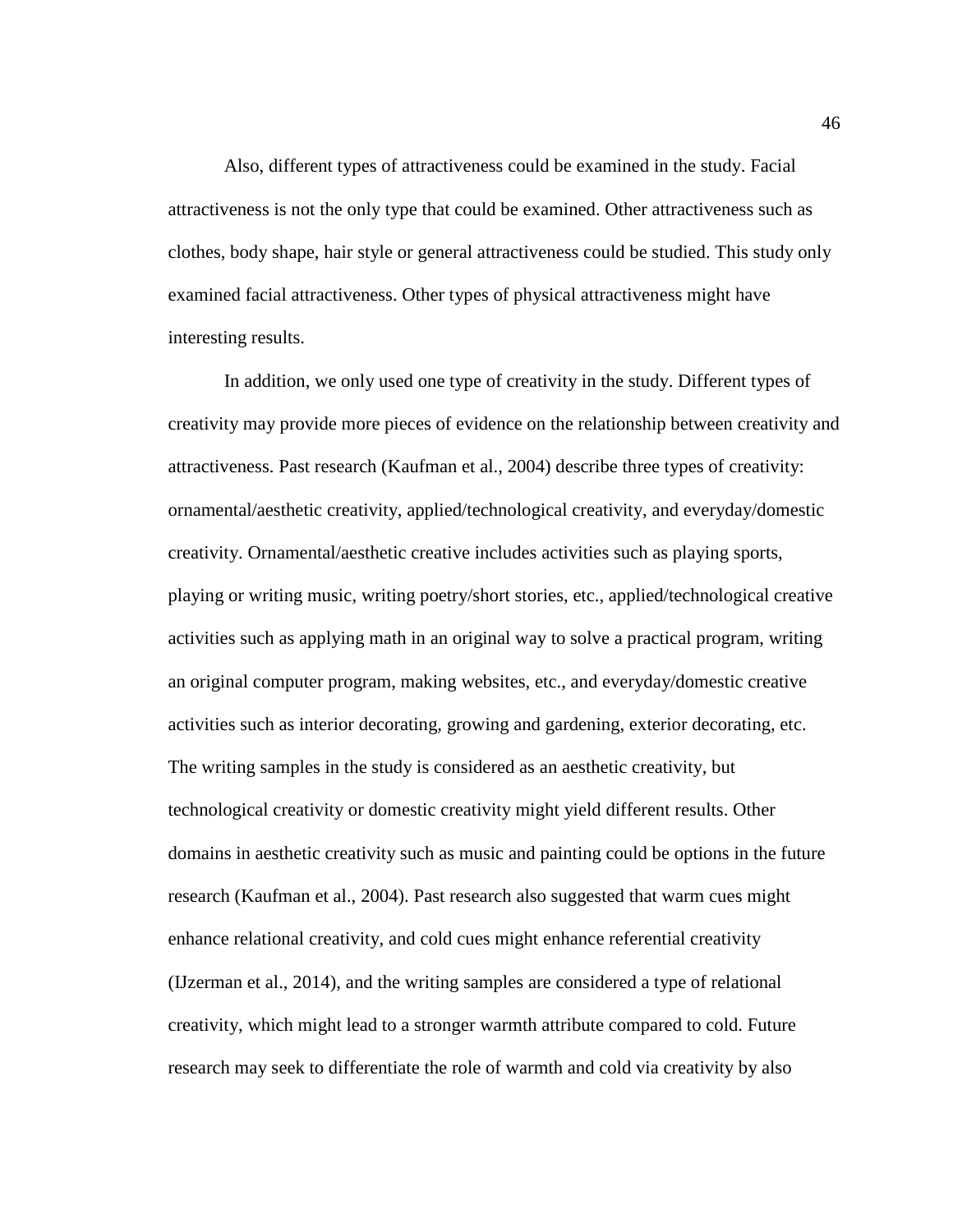including referential creativity. What's more, not only the different types of creativity should be investigated, but also the length of creative writing sample should be same as less creative writing sample. Using same length of writing samples should be considered for the future research.

Although the current study did not support the role of personality characteristics, it is possible that alternative ways to test this may yield significant results. For example, using stronger descriptors concerning positive and negative characteristics like Zhang, Kong, Zhong and Kou (2014) may be needed. Participants might be able to pay more attention on the personality characteristics when it is present with the other two variables. Therefore, the study would be able to examine the effect of the combination of facial attractiveness, creativity, and personality characteristics on attractiveness scores.

# <span id="page-56-0"></span>**Conclusion**

In conclusion, this study examined the relationship between facial attractiveness, creativity, and personality characteristics. However, a three-way interaction was not discovered in the study. The result of this study demonstrated that creativity and attractiveness can interact. Specifically for those low in facial attractiveness where high creativity enhances one's attractiveness rating compared to females who are low in creativity. These findings suggest that creative displays may strengthen one's attractiveness among females.

The results of present study add to the current body of research on social and cognitive psychology regarding the relationship between the combination of facial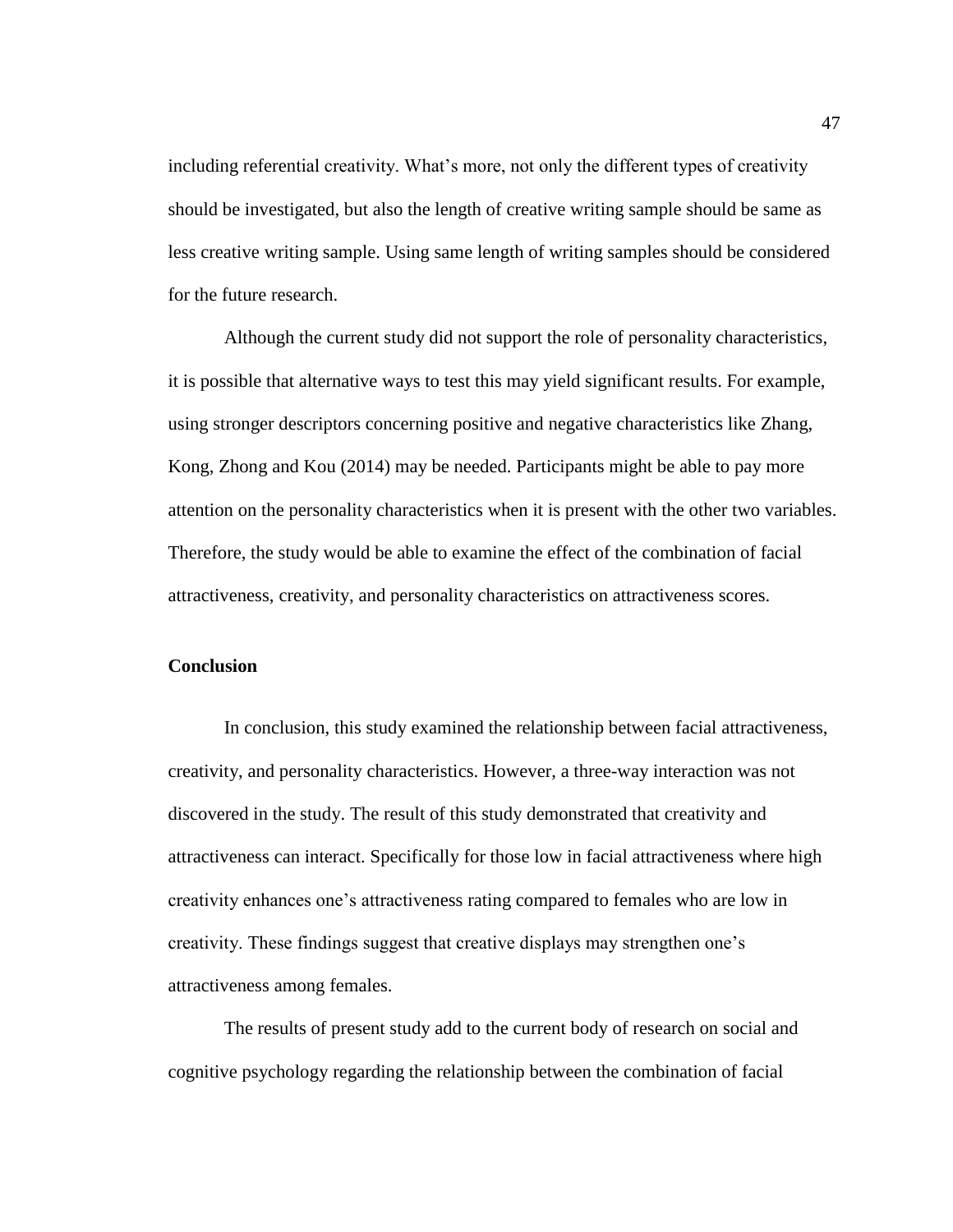attractiveness, creativity, and personality characteristics on the perception of overall attractiveness. The topic of creativity and attractiveness is important as only two studies (the current study and Watkin (2017)) have investigated this relationship. The relationship between creativity and attractiveness is a newer area for more scientists to discover and contribute.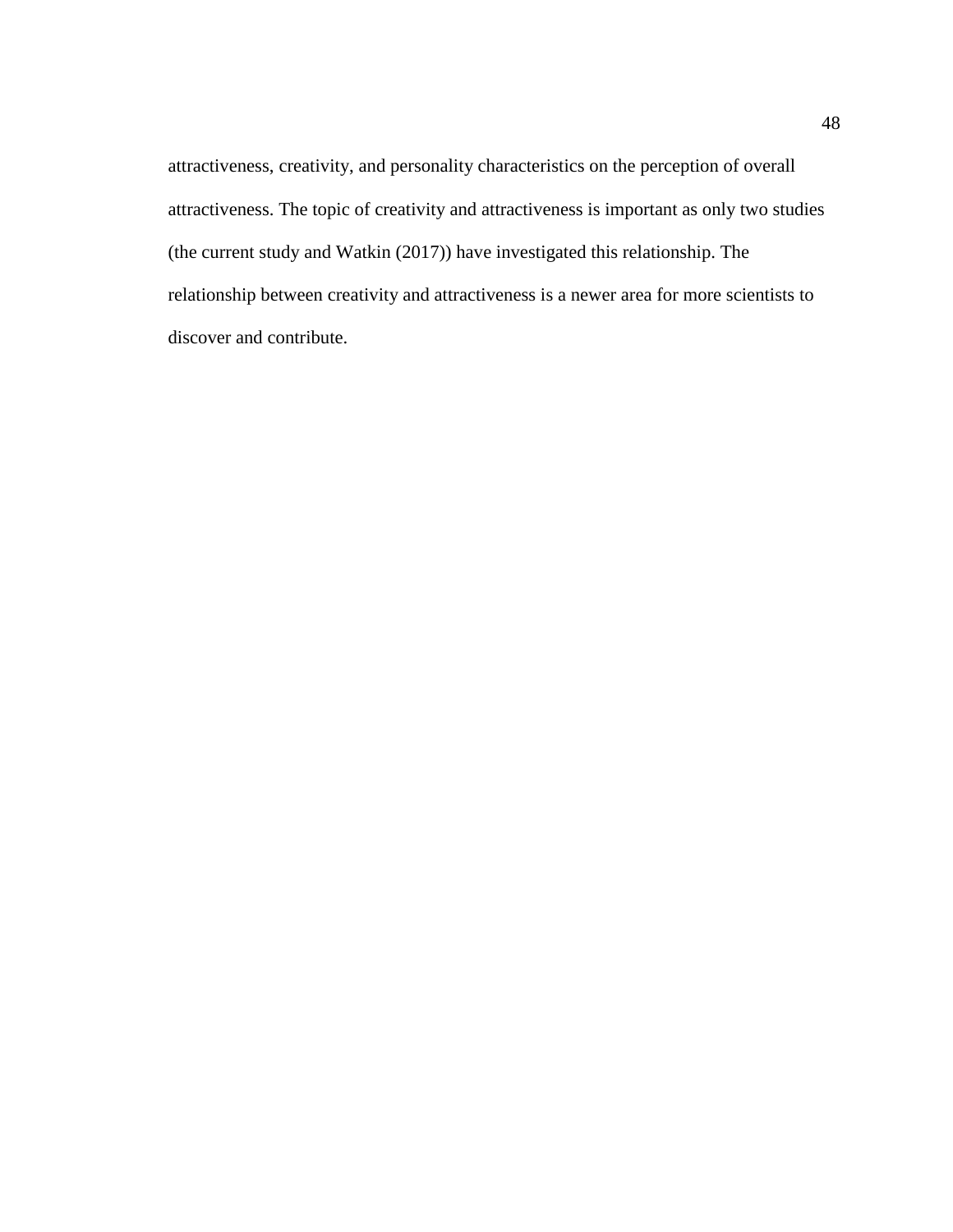## **References**

- <span id="page-58-0"></span>Asch, S. E. (1946). Forming impressions of personality. *The Journal of Abnormal and Social Psychology, 41*, 258-290. doi[:http://dx.doi.org/10.1037/h0055756](http://dx.doi.org/10.1037/h0055756)
- Adams, G. R., & Read, D. (1983). Personality and social influence styles of attractive and unattractive college women. *The Journal of Psychology: Interdisciplinary and Applied, 114*, 151-157. doi[:http://dx.doi.org/10.1080/00223980.1983.9915408](http://dx.doi.org/10.1080/00223980.1983.9915408)
- Beaussart, M. L., Kaufman, S. B., & Kaufman, J. C. (2012). Creative activity, personality, mental illness, and short‐term mating success. *The Journal of Creative Behavior, 46,* 151-167. doi[:http://dx.doi.org/10.1002/jocb.11](http://dx.doi.org/10.1002/jocb.11)
- Desrumaux, P., De Bosscher, S., & Léoni, V. (2009). Effects of facial attractiveness, gender, and competence of applicants on job recruitment. *Swiss Journal of Psychology / Schweizerische Zeitschrift Für Psychologie / Revue Suisse De Psychologie, 68*, 33-42. doi[:http://dx.doi.org/10.1024/1421-0185.68.1.33](http://dx.doi.org/10.1024/1421-0185.68.1.33)
- Dion, K. L., & Dion, K. K. (1987). Belief in a just world and physical attractiveness stereotyping. *Journal of Personality and Social Psychology, 52*, 775-780. [http://dx.doi.org/10.1037/0022-3514.52.4.775](https://psycnet.apa.org/doi/10.1037/0022-3514.52.4.775)

Harrell, F; & contributions from Charles Dupont (2019). *Hmisc: Harrell Miscellaneous.* R package version 4.2-0. https://CRAN.Rproject.org/package=Hmisc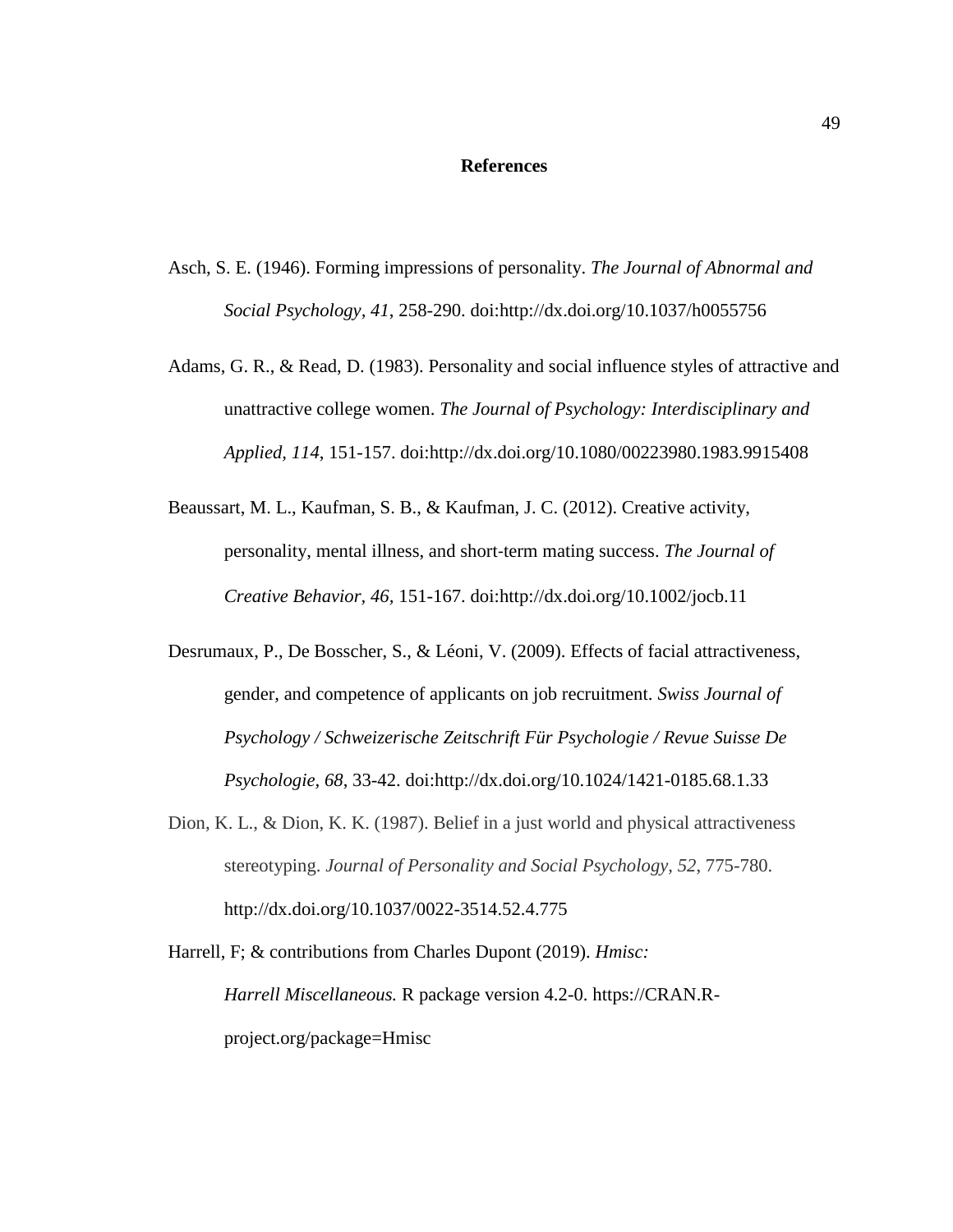- Ferguson, L. W. (1970). An index of self-allocation on a cold-warm personality dimension. *Perceptual and Motor Skills, 30*, 787-793. doi[:http://dx.doi.org/10.2466/pms.1970.30.3.787](http://dx.doi.org/10.2466/pms.1970.30.3.787)
- Fiske, S. T., Cuddy, A. J. C., Glick, P., & Xu, J. (2002). A model of (often mixed) stereotype content: competence and warmth respectively follow from perceived status and competition. *Journal of Personality and Social Psychology, 82*, 878- 902. doi: 10.1037//0022-3514.82.6.878
- Fletcher, G. J. O., Tither, J. M., O'Loughlin, C., Friesen, M., & Overall, N. (2004). Warm and homely or cold and beautiful? Sex differences in trading off traits in mate selection. *Personality and Social Psychology Bulletin, 30*, 659-672. doi[:http://dx.doi.org/10.1177/0146167203262847](http://dx.doi.org/10.1177/0146167203262847)
- Fisicaro, S. & Lance, C. (1990). Implications of three causal models for the measurement of halo error. *Applied Psychological Measurement, 14*, 419. doi:10.1177/014662169001400407
- Foos, P. & Clark, M. (2011). Adult age and gender differences in perceptions of facial attractiveness: Beauty is in the eye of the older beholder. *[The Journal of Genetic](https://search-proquest-com.ezproxy.humboldt.edu/psycinfo/pubidlinkhandler/sng/pubtitle/The+Journal+of+Genetic+Psychology:+Research+and+Theory+on+Human+Development/$N?accountid=11532)  [Psychology: Research and Theory on Human Development](https://search-proquest-com.ezproxy.humboldt.edu/psycinfo/pubidlinkhandler/sng/pubtitle/The+Journal+of+Genetic+Psychology:+Research+and+Theory+on+Human+Development/$N?accountid=11532)*, *[172](https://search-proquest-com.ezproxy.humboldt.edu/psycinfo/indexingvolumeissuelinkhandler/23494/The+Journal+of+Genetic+Psychology:+Research+and+Theory+on+Human+Development/02011Y04Y01$23Apr+2011$3b++Vol.+172+$282$29/172/2?accountid=11532)*, 162-175. doi:10.1080/00221325.2010.526154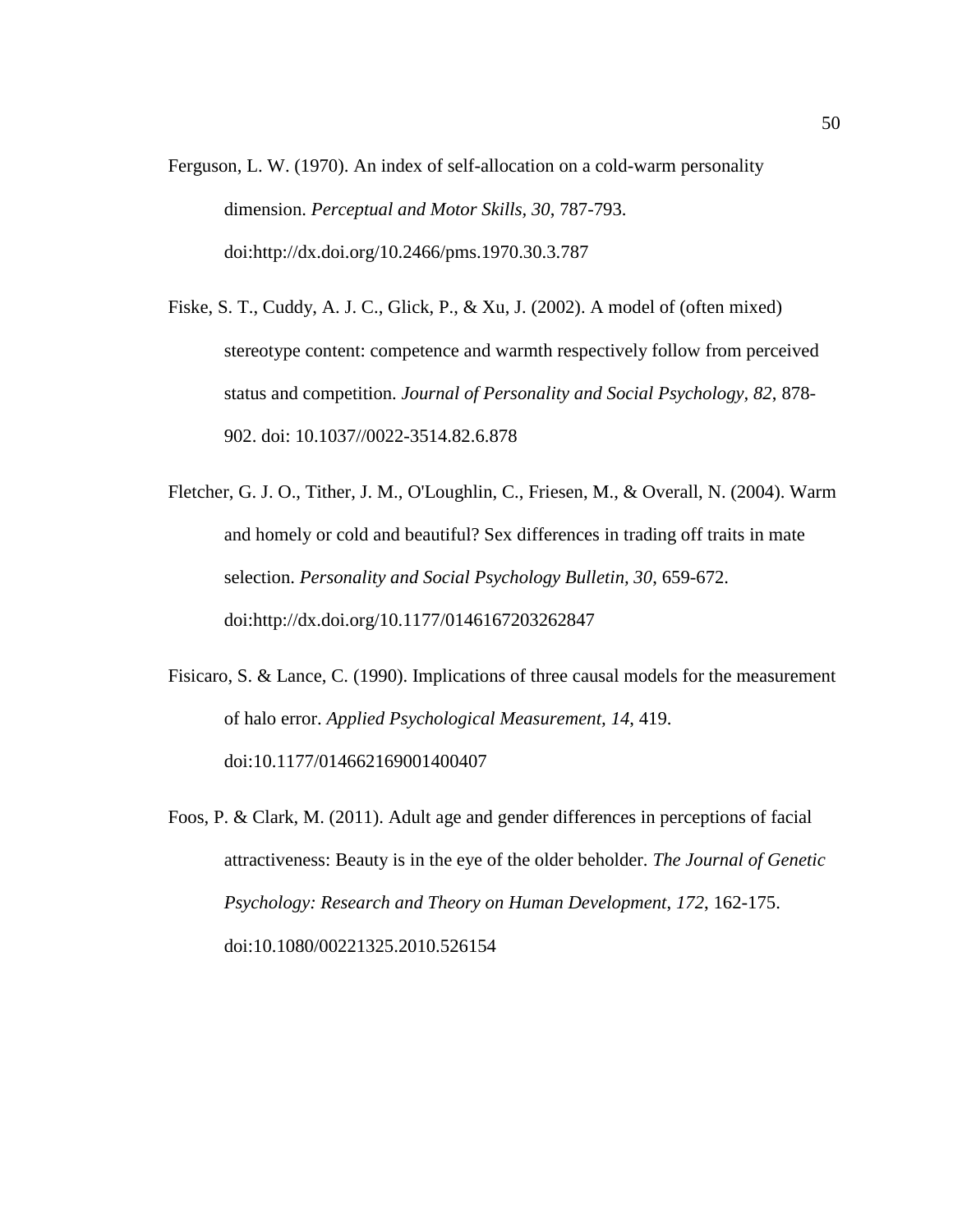- Gangestad, S. W. & Scheyd, G. J. (2005). The evolution of human physical attractiveness. *Annual Review of Anthropology, 34*, 523-548. doi: 10.1146/annurev.anthro.33.070203.143733
- Griskevicius, V., Cialdini, R. B., & Kenrick, D. T. (2006). Peacocks, picasso, and parental investment: The effects of romantic motives on creativity. *Journal of Personality and Social Psychology, 91*, 63-76. doi[:http://dx.doi.org/10.1037/0022-](http://dx.doi.org/10.1037/0022-3514.91.1.63) [3514.91.1.63](http://dx.doi.org/10.1037/0022-3514.91.1.63)
- Guilford, J. P. (1950). Creativity. *American Psychologist*, *5*, 444–454. doi:10.1037/h0063487
- Guilford, J. P. (1967). *The nature of human intelligence*. New York, NY:McGraw-Hill.
- Hamilton, W. (1996). *Narrow roads of gene land: The collected papers of W.D. Hamilton.* Oxford; New York: W.H. Freeman/Spektrum.
- Harland, J. and Kinder, K. (1995) Buzzes and barriers: young people's attitudes to participation in the arts. *Children and Society*, *9*, 15-31. doi: <https://doi.org/10.1111/j.1099-0860.1995.tb00300.x>
- Haselton, M. G., & Miller, G. F. (2006). Women's fertility across the cycle increases the short term attractiveness of creative intelligence. *Human Nature, 17*, 50-73. doi[:http://dx.doi.org/10.1007/s12110-006-1020-0](http://dx.doi.org/10.1007/s12110-006-1020-0)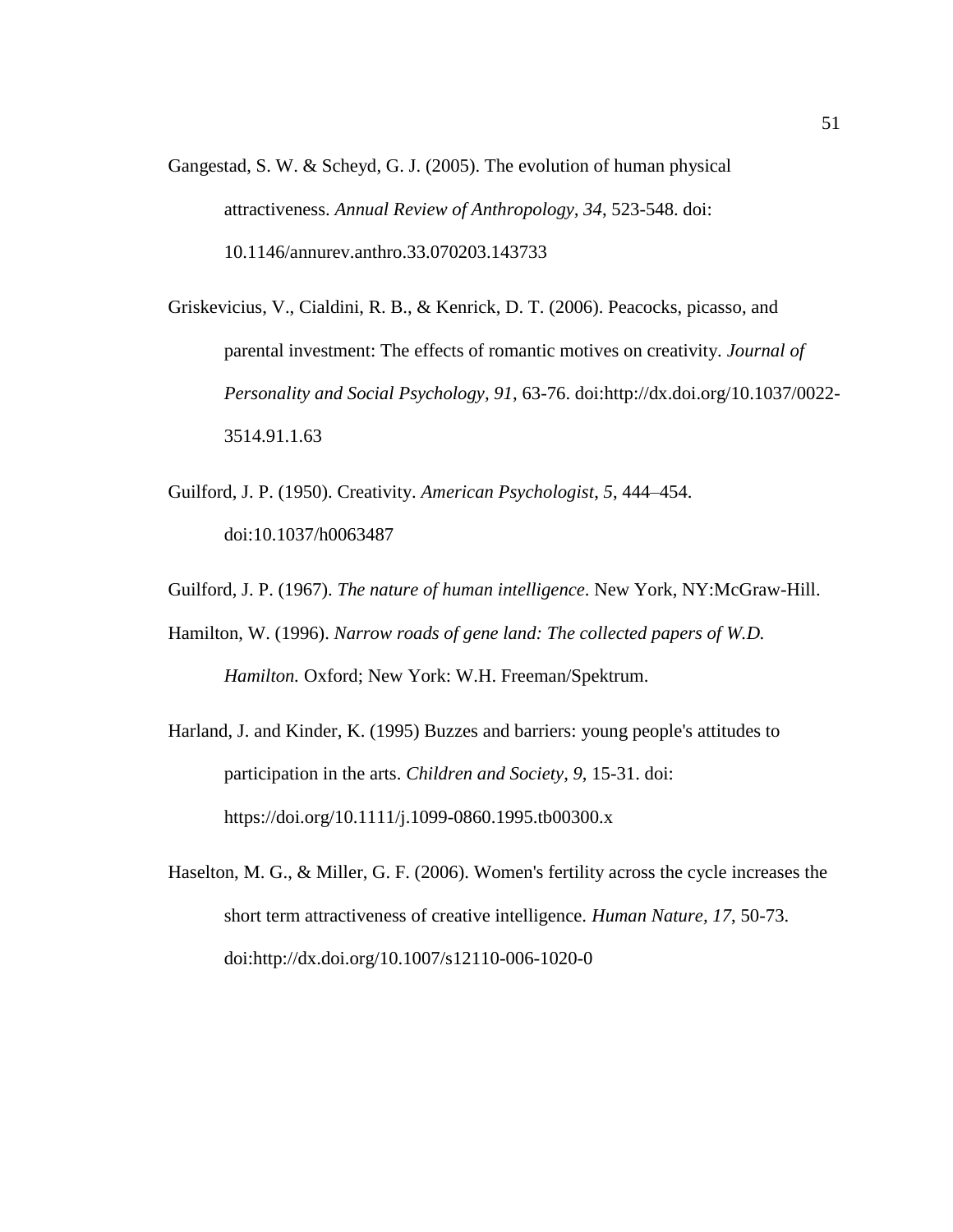- IJzerman, H., Leung, A. K.-y., & Ong, L. S. (2014). Perceptual symbols of creativity: Coldness elicits referential, warmth elicits relational creativity. *Acta Psychologica, 148*, 136-147. doi[:http://dx.doi.org/10.1016/j.actpsy.2014.01.013](http://dx.doi.org/10.1016/j.actpsy.2014.01.013)
- Jackson, L. A., Hunter, J. E., & Hodge, C. N. (1995). Physical attractiveness and intellectual competence: A meta-analytic review. *Social Psychology Quarterly, 58*, 108-122. doi[:http://dx.doi.org/10.2307/2787149](http://dx.doi.org/10.2307/2787149)
- Karbowski, A., Deja, D., & Zawisza, M. (2016). Perceived female intelligence as economic bad in partner choice. *Personality and Individual Differences, 102*, 217- 222. doi[:http://dx.doi.org/10.1016/j.paid.2016.07.006](http://dx.doi.org/10.1016/j.paid.2016.07.006)
- Kaufman, S. B., Kozbelt, A., Silvia, P., Kaufman, J. C., Ramesh, S., & Feist, G. J. (2016). Who finds bill gates sexy? Creative mate preferences as a function of cognitive ability, personality, and creative achievement. *The Journal of Creative Behavior, 50*, 294-307. doi[:http://dx.doi.org/10.1002/jocb.78](http://dx.doi.org/10.1002/jocb.78)
- Kelley, H. H. (1950). The warm-cold variable in first impressions of persons. *Journal of Personality, 18*, 431-439. doi[:http://dx.doi.org/10.1111/j.1467-](http://dx.doi.org/10.1111/j.1467-6494.1950.tb01260.x) [6494.1950.tb01260.x](http://dx.doi.org/10.1111/j.1467-6494.1950.tb01260.x)
- Kim, K. H. (2005). Can only intelligent people be creative? *Journal of Secondary Gifted Education*, *16*, 57-66. doi[:http://dx.doi.org/10.4219/jsge-2005-473](https://psycnet.apa.org/doi/10.4219/jsge-2005-473)
- Kleisner, K., Chvatalova, V., & Flegr, J. (2014). Perceived intelligence is associated with measured intelligence in men but not women. *PLOS ONE* 9:e81237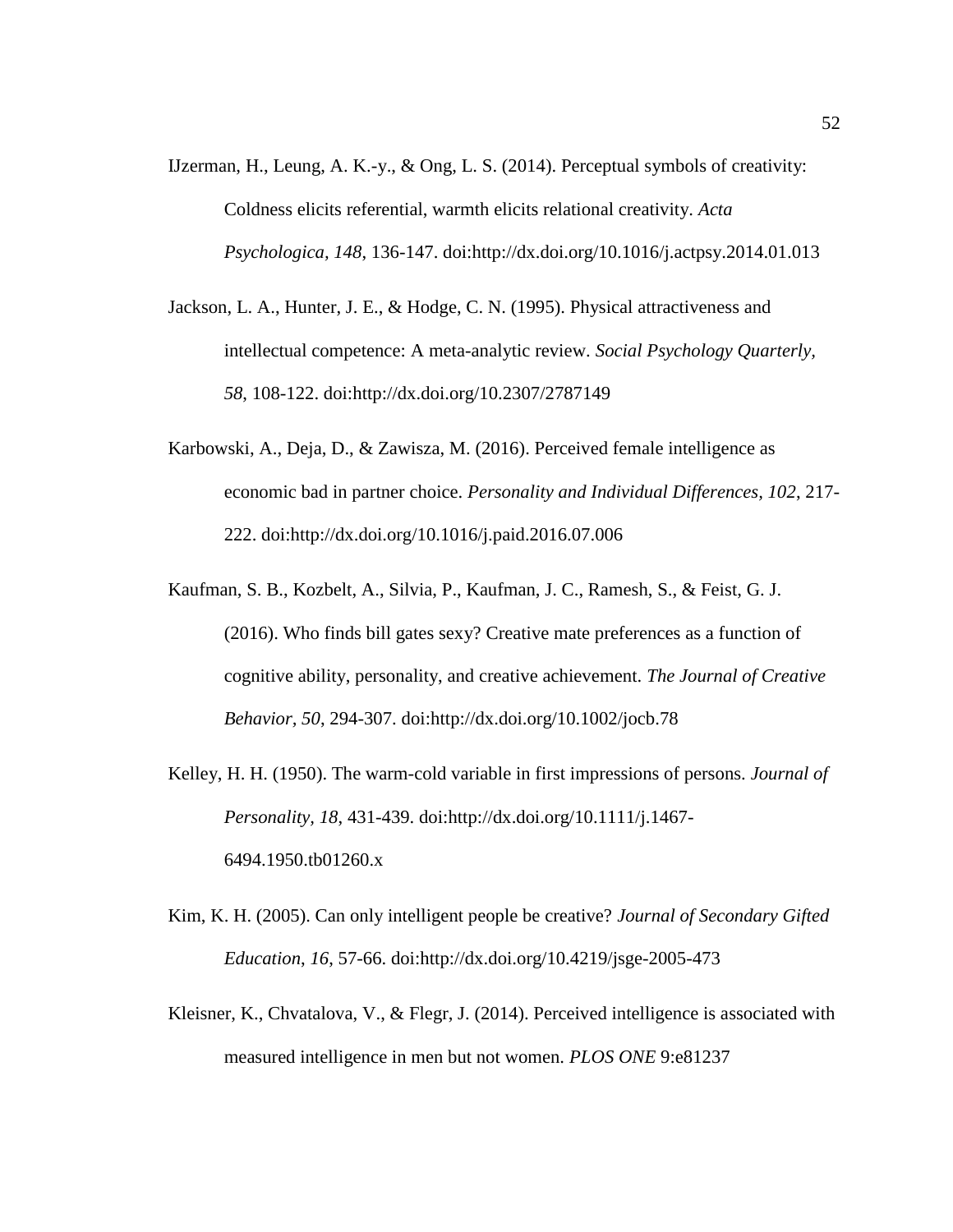- Lewandowski, G. W., Aron, A., & Gee, J. (2007). Personality goes a long way: The malleability of opposite-sex physical attractiveness. *Personal Relationships, 14*, 571-585. doi: <https://doi.org/10.1111/j.1475-6811.2007.00172.x>
- Lüdecke, D. (2018). *sjstats: Statistical Functions for Regression Models* (Version 0.17.2).
- doi: 10.5281/zenodo.1284472 (URL: http://doi.org/10.5281/zenodo.1284472), <URL: https://CRAN.R-project.org/package=sjstats>.
- Markey, P., & Markey, C. (2011). Changes in women's interpersonal styles across the menstrual cycle. *Journal of Research in Personality, 45*, 493-499. doi[:http://dx.doi.org/10.1016/j.jrp.2011.06.005](http://dx.doi.org/10.1016/j.jrp.2011.06.005)
- Miller G. F. (1999). Sexual selection for cultural displays. In C. Power (Ed.), *The evolution of culture* (pp. 71 – 91). Edinburgh, Scotland: Edinburgh University Press.
- Miller G. F. (2000a). *The mating mind: how sexual choice shaped the evolution of human nature*. New York: Doubleday.
- Moore, F. R., Filippou., D., & Perrett, D. I. (2011). Intelligence and attractiveness in the face: Beyond the attractiveness halo effect. *Journal of Evolutionary Psychology, 9*, 205-217. doi:http://dx.doi.org/10.1556/JEP.9.2011.3.2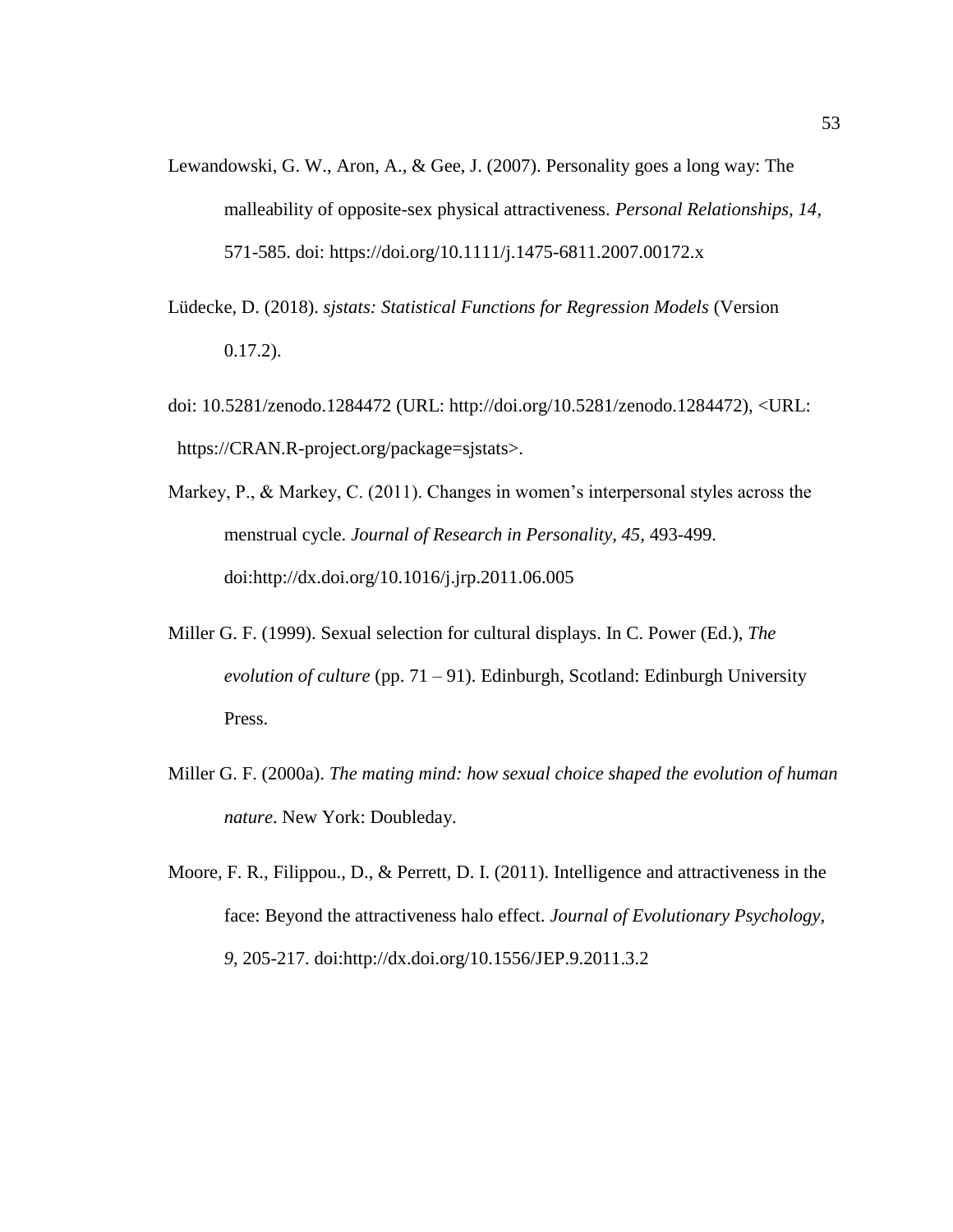Nettle, D., & Clegg, H. (2006). Schizotypy, creativity and mating success in humans. *Proceedings of the Royal Society, Series B*, 273, 611–615. doi: [10.1098/rspb.2005.3349](https://dx.doi.org/10.1098%2Frspb.2005.3349)

Pansu, P., & Dubois, M. (2002). The effects of face attractiveness on pre-selective recruitment. *Swiss Journal of Psychology / Schweizerische Zeitschrift Für Psychologie / Revue Suisse De Psychologie, 61*, 15-20. doi:http://dx.doi.org/10.1024//1421-0185.61.1.15

- Prokosch, M. D., Coss, R. G., Scheib, J. E., & Blozis, S. A. (2009). Intelligence and mate choice: Intelligent men are always appealing. *Evolution and Human Behavior, 30*, 11-20. doi:http://dx.doi.org/10.1016/j.evolhumbehav.2008.07.004
- Qualtrics. (2005). Provo, Utah, USA: Qualtrics. Retrieved from: www.qualtrics.com
- Ruffle, B. (2015). Are good-looking people more employable? *Management Science, 61*, 1760. doi:<https://doi.org/10.1287/mnsc.2014.1927>

Revelle, W. (2018). *psych: Procedures for Personality and Psychological Research*. Northwestern University, Evanston, Illinois, USA, https://CRAN.Rproject.org/package=psych Version = 1.8.12.

- Spencer, H. (1898). *Principles of biology.* Appletons: New York. Retrieved from [http://ezproxy.humboldt.edu/login?url=https://search.proquest.com/docview/6148](http://ezproxy.humboldt.edu/login?url=https://search.proquest.com/docview/614850529?accountid=11532) [50529?accountid=11532](http://ezproxy.humboldt.edu/login?url=https://search.proquest.com/docview/614850529?accountid=11532)
- Taft, R. (1971). Creativity: Hot and cold. *Journal of Personality, 39*, 345-361. doi[:http://dx.doi.org/10.1111/j.1467-6494.1971.tb00047.x](http://dx.doi.org/10.1111/j.1467-6494.1971.tb00047.x)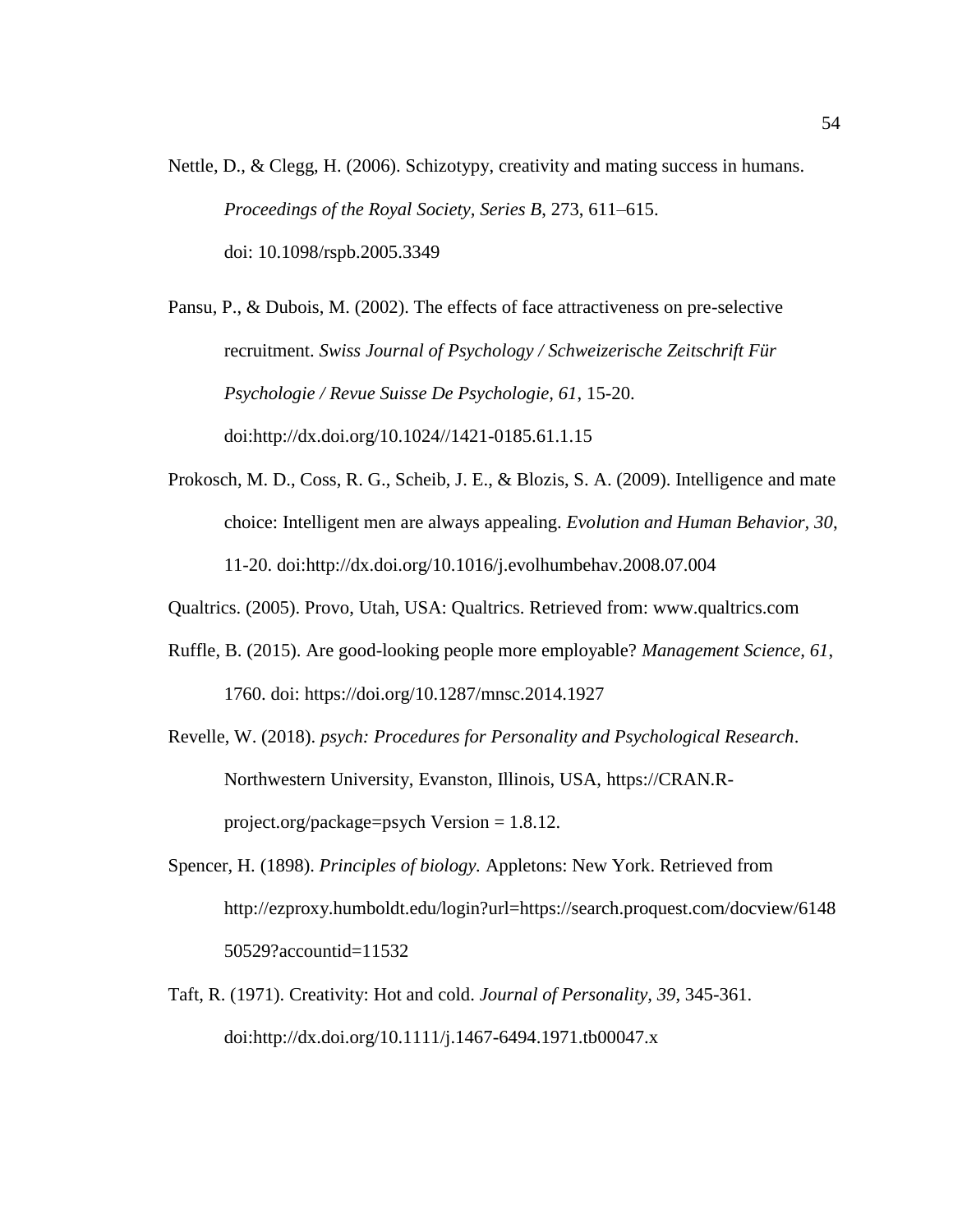- Talamas, S. N., Mavor, K. I., & Perrett, D. I. (2016a). Blinded by beauty: Attractiveness bias and accurate perceptions of academic performance. *PLoS ONE, 11*, 14. Retrieved from [http://ezproxy.humboldt.edu/login?url=https://search.proquest.com/docview/1796](http://ezproxy.humboldt.edu/login?url=https://search.proquest.com/docview/1796693695?accountid=11532) [693695?accountid=11532](http://ezproxy.humboldt.edu/login?url=https://search.proquest.com/docview/1796693695?accountid=11532)
- Talamas, S. N., Mavor, K. I., & Perrett, D. I. (2016b). The influence of intelligence on the endorsement of the intelligence–attractiveness halo. *Personality and Individual Differences, 95*, 162-167. doi[:http://dx.doi.org/10.1016/j.paid.2016.02.053](http://dx.doi.org/10.1016/j.paid.2016.02.053)

Thorndike, E. (1920) A Constant Error in Psychological Ratings. *Journal of Applied* 

*Psychology*, *4*, 25-29. http://dx.doi.org/10.1037/h0071663

- Valentova J. V., Varella M. A. C., Havlíček J., Kleisner K. (2017). Positive association between vocal and facial attractiveness in women but not in men: a cross-cultural study. *Behavior. Process. 135,* 95–100. 10.1016/j.beproc.2016.12.005
- Watkins C. D. (2017). Creating beauty: Creativity compensates for low physical attractiveness when individuals assess the attractiveness of social and romantic partners. *Royal Society Open Science*. 4: 160955. <http://dx.doi.org/10.1098/rsos.160955>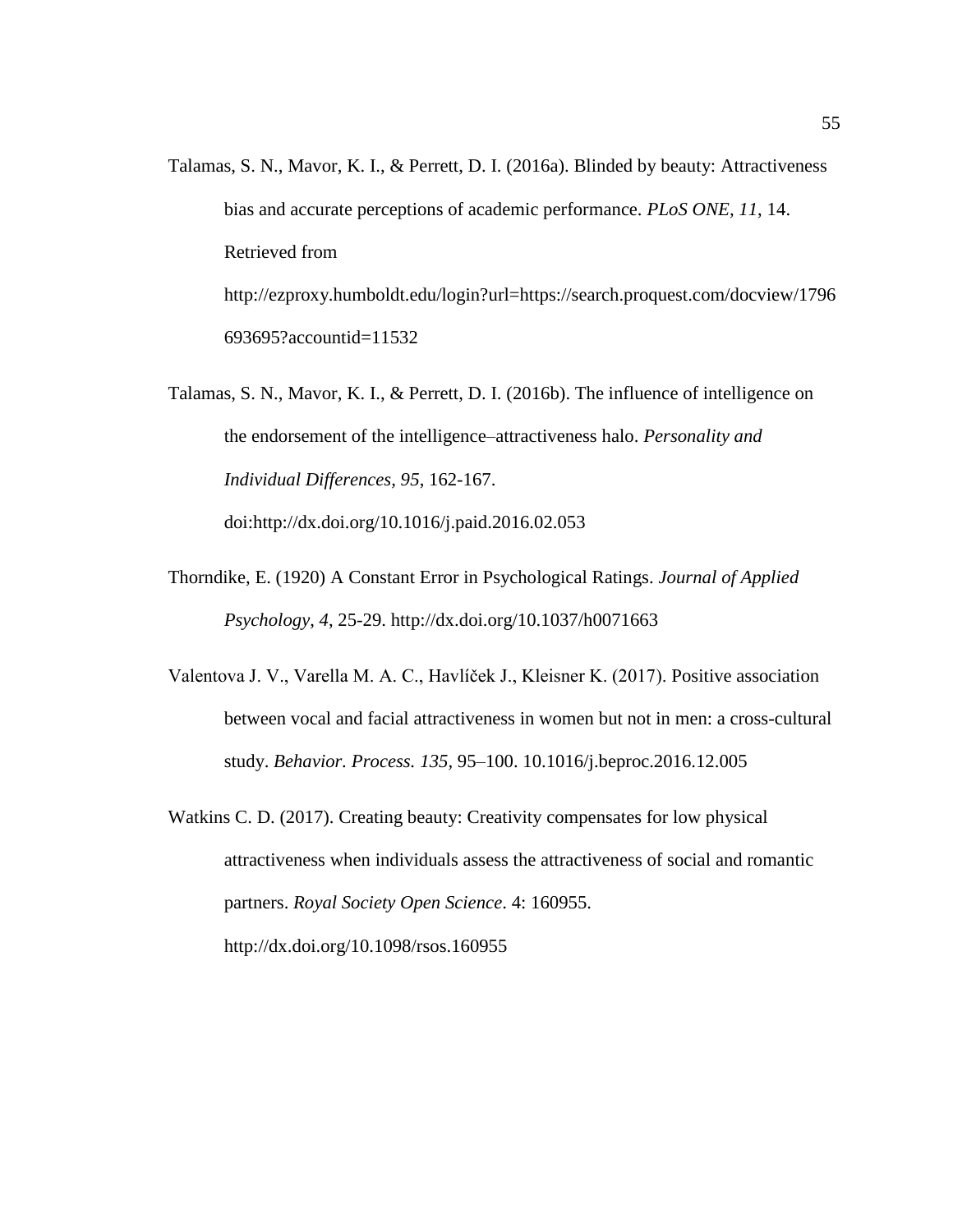- Wickham, H., François, R., Henry, L., & Müller, K. (2018). dplyr: A Grammar of Data Manipulation. *R package version 0.7.8.* [https://CRAN.R](https://cran.r-project.org/package=dplyr)[project.org/package=dplyr](https://cran.r-project.org/package=dplyr)
- Wickham, H. (2016). *ggplot2: Elegant Graphics for Data Analysis*. Springer-Verlag New York
- Wiggins, G., Tyack, P., Scharff, C., & Rohrmeier, M. (2015). The evolutionary roots of creativity: Mechanisms and motivations. *Philosophical Transactions of the Royal Society of London, Series B: Biological Sciences, 370,* 20140099.
- Zebrowitz, L. A., Hall, J. A., Murphy, N. A., & Rhodes, G. (2002). Looking smart and looking good: Facial cues to intelligence and their origins. *Personality and Social Psychology Bulletin, 28*, 238-249. doi[:http://dx.doi.org/10.1177/0146167202282009](http://dx.doi.org/10.1177/0146167202282009)
- Zhang, Y., Fanchang, K., Yanli, Z., &Hui, K. (2014). Personality manipulations: Do they modulate facial attractiveness ratings? *Personality and Individual Differences, 70*, 80-84. doi: <https://doi.org/10.1016/j.paid.2014.06.033>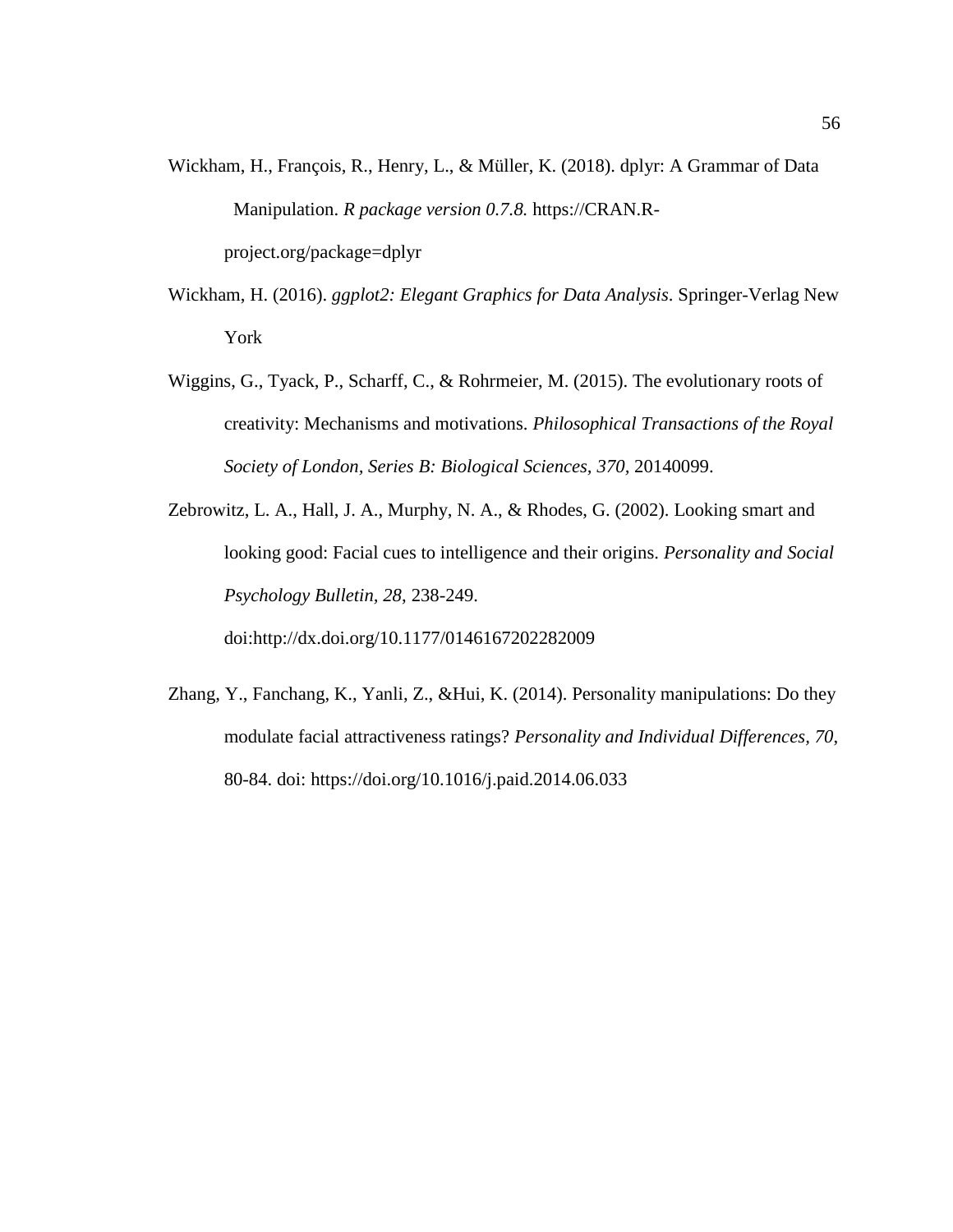# **Appendices**

# Appendix A

<span id="page-66-0"></span>4 photos of white female faces aged 18-35 from Hahn, Wang, Fisher, DeBruine, and Jones (2014)'s 3dsk face database. There are two sets of faces (attractive vs. less attractive).

 $\left\langle \Phi \right\rangle$ 

Attractive Faces



Less Attractive Faces

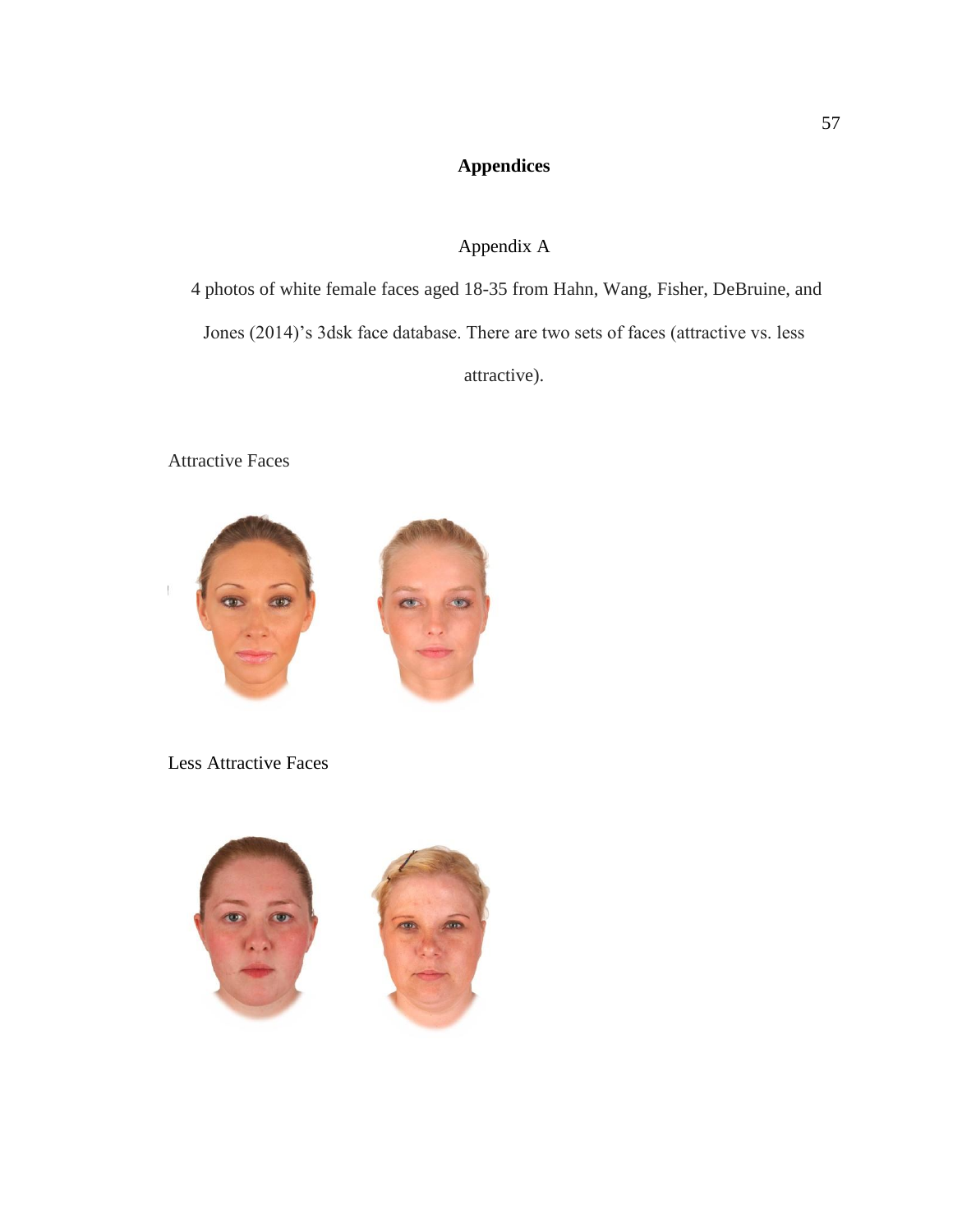## Appendix B

<span id="page-67-0"></span>Four story extracts are used in this study to represent two high and two low creativity works. One high creative story extract and two low creative story extracts are from Watkins's (2017). One creative story extract is from Griskevicius, Cialdini, and Kendrick (2006).

#### High Creative

"The first idea that this picture made me think of was "blind love". It made me think about how in our society we spend a lot of time judging people by how they look. It conjures images of how single people can spend hours upon hours on dating websites scrolling through images of people and judging their physical appearance over substance. It is perhaps an indicator that looks fade and in the end it does not matter as you will always be left with the personality of someone. It also made me think that even if you are in a relationship with someone, perhaps you don't know who this person really is, what thoughts and feelings they have deep down may not be shown on the surface. The main imagery I get from this is that you perhaps shouldn't judge people at face value."

"The setting is a seedy, underground jazz club, where bands have to compete with drug dealers for the patrons' attention. A good quintet is performing, with a tenor saxophone, two trumpets, a trombone and a drummer. The instruments are old and worn, but the music that they make is enough to turn the attention of the crack dealers and the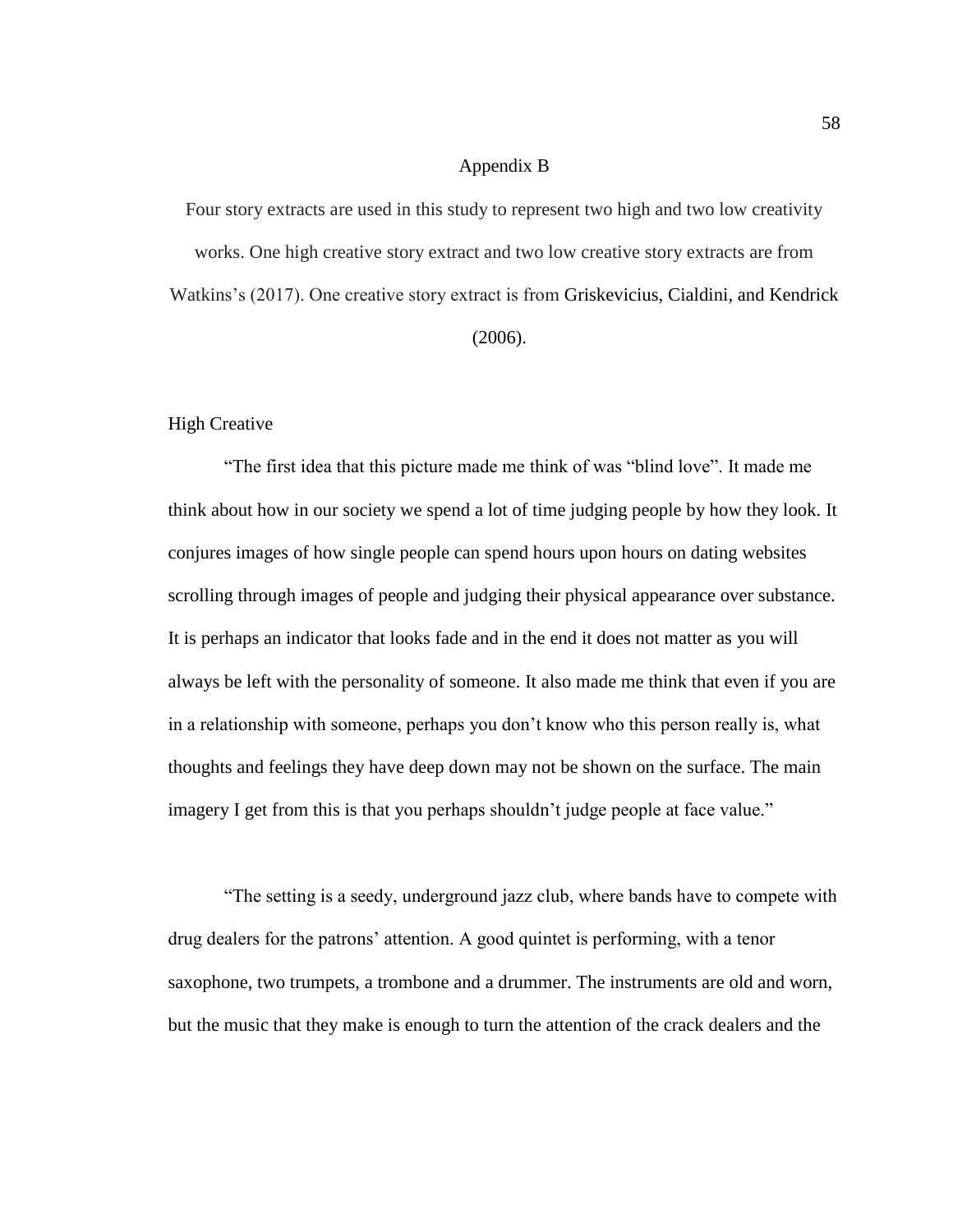junkies. The music is haphazard and at times seems arrhythmic and amelodic, but it fits the scene like a velvet glove."

## Low creative:

"It seems they have white cloth/pillowcases over their heads to blind them from their environment. They are standing close to one another and appear to be kissing each other. It could be their final kiss and a goodbye gesture? Or is it the message that love is blind?"

"The man dressed in a suit looks like a professional or has he come back from a funeral as he is dressed in a black suit, white shirt and black tie?"